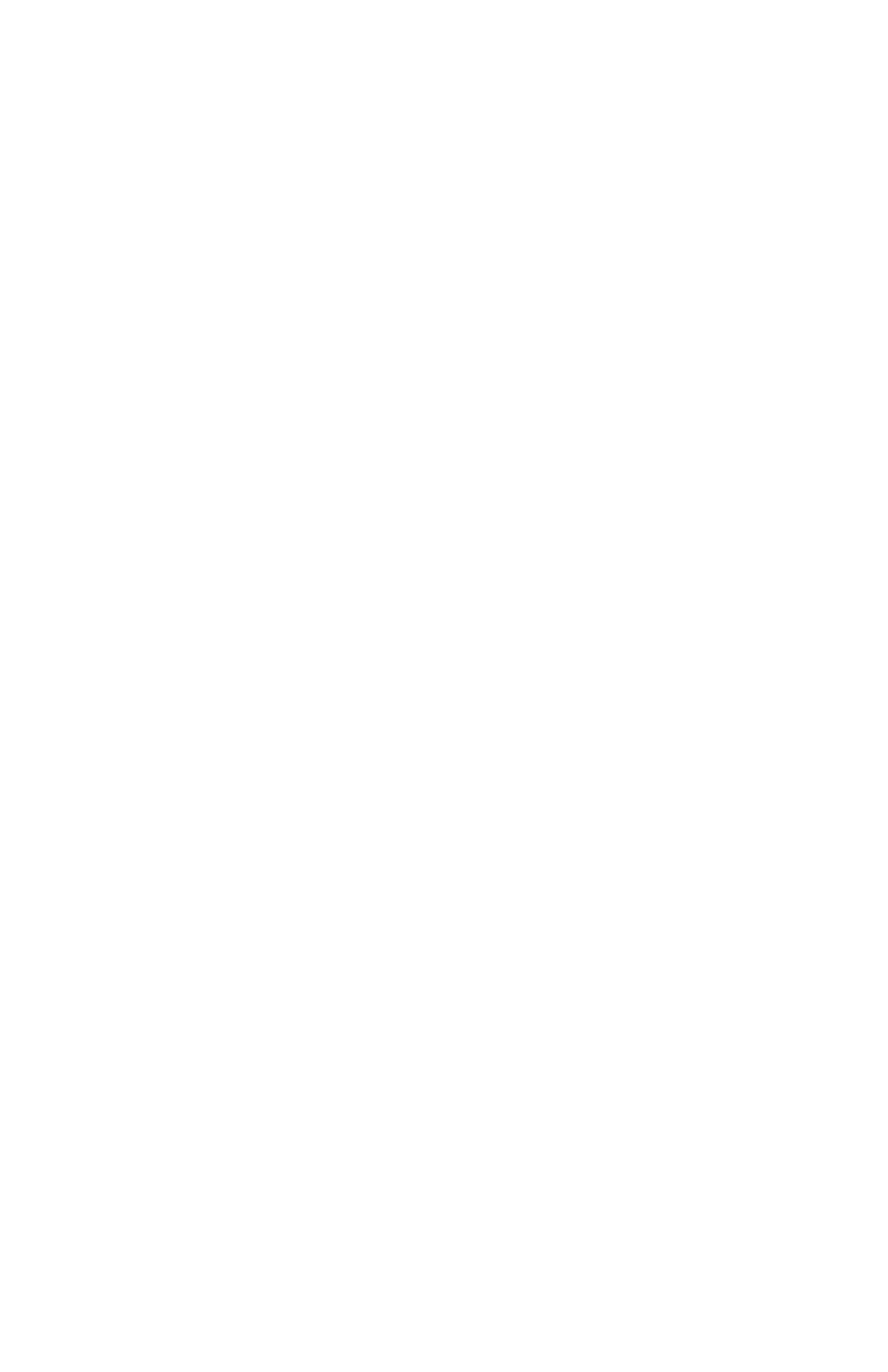# THINK ON THESE THINGS

**Thirty-one Essential Business Principles for Entrepreneurs**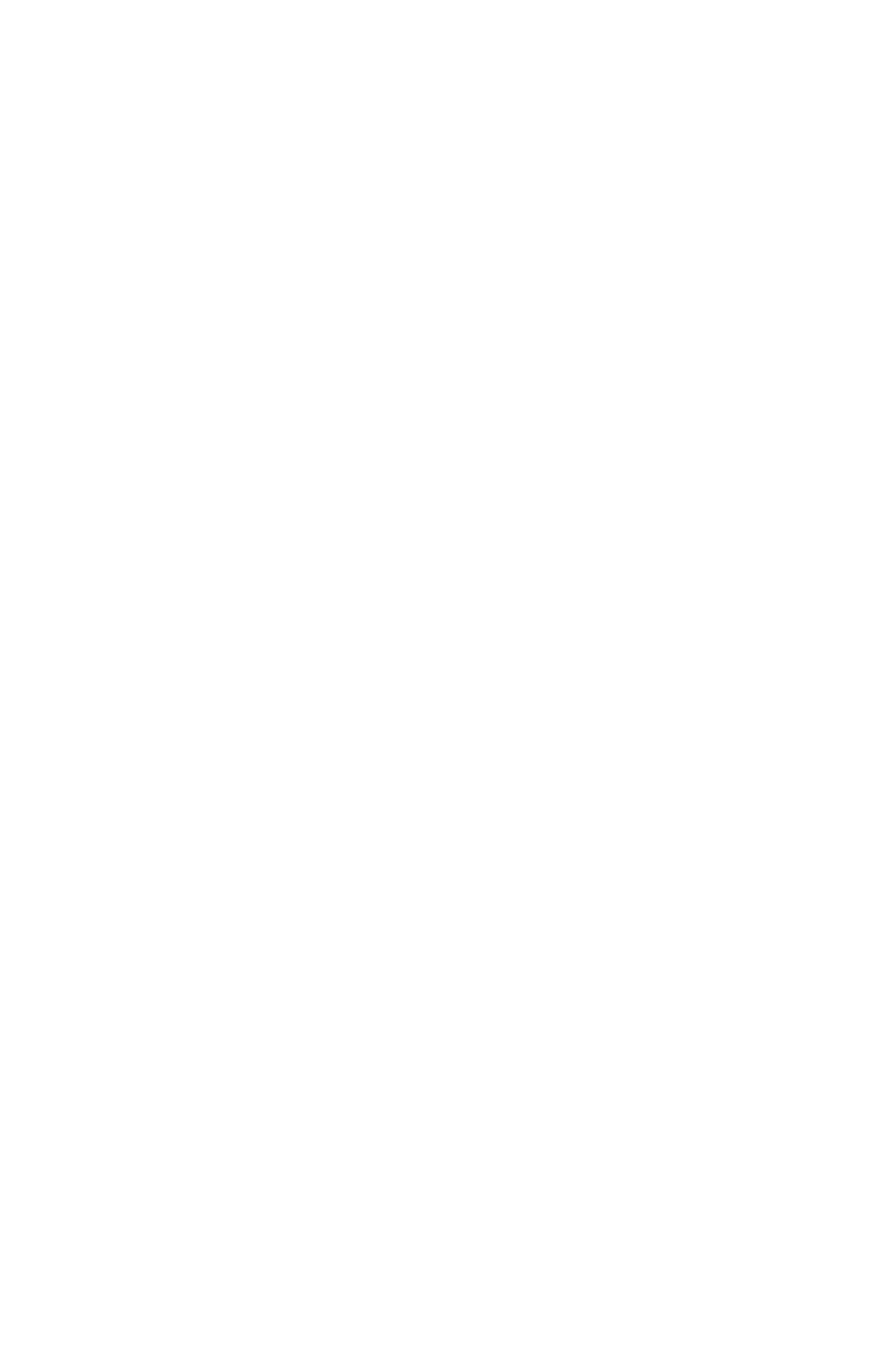# THINK ON THESE THINGS

Thirty-one Essential Business Principles For Entrepreneurs

By

Judy Howard

Published By *Eagles Word Christian Publisher* New York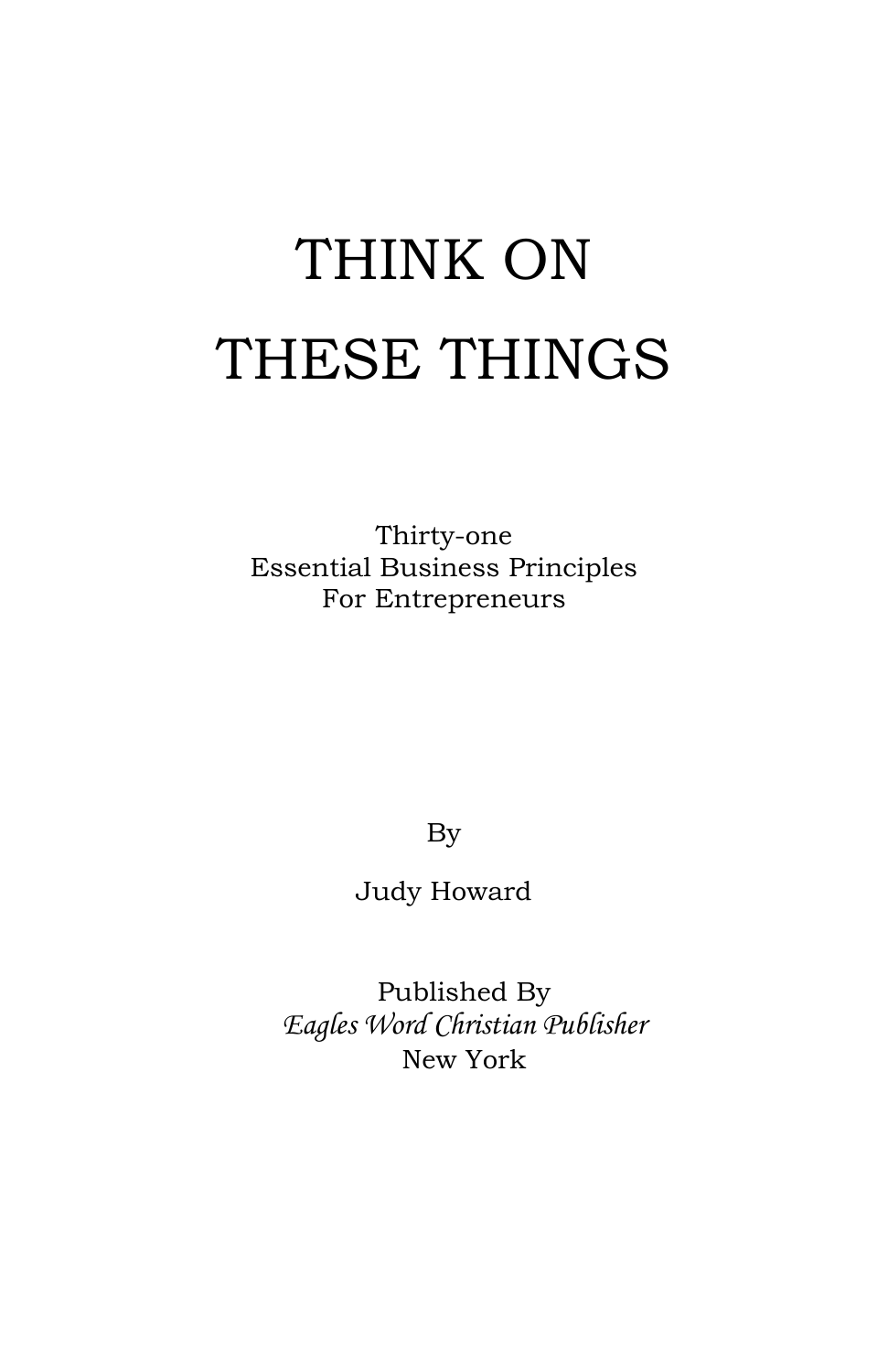Think on These Things

ISBN: 978-1-7351272-6-2

Copyright © September 2018 by Judy Howard All rights reserved. No part of this book may be reproduced, scanned, or distributed in any printed form without permission.

> Most Scriptures are taken from the King James Version of the Bible except otherwise stated.

Printed in the United States of America.

This book may be ordered by contacting the author, Judy Howard or on the Internet at [https://eaglespublisher.com](https://eaglespublisher.com/)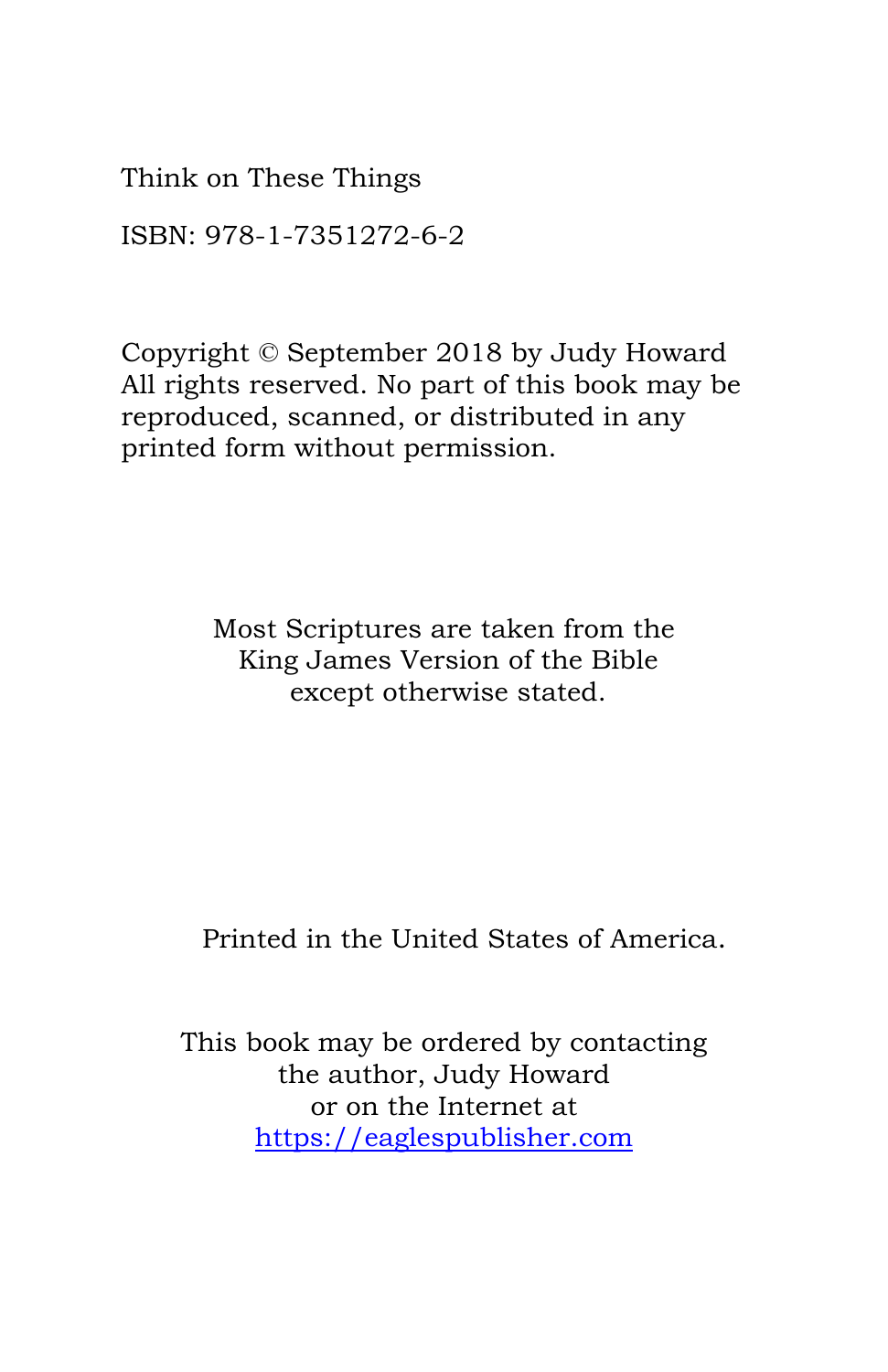# **DEDICATION**

This book is dedicated to

All Entrepreneurs

As an encouragement to pursue their visions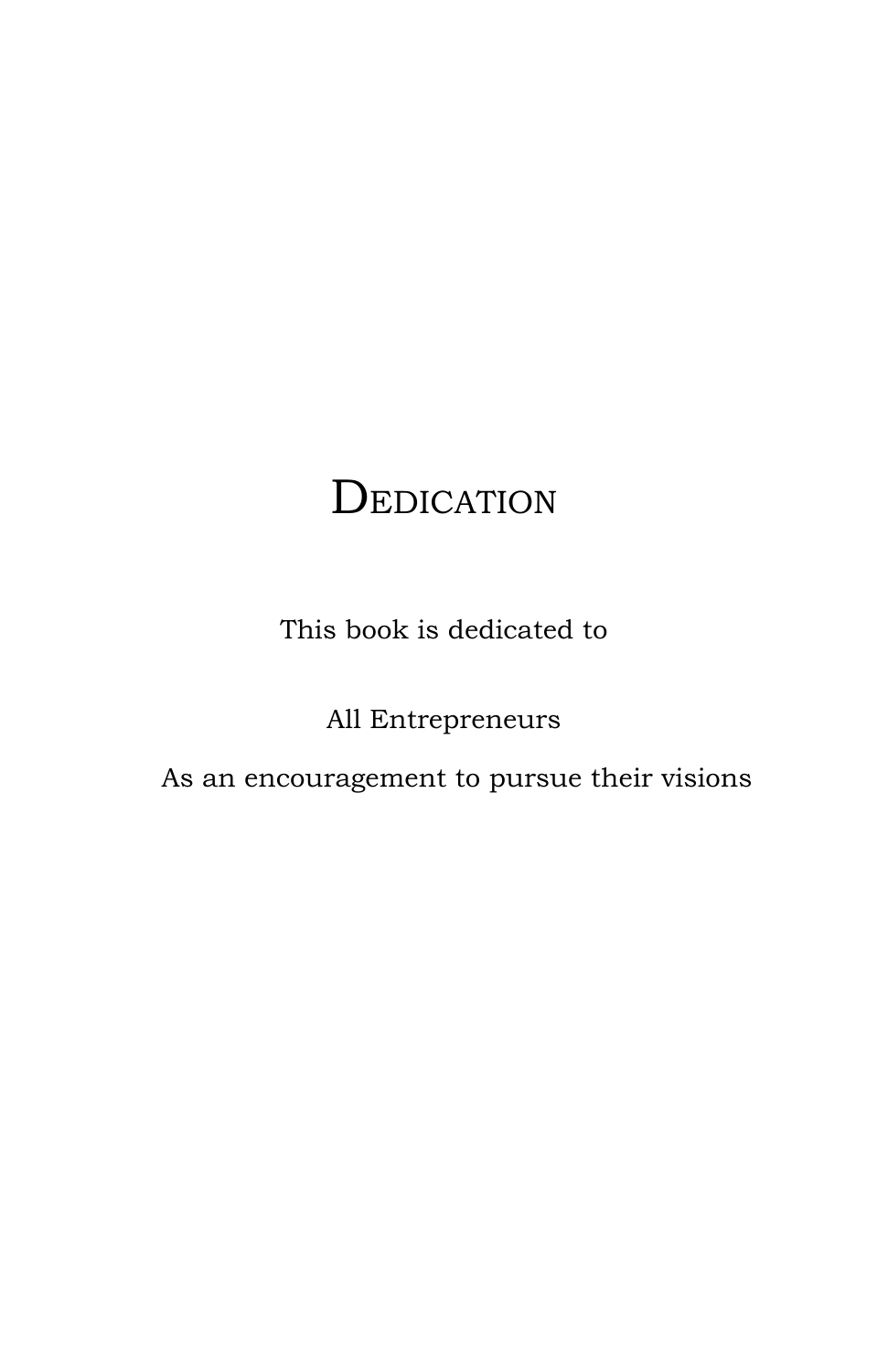# **INTRODUCTION**

*hey that wait upon the Lord shall renew their strength.*  They that wait upon the Lord shall renew the They shall mount up with wings like eagles.

Taken from Isaiah 40:31, this verse has been my guide for many years, lighting the course of my life. The eagle has become my symbol because of the encouragement I gain just from looking at its stance in flight.

When I look at the eagle in flight, I see greatness. I see success. I see elegance. These are attributes that serve as examples for my life, and which inspire me to keep on believing, keep on achieving, keep on climbing, and keep on expecting to reach the highest pinnacle of success attainable.

There are many similarities that exist between the eagle's life and the Christian Life, and anyone striving to reach a goal can draw from these similarities. The quoted text speaks of the wings. The eagle has a tremendously wide wingspan and these wings attest to its strength and power. The eagle can soar through storm winds, using them to lift it higher.

This is a very valuable lesson for an entrepreneur because many times adversity comes at the moment we take a step to achieve our purpose or our goal, but we can draw from the strength within us – the strength that comes from God – and this enables us to glide through the storm without becoming overwhelmed by it. It is interesting to note that when other birds are trying to seek refuge *from* the storm, the eagle flies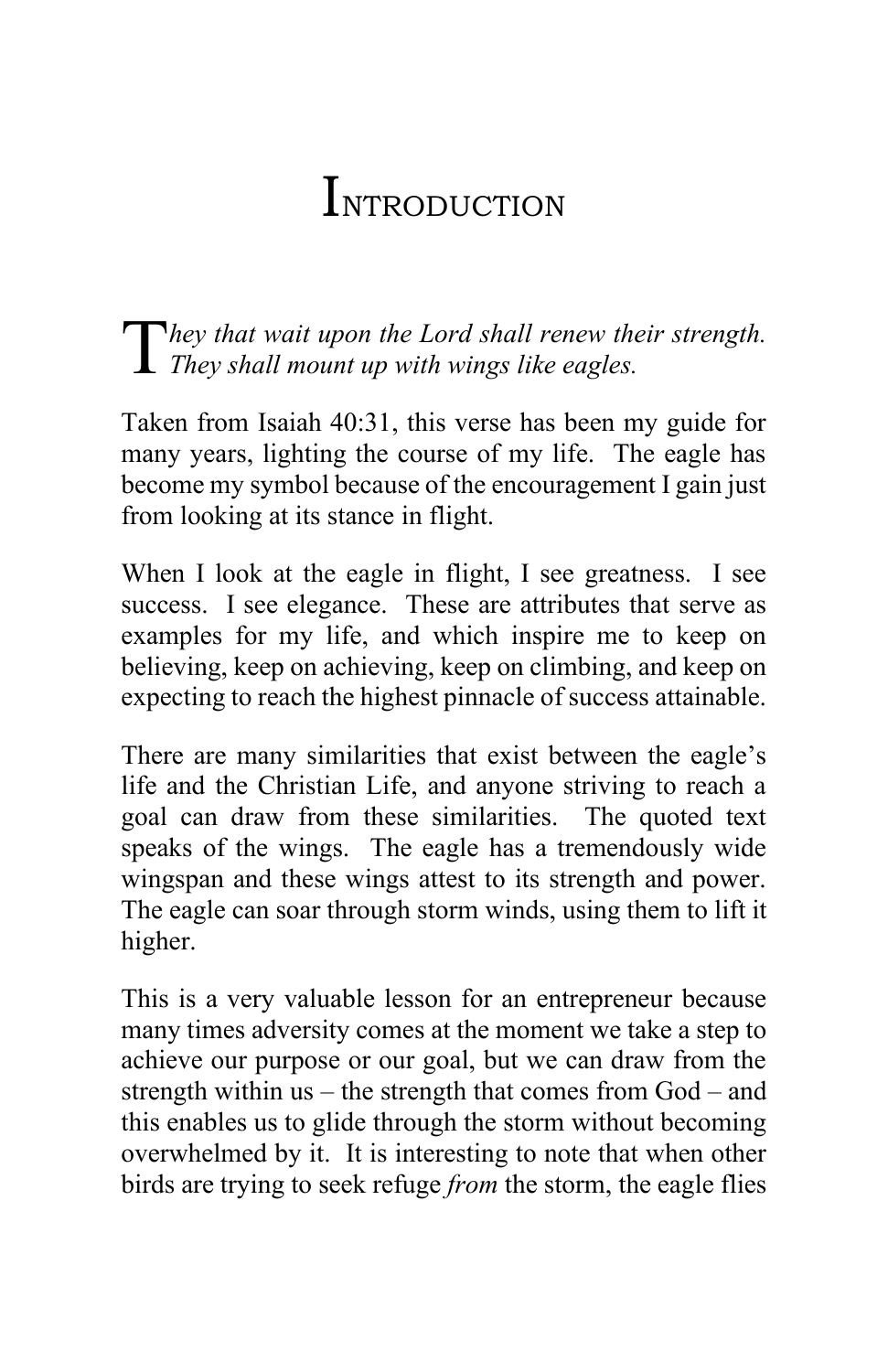into it. As entrepreneurs, we must use the pressure of the storm: disappointments, frustration, rejection, etc. to lock our minds on our purpose, which in turn will bring us to a higher altitude in life. It took me a while to appreciate trials and tests, but I discovered that after I had gone through a testing circumstance once, I came out a stronger person.

Another point about the eagle and its wings: The eagle flies higher than any other bird. Therefore, we can take a "feather" from the eagle. When other people try to bring us and/or keep us down, confidence in knowing who we are causes us to lift our heads up, spread our wings out and take off. We should not allow others to bring us down to their level of thinking. **Eagles do not mix with other birds**. I have had to do some of this during my lifetime. Be encouraged!

Another attribute at which I would like us to look is the eagle's eyesight. Did you know that the eagle's sight is 3.6 times sharper than the human's? An eagle can site its prey from miles away and zoom down on it with amazing accuracy. This fascinates me. However, it speaks to the spiritual insight that we possess. We are able, because of our knowledge of right and wrong – knowledge of the Word of God – to spot an enemy before he/she strikes, and we are thereby able to protect ourselves. This insight is often gained through experience; and yet sometimes we close our eyes to what we see, causing us to fall into a trap. At all times, therefore, we need to use the extremely powerful inner eyes we have, to avoid bad decisions in business.

One last feature I would like to mention here is the eagle's face. In the face of an eagle, I see determination. I see confidence. I see fearlessness. These are all necessary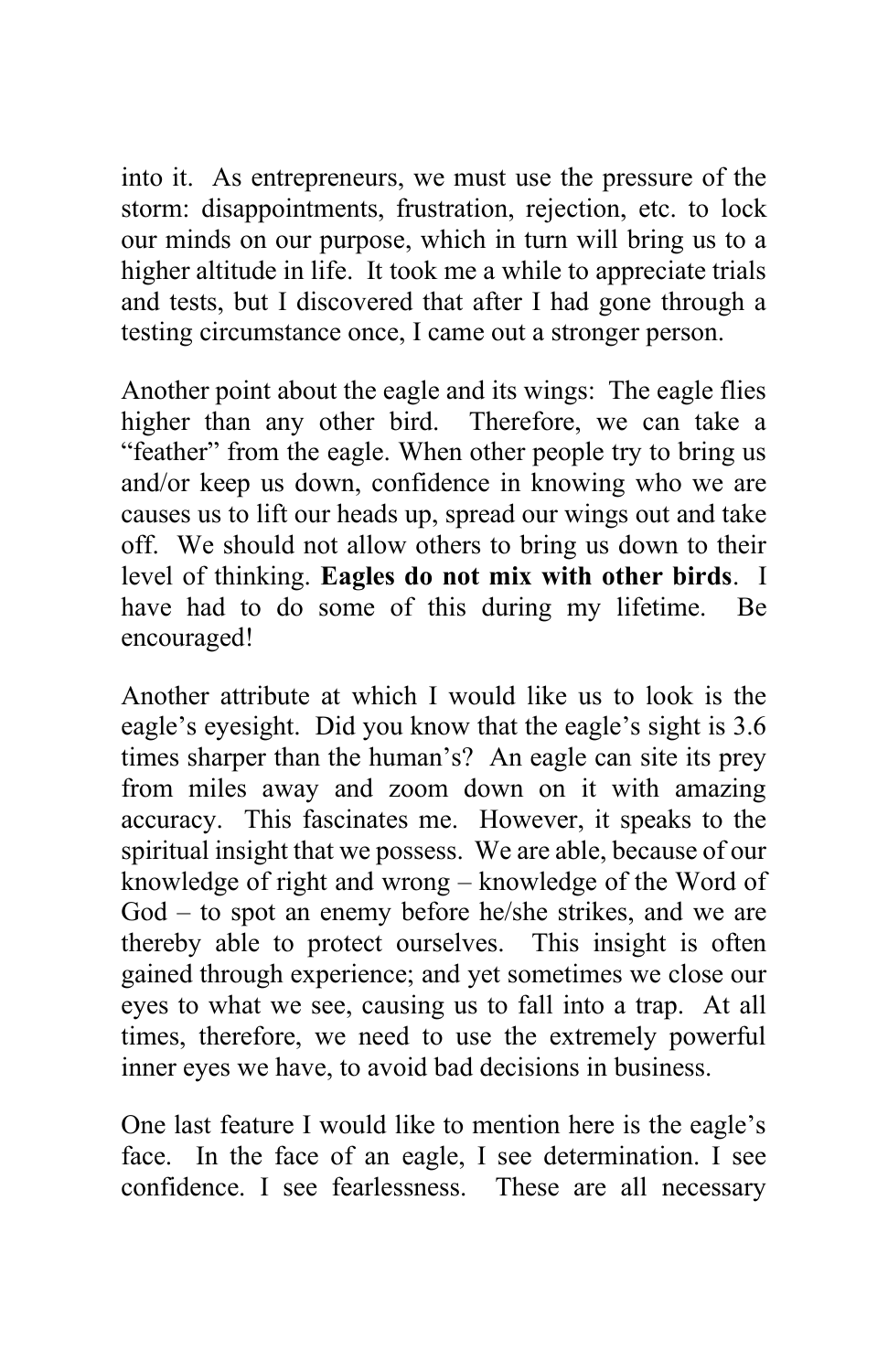qualities for an entrepreneur. There is a certain degree of elegance and royalty in the face of an eagle, which to me speaks of greatness. Greatness – not in the sense of worldly acclaim – but, actually overcoming whatever life brings your way and achieving in spite of them. As entrepreneurs, we need to elevate our thinking to the mentality of a lifestyle of royalty – not in the possession of things, but in freedom. Freedom to become who we were created to be!

I sincerely hope that as you study this devotional that the Lord will speak to you personally because He has your plans, your future and your success in His hands. His plan for you is to prosper.

God Bless.

Judy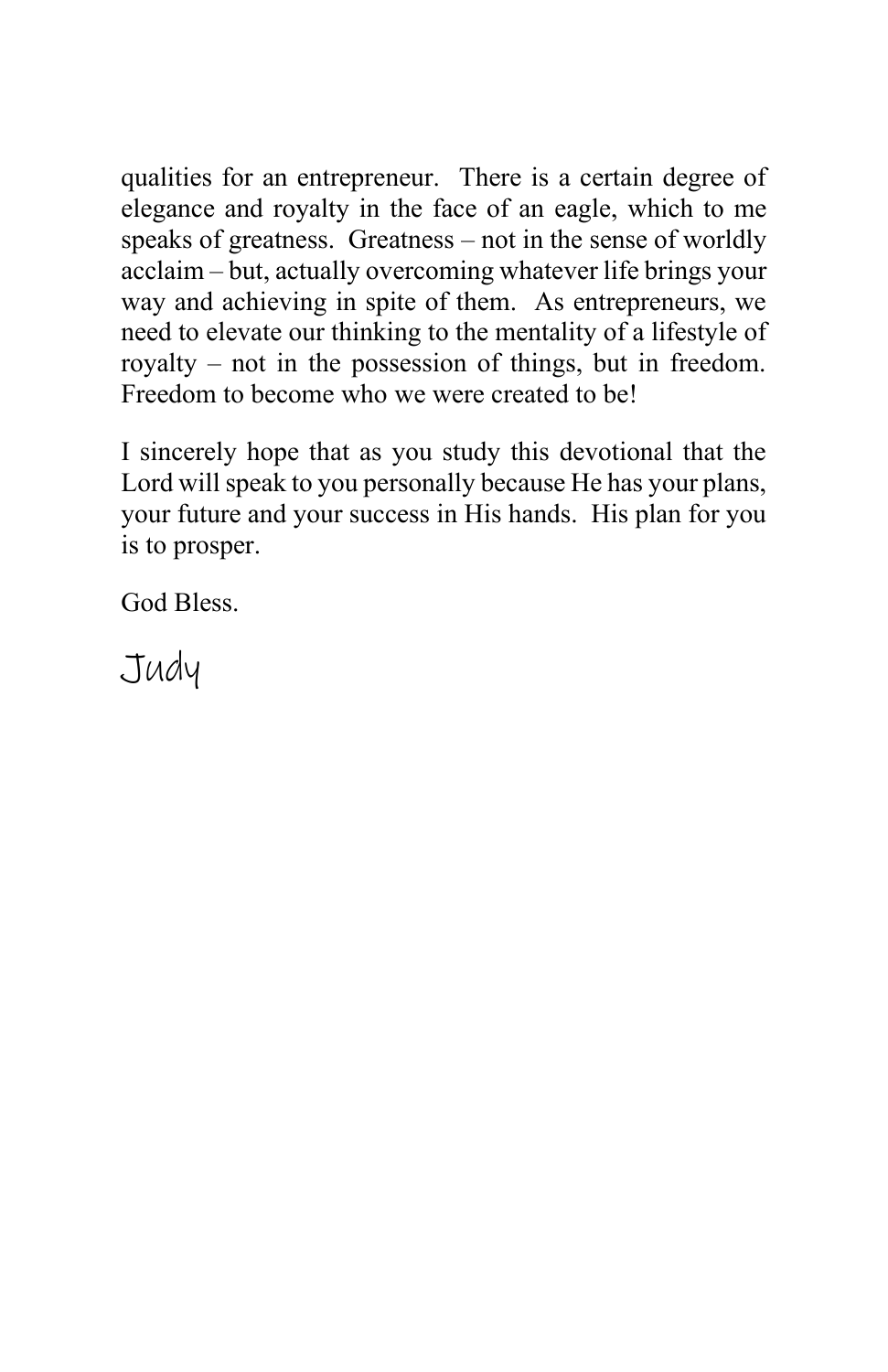#### **BIBLE READING**

## Matthew 13:54-56

## **THE BUSINESS ANOINTING**

t is fitting to begin this devotional with a look at Jesus as  $\int_a^t$  is fitting to be a businessman.

We very seldom, if ever, think of Jesus in this way. Yet the Bible clearly states that Jesus was a carpenter  $-$  a craftsman – a successful businessman (Matthew 13:55 and Mark 6:3).

I give credit to Ed Silvoso, author of the book "*Anointed for Business*" for bringing the business side of Jesus to my attention, and after reading only the first couple of chapters, I felt compelled to share some snippets with you.

Even though I had never thought of this aspect of Jesus before, it is not difficult to believe that the Son of God – the Creator of the Universe – would also be creative while living here on earth. Jesus was not only the 'carpenter's son', but he was the eldest son in the family; and Jewish tradition required that the eldest male would have to take over the family business after the death of the father. Jesus, being the firstborn son of his family was placed in this position, and therefore, according to tradition, had to learn his father's trade while he was a teenager.

As an adult in this position, he would be responsible for calculating the costs of material and the sale prices of the products in order for the business to make enough profit to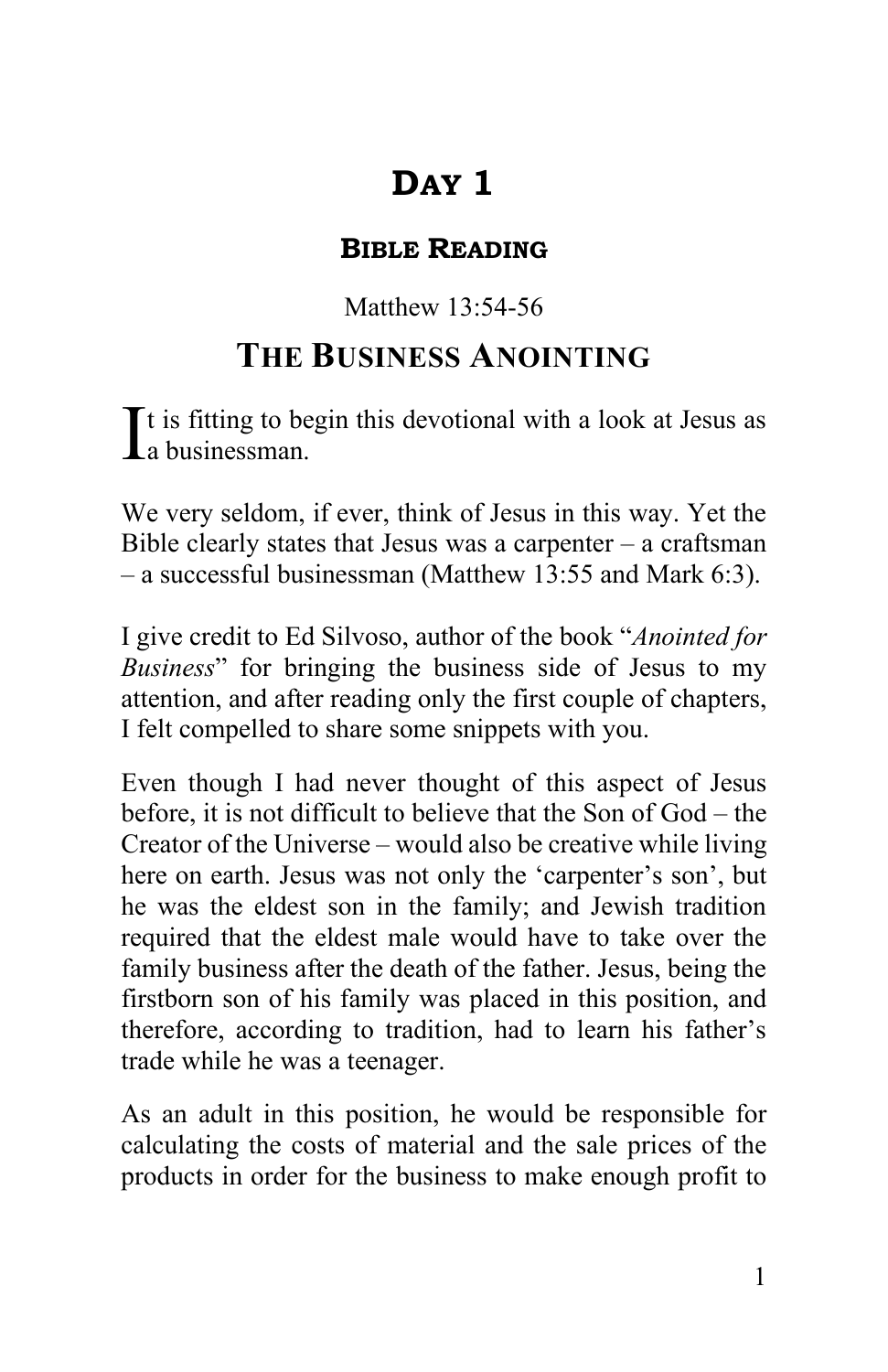provide for his family. The Bible says that at twelve years old, when Jesus was missing from among his family's company in Jerusalem, his parents searched frantically for him and found him in the Temple. His mother, as mothers would do, rebuked him for being insensitive to them, and then Jesus returned with them and was obedient to them. I see from this recorded incident that it was not time yet for Jesus to do His Heavenly Father's business, but it was the time for him to do his earthly father's business.

Jewish tradition, as pointed out in the book, required that "a rabbi had to master a trade and exercise it honestly to support himself before he could teach for free."<sup>1</sup> I therefore conclude from this that Jesus had to prepare in advance for His later ministry. He had to learn how to support himself to fulfill His greater mission. The scriptures say that Jesus was obedient to his parents, and he grew in wisdom and in stature and in favor with God and all the people. (Luke 2:45-52).

This insight leads me to believe that Jesus excelled in business. I believe He was a great communicator and a workman of integrity who exercised mercy when it was needed.

Up to this point, we have overlooked or taken for granted the business side of Jesus, but now it should solidify our intentions and motivate us to continue to work in a manner that would positively influence the lives of others, by providing excellent goods and services.

<sup>1</sup> Silvoso, Ed; *Anointed For Business;* p.40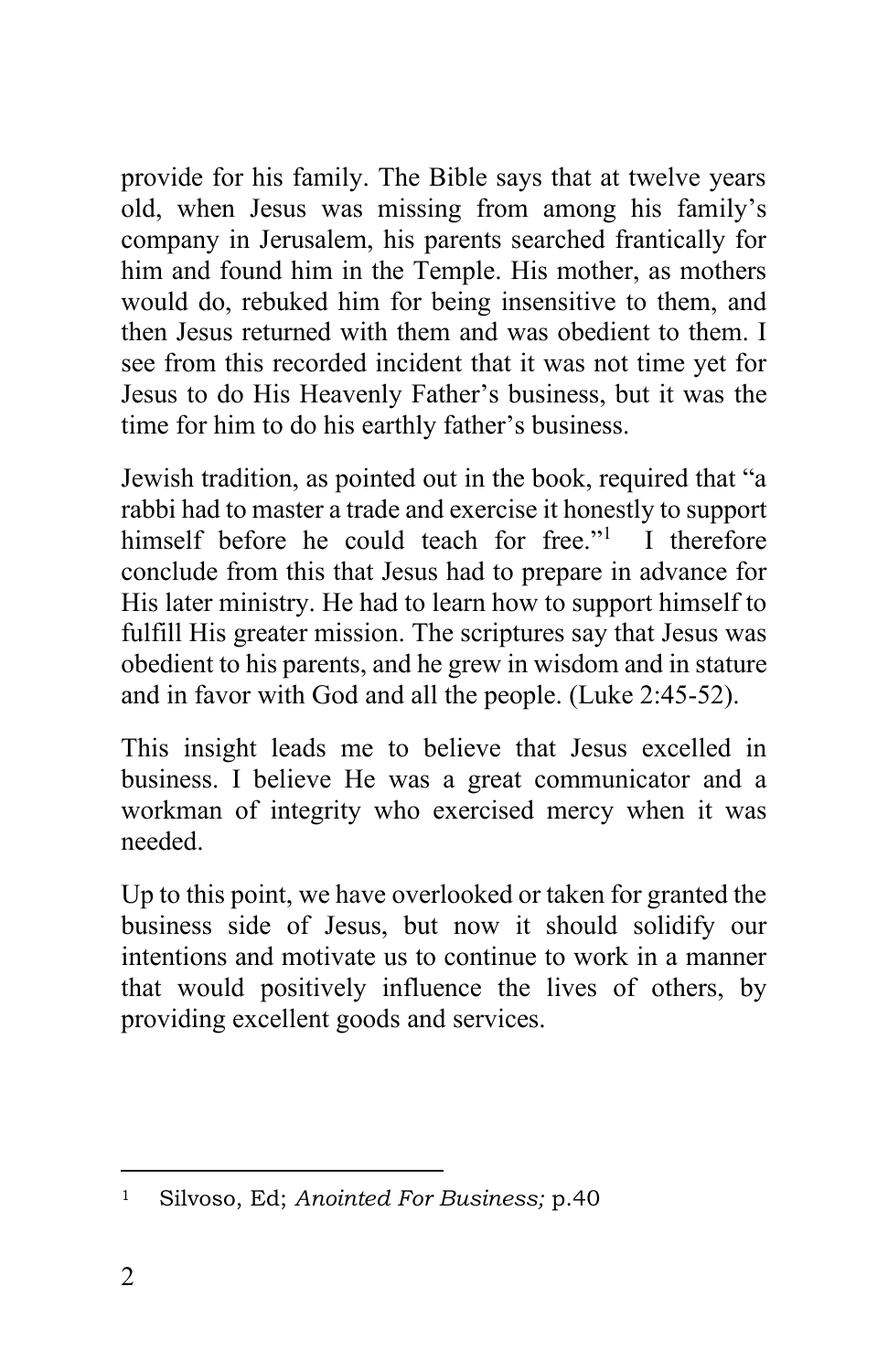Once again, the Bible teaches us! Once again Jesus is our example. Indeed, He is our Motivator!

Know that God is interested in your success in business! After all, in addition to His being the Master Craftsman of the Universe, Jesus also was a master craftsman for over 20 years while on earth.

PREPARE NOW, FOR SUCCESS LATER!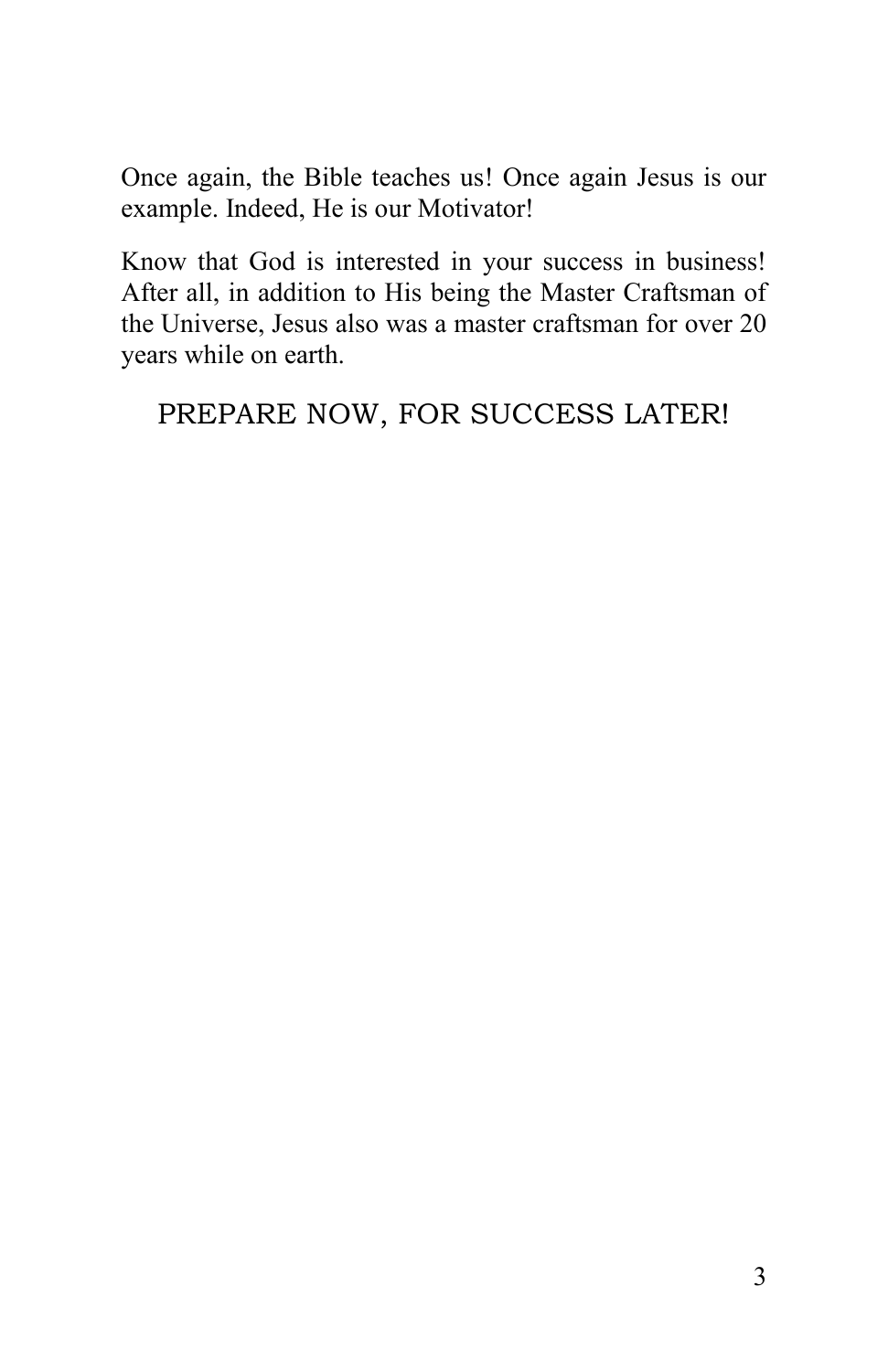#### **BIBLE READING**

2 KinGS 7:3-11

## **NEVER GIVE UP**

Ralph Waldo Emerson said it best when he said,

*"Our greatest glory is, not in never failing, but in rising up every time we fail".*

With this thought in mind, I would like to encourage you to go for it!

I am reminded of a story in the Bible of four lepers who had to sit by the entrance of the city because of their physical condition. Their enemy, the Syrians, had taken over the city, and had caused a great famine there.

It dawned on them one day that they had a choice: A choice of whether to sit there at the gate and die, or to risk going into the city. They faced the possibility that if they entered the city they might die in the famine, or they might even be killed by the Syrians. In any case they would die. However, there was a 50/50 chance that the Syrians would capture them and they would stay alive.

Therefore, they came to a decision. "Why sit we here until we die?" they said. Since death was inevitable if they remained where they were, why not at least change position and have a chance at life? Therefore, they left their sitting position and went into the city towards the camp of the Syrians.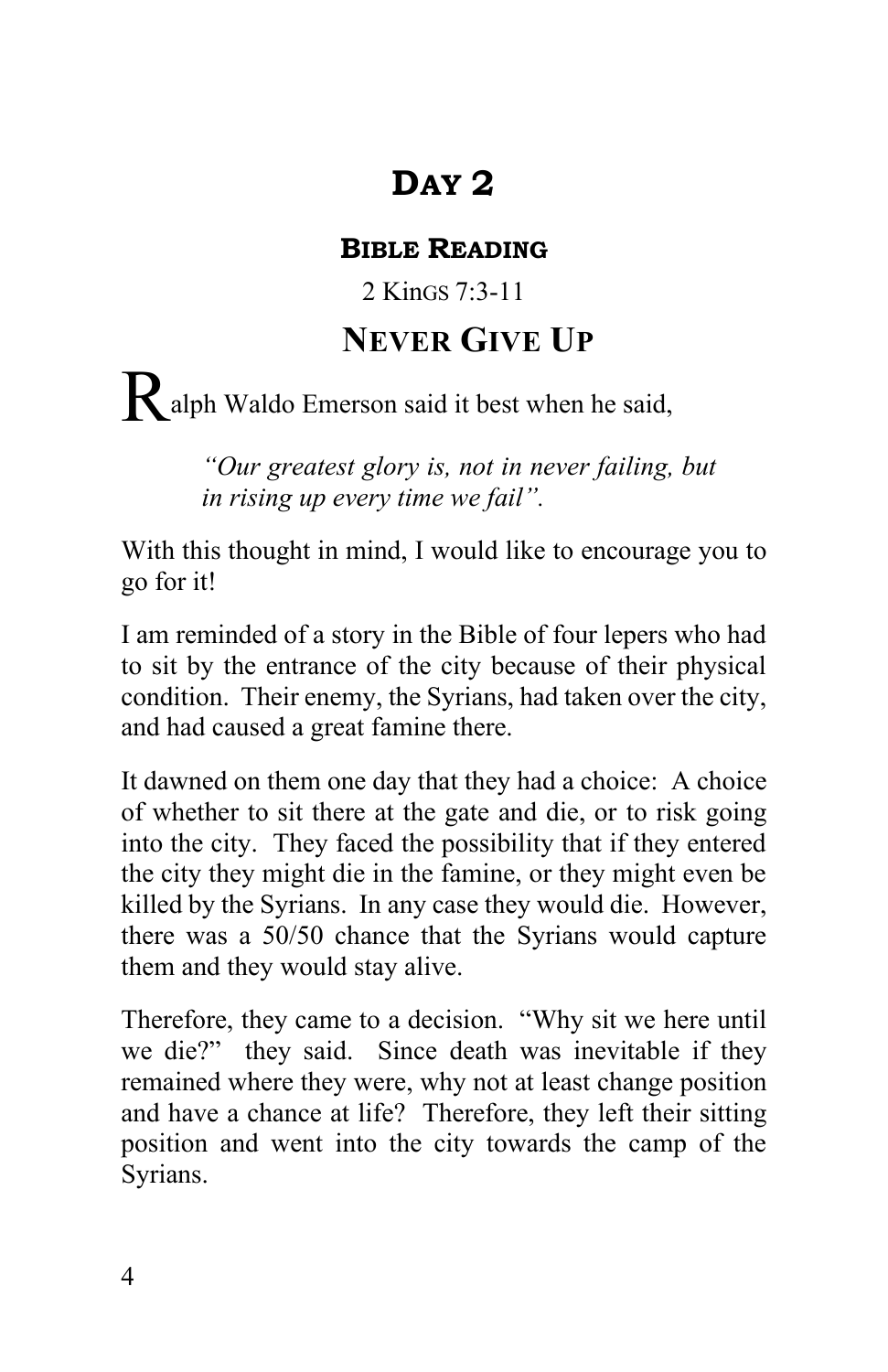To their great bewilderment, they found the camp totally empty! You see, as they journeyed toward the camp, God augmented their footsteps, and the Syrians mistook their footsteps for a great army coming towards them. So the Syrians left everything where it was and fled. They left their houses, their horses, *and* their food!!! Just what these lepers needed! Not only did they find food, they became the recipients of silver, gold and clothing; which they joyfully took for themselves. There was even enough to share with the whole town.

What lesson can we learn from this story? What lesson can *you* learn?

First, do not be afraid to take a chance. Secondly, make a decision and follow through with it. Thirdly, when you do your part, God steps in to do His part.

When God steps in, the results are amazing. He provides a way that you can receive a blessing, not only for yourself, but also for a whole company of people. Remember the feeding of the 5000 with only five barley loaves and two small fishes? He does beyond what you can even hope, think or imagine. Trust Him.

My encouragement to you today is NEVER GIVE UP. Do not Sit There and Die! We must get up from our "sitting position" (e.g. doing nothing) and take a step forward. When that step is taken God will do something that will amaze us.

> MAKE A DECISION, PUT YOUR BEST FOOT FORWARD, AND LET GOD DO THE REST.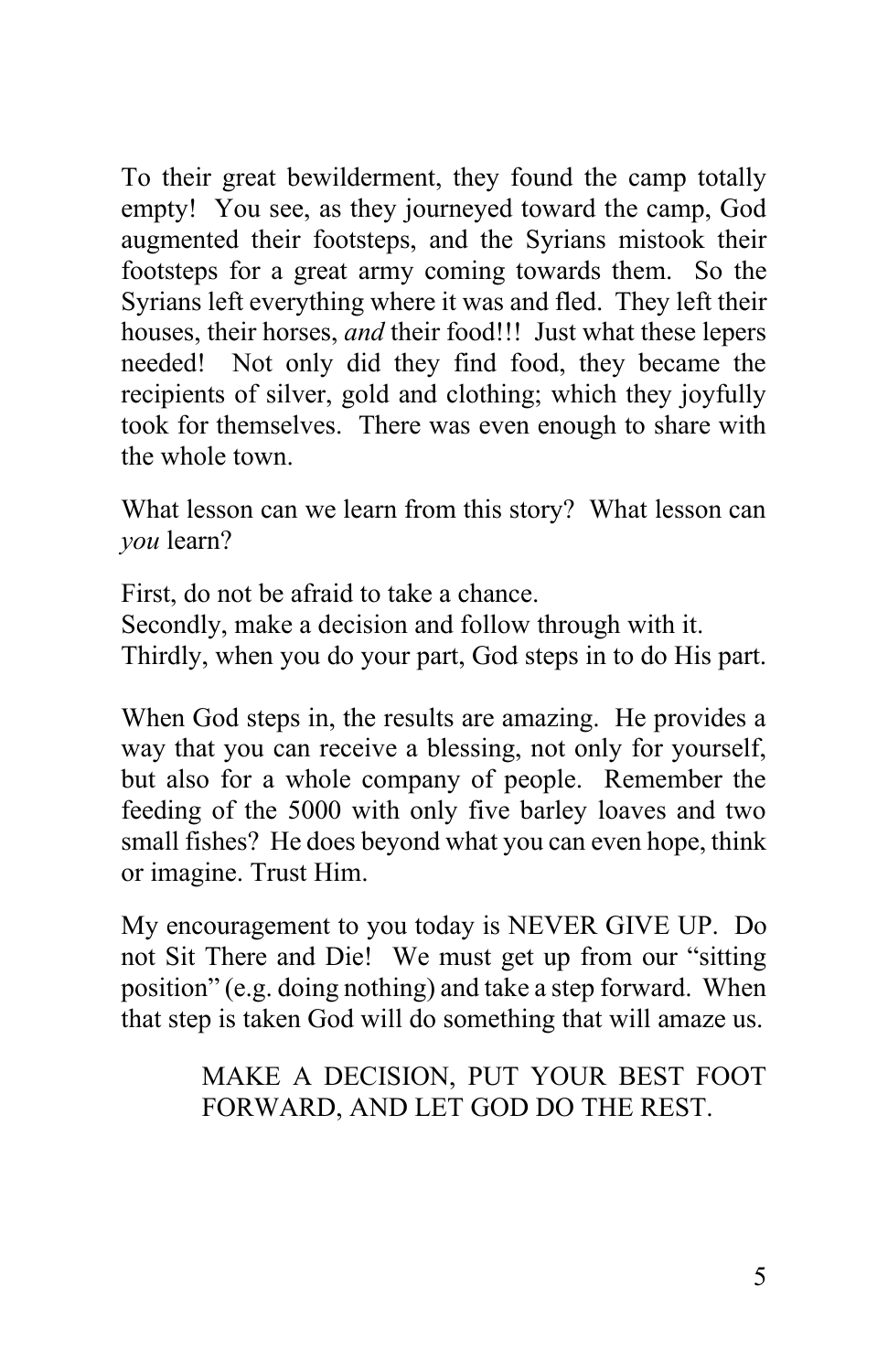#### **BIBLE READING**

## Luke 9:1-5 **GO FOR IT!**

friend of mine shared that people did not understand A friend of mine shared that people did not understand<br>her zeal and passion for success in what she was doing, and it occurred to me that they did not understand Jesus either. That did not stop Him, however, from achieving His purpose; and it should not stop you either!

In the town where Jesus grew up and lived, many people looked at him only as Joseph's son (the carpenter's son – Matthew 13:55). They were totally un-impressed with him, despite the fact that He was exhibiting the power of God in His life.

Jesus went about doing good (Acts 10:38). He was anointed for that mission. Everything He did benefited the other person, yet He was criticized for it.

The lesson I take away from this is that Jesus did not try to convince his critics, He simply moved on to other places where He was accepted. This is also what He instructed His followers to do. If they don't accept you, shake the dust from your feet" (Luke 9:15) and move on to another place.

I like Jesus' attitude! This is the attitude we need to adopt in various aspects of our lives. Do not cry over spilled milk. Do not let the opinions of others keep you from achieving your success. Whether that success is in business or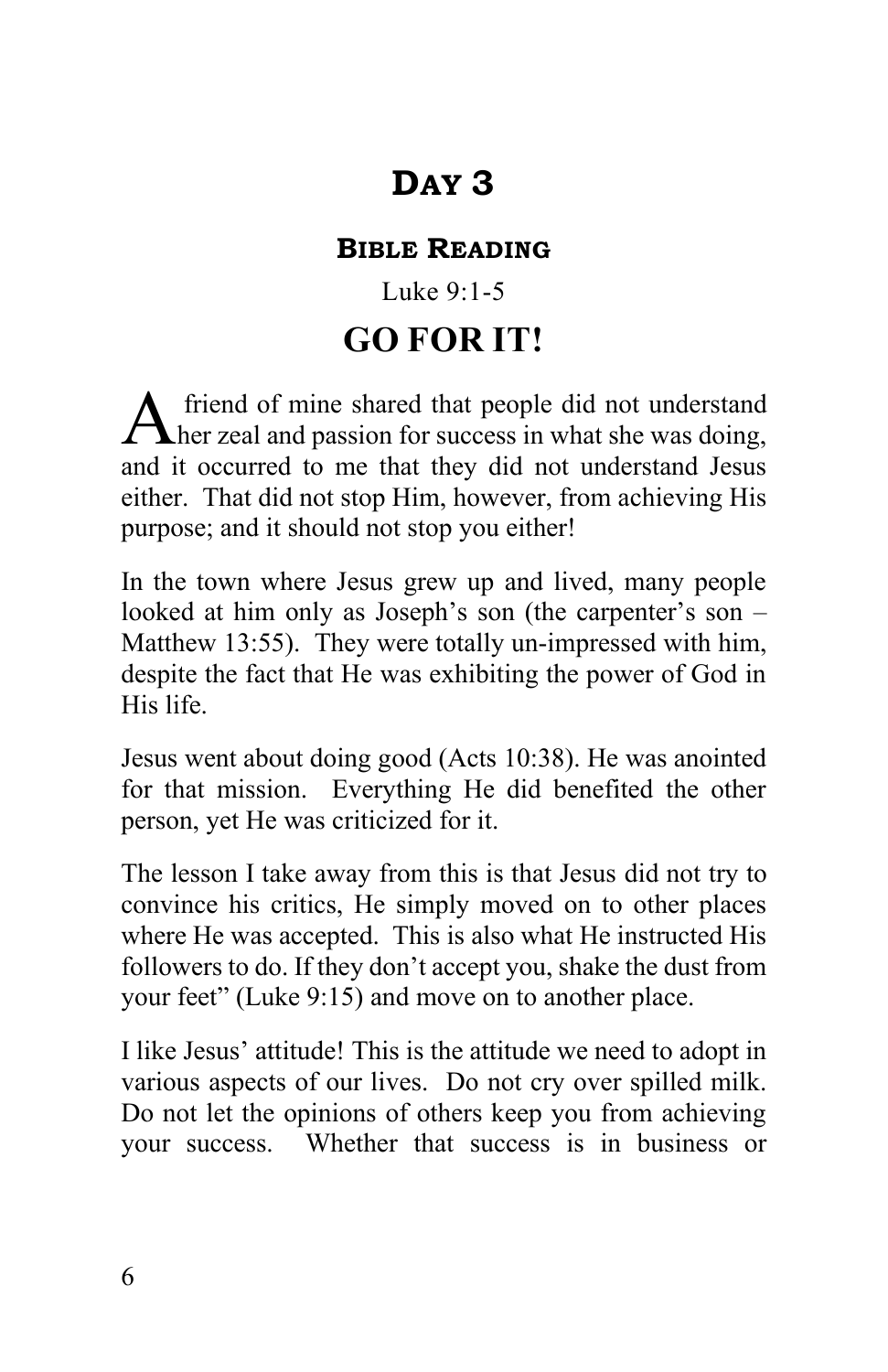otherwise, go on to achieve your dreams or purpose – just as Jesus did!

Look at the great influence Jesus has on the world even to this day! Do not deprive your 'world' of the good God has placed in you for them.

TAKE COURAGE AND PERSEVERE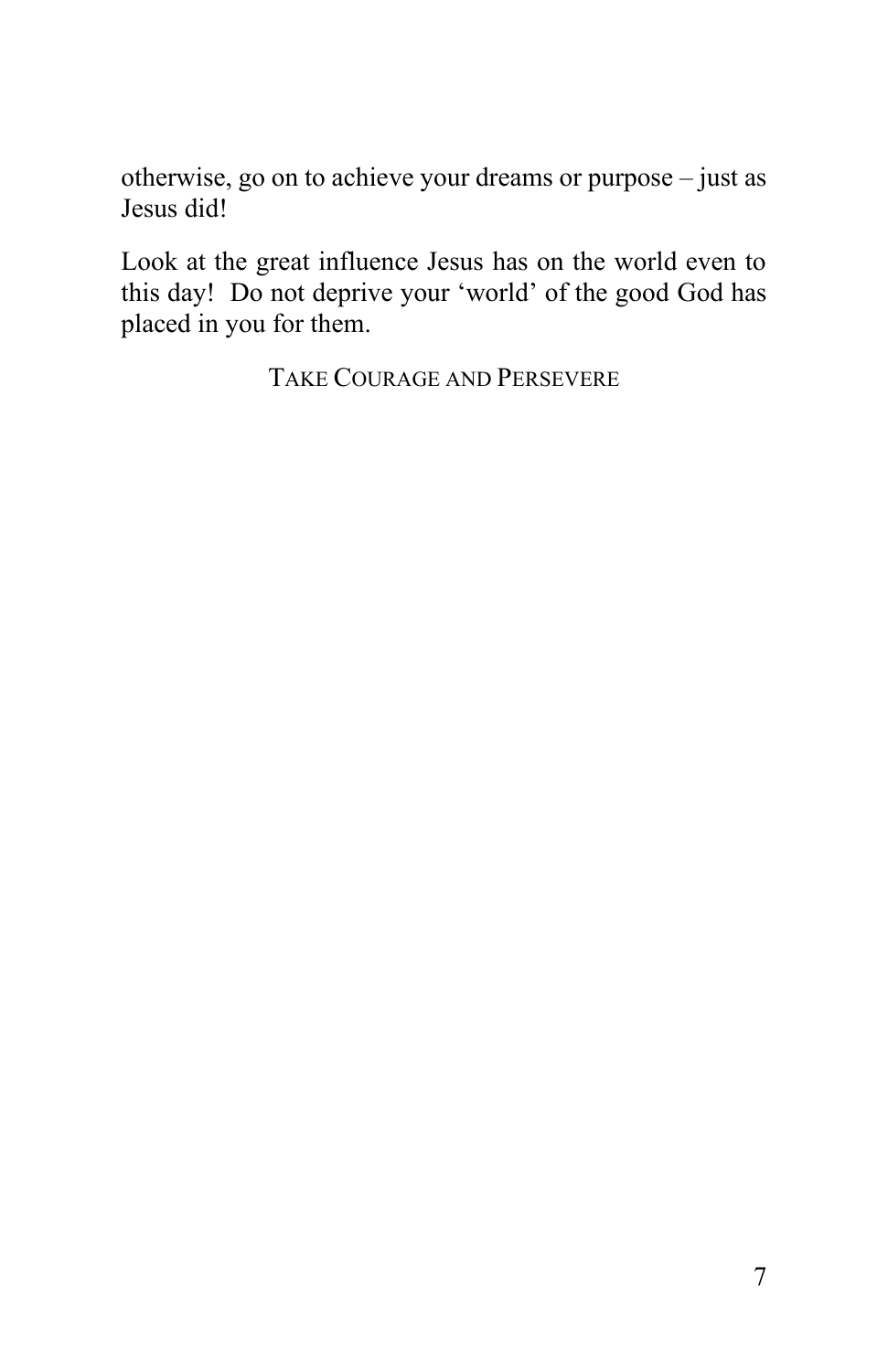### **BIBLE READING**

## Psalm 37:4

## **HAVE THE RIGHT PRIORITIES**

praise and shout out to God my heavenly Father for  $A$  praise and shout out to God my h<br>His smooth way of handling things.

His ways are higher than our ways and His thoughts than our thoughts.

We seldom understand what He is doing when He is doing it, but if we totally trust Him, eventually we see His hand.

A few years ago, I decided that I wanted to find a way to evangelize on the World Wide Web. I wanted to spread the word of God's love all over the world, and to encourage others in their Christian walk. I wanted to show how the Word of God helps us in practical, everyday situations. I wanted to show how God directs our steps, and how He is involved in our everyday affairs.

I did not want to write blogs and not have them seen; I wanted them to be effective. So, I conducted several searches on the internet to educate myself on optimizing a web presence. After a few months of investigation, I found a site whose sole objective is to have everyone share freely about his or her business and/or opportunity.

I became a part of the group and began meeting wonderful people. In just a few days, I became acquainted with a likeminded individual who shared his vision and the manner in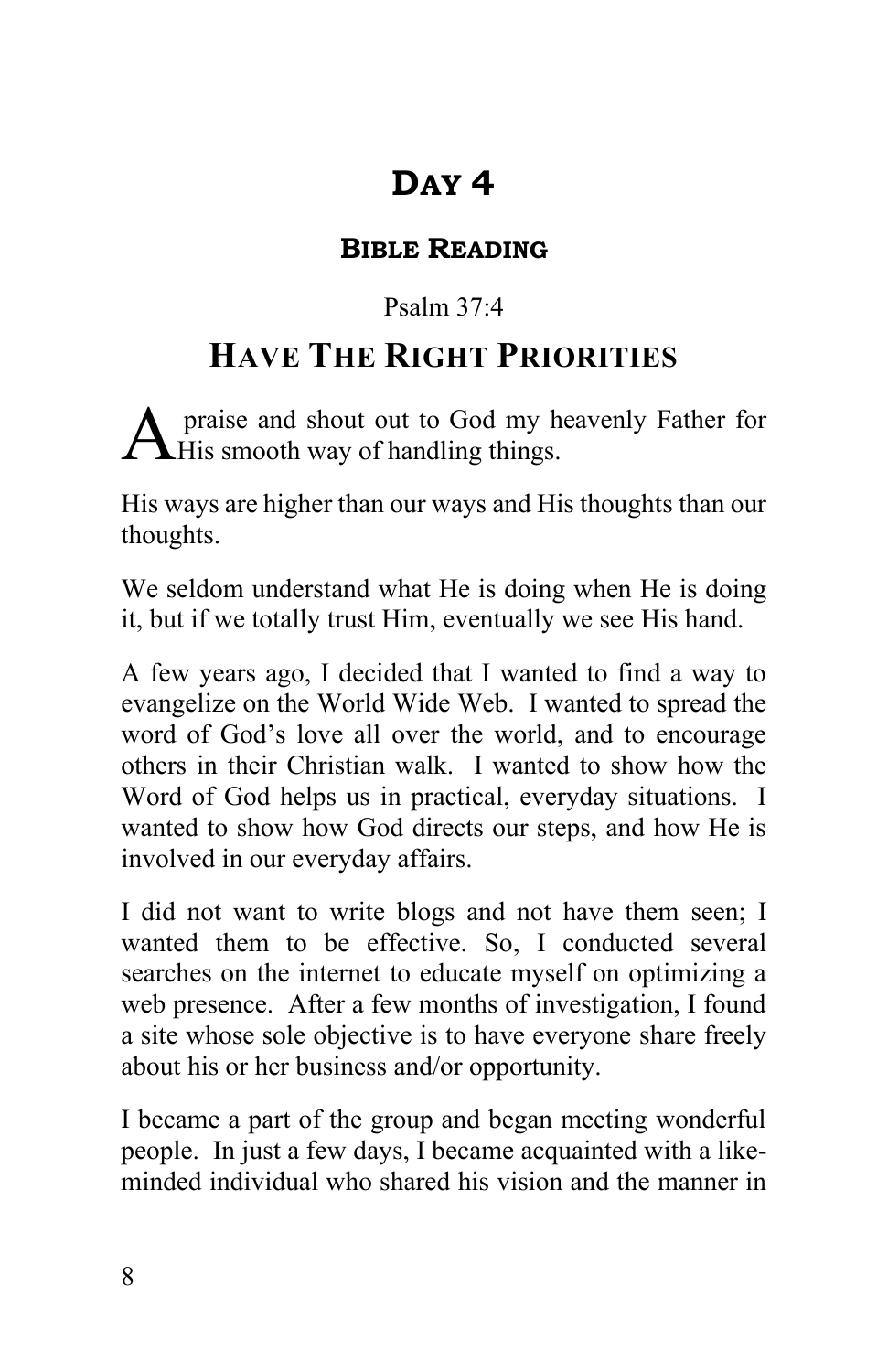which he was accomplishing it on the internet. This brought to mind the verse that says, "God will give you the desires of your heart."

This act of God proved conclusively to me that (1) God loves us personally, (2) He cares about our everyday circumstances and (3) He assists us in reaching our goals.

If we have the right desires, if we put His cause first, then He grants and fulfills those desires.

Line up your priorities and you will succeed.

HELPING OTHERS IS THE HALLMARK OF RIGHT DESIRES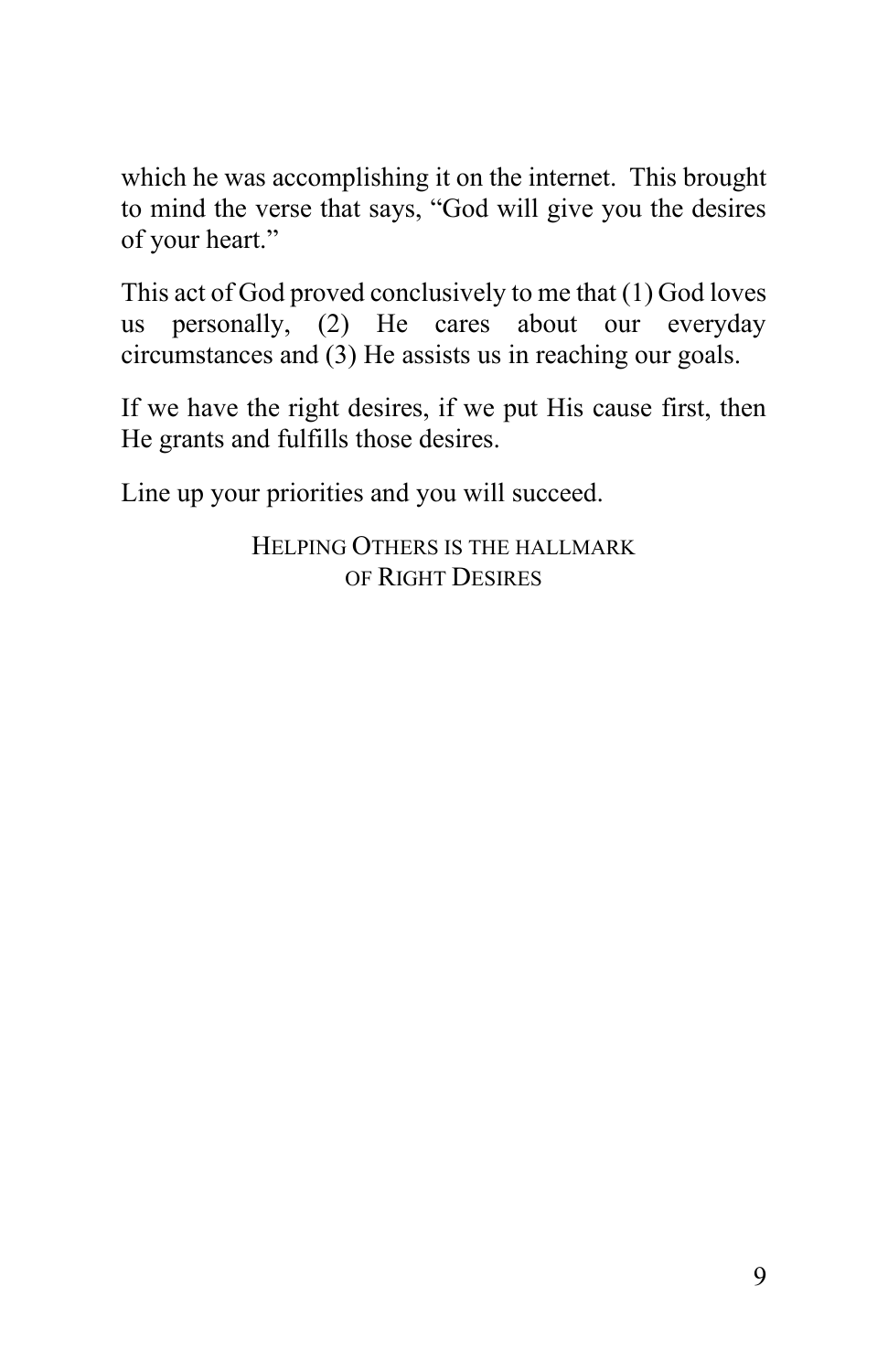#### **BIBLE READING**

### Matthew 25:14-29

## **GIVE AND IT SHALL BE GIVEN**

his Biblical principle will help you to succeed in all your This Biblical products and the set of the set of the set of the set of the set of the set of the set of the set of the set of the set of the set of the set of the set of the set of the set of the set of the set of the set

The principle taught by Jesus Himself has been recognized as the leading strategy for success in business. Here is what the experts say: "When you give value to someone else, that person is most likely to listen to you, become a follower, and eventually a customer. Give, and it shall come back to you.

It is important to know what your audience wants, and then to give it to them. This is the number one marketing strategy for today. What do you have to offer? As I write this, I am reminded of a story in the Bible that Jesus told. He spoke about the division of talents. One person was given ten, one was given five, and the other was given one. So, each person received a gift.

What does this have to do with marketing? Well, let us look at what each person did with his gift. The person who received ten talents invested those talents and gained a return of 100%. The second person also invested his talents and gained a return of 100%. The third person did NO investing. The result was that he got NO return. Jesus made the point that he should have given the money to the "exchangers" and then he would have received back what he had given, with interest. If you don't give, you don't receive back again.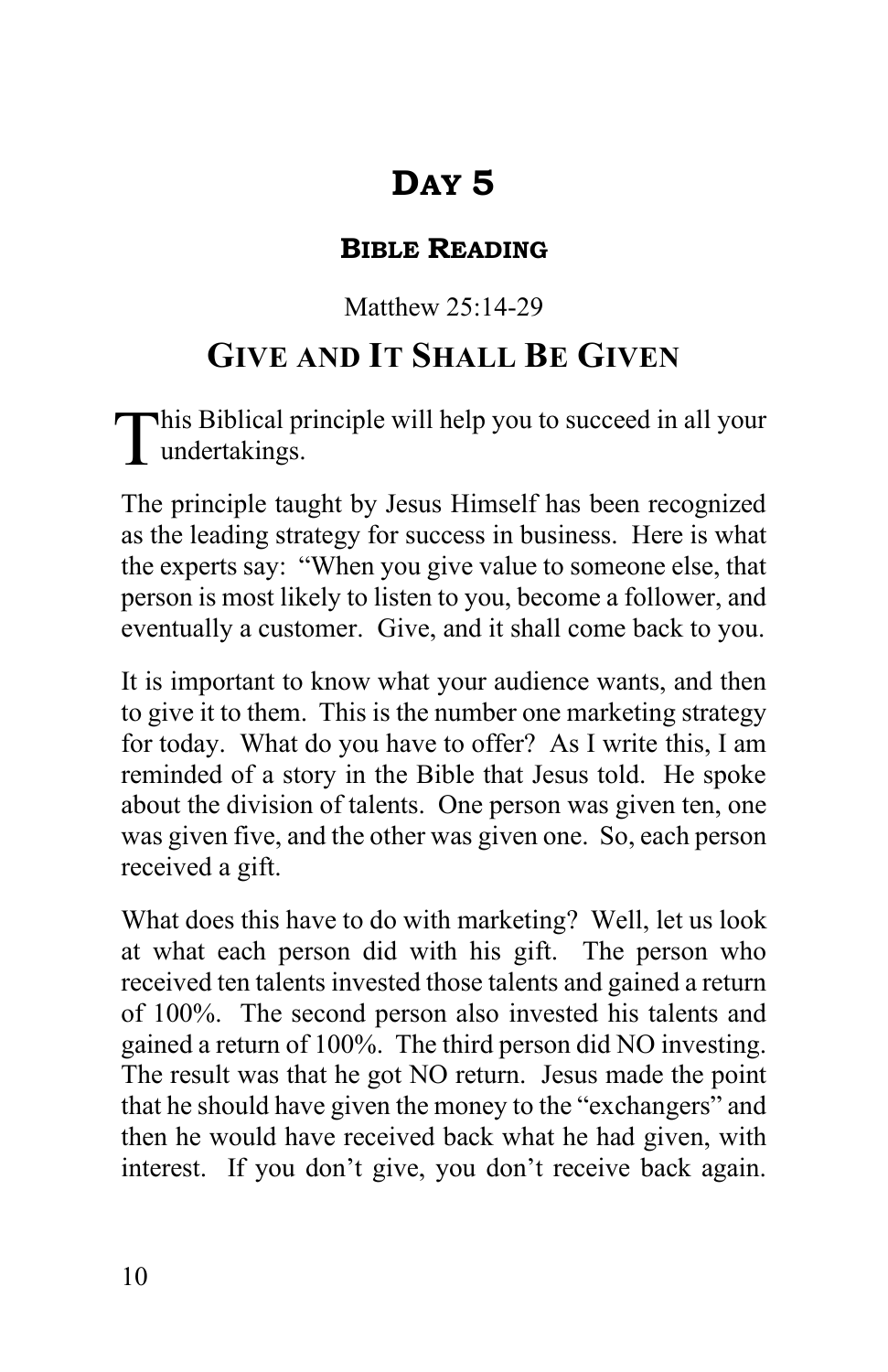Furthermore, you might possibly lose even that thing to which you are holding on.

Invest into the lives of others. That's the greatest investment you can make, because as you invest into one person's life, you never know the ripple effect it will have, and the tremendous returns you will receive.

INVEST YOUR TIME, KNOWLEDGE AND ABILITIES.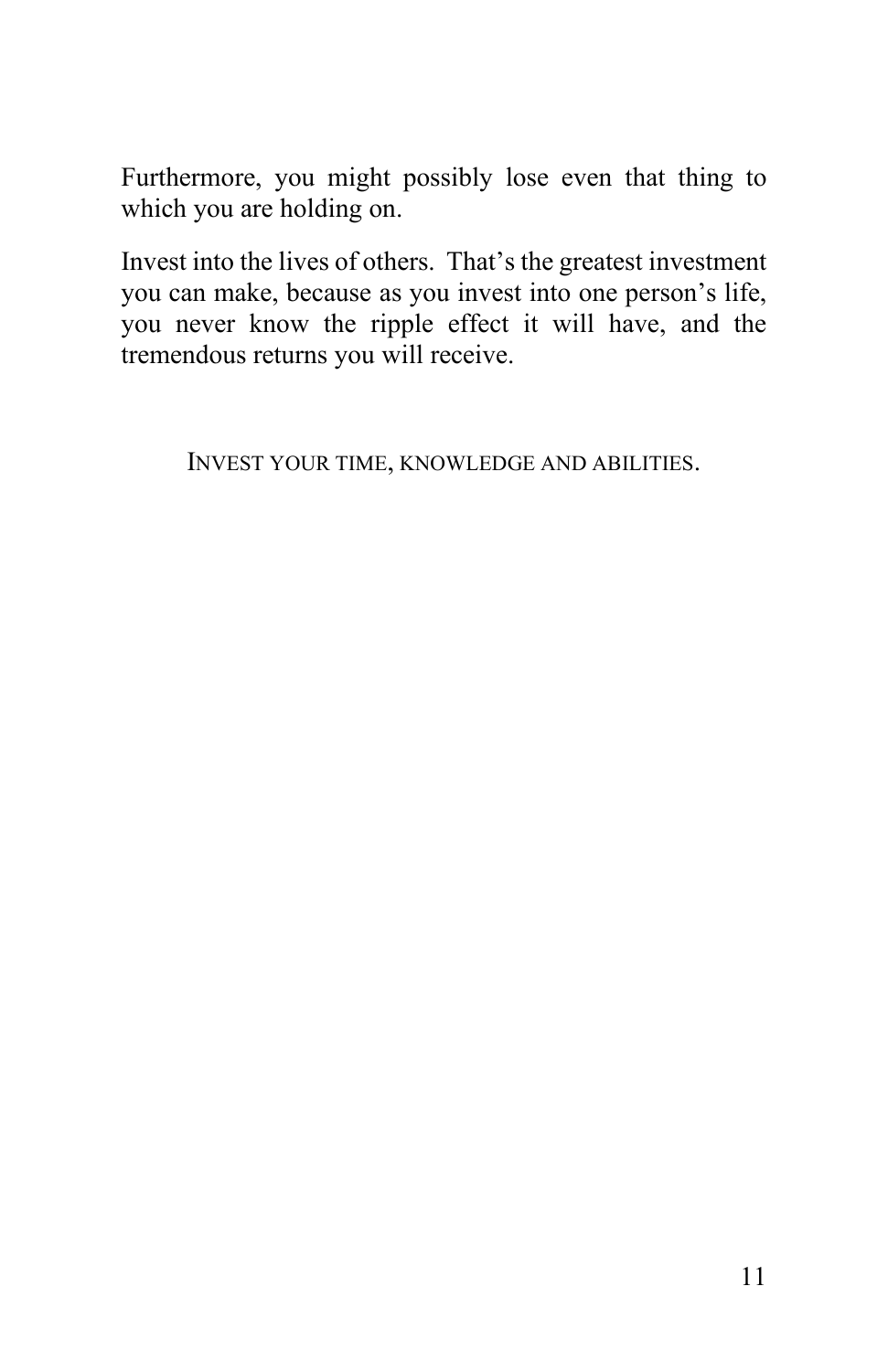#### **BIBLE READING**

### Nehemiah 8:10

## **WEALTH IS NOT JUST MONEY**

ealth is not just money, it includes all the things you generally do not associate with wealth. W

To be truly prosperous a person must first of all be filled with the love of God and with His joy. If we stop to think about it, we can see that there is a great deal of merit to the old saying "Don't worry, be happy". I do not really know the origin of that adage, but it clearly echoes the Biblical message, "the joy of the Lord is my strength." Indeed, one of the most pronounced desires upon the heart of our Heavenly Father is that we His children be full of joy (John 14:15), and that we "prosper and be in health – above all things" (III John 2).

Prosperity then, first comes from within. When we are full of joy, it affects our health in a very positive way. This joy causes us to be energetic, full of life and gives us mental clarity. Conversely, if our life is stressful, we lose our drive; we experience ill health, and possibly even a feeling of depression.

However, when we have an underlying joy, we are comfortable with who we are, and we are not easily shaken by adversity. Disappointments can come, but we are able to shift and rise above them, recognizing what is truly important in life. We are able to draw from that inner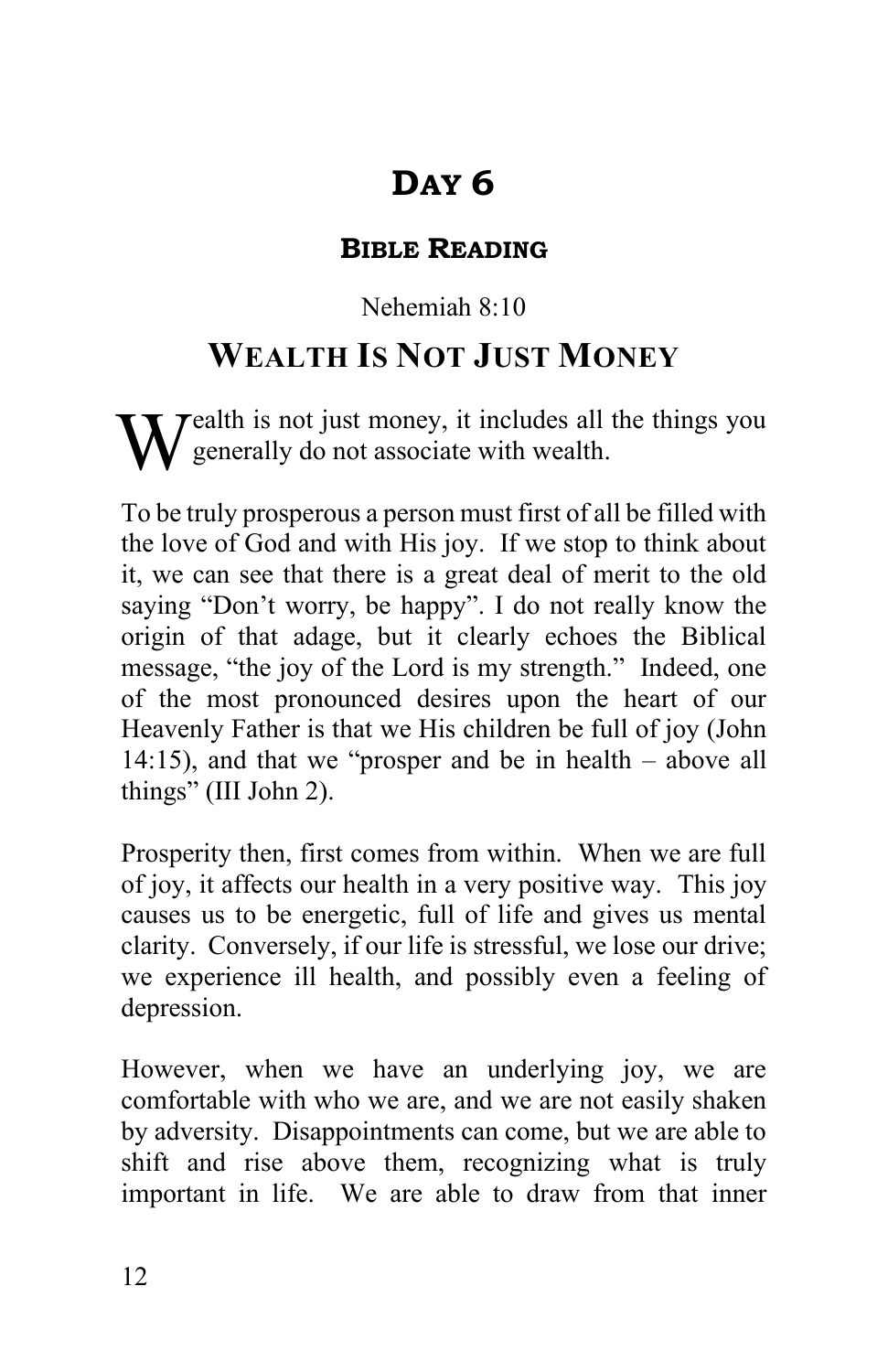strength – the well of joy that springs up from within to dissipate any other feeling.

I encourage you, my reader, not to lose your joy over everyday circumstances. You and I are bigger than any situation into which we may fall. Do not depend on money to make you wealthy. You already have a wealth of attributes which can cause you to bounce back from anything, and which will enable you to create material wealth if you so desire.

Be full of joy! Guard your health! "Laughter," says the Bible, "is the best medicine." Everything else in life will pass away, but the Word of God will never pass away. In other words, whatever the Bible says, is the truth that will stand the test of time. So, go on…throw away all thoughts of anxiety, fear, frustration or confusion – do the things that make you come alive – for that is the best kind of wealth!

MONEY IS A BY-PRODUCT OF THE JOY OF THE LORD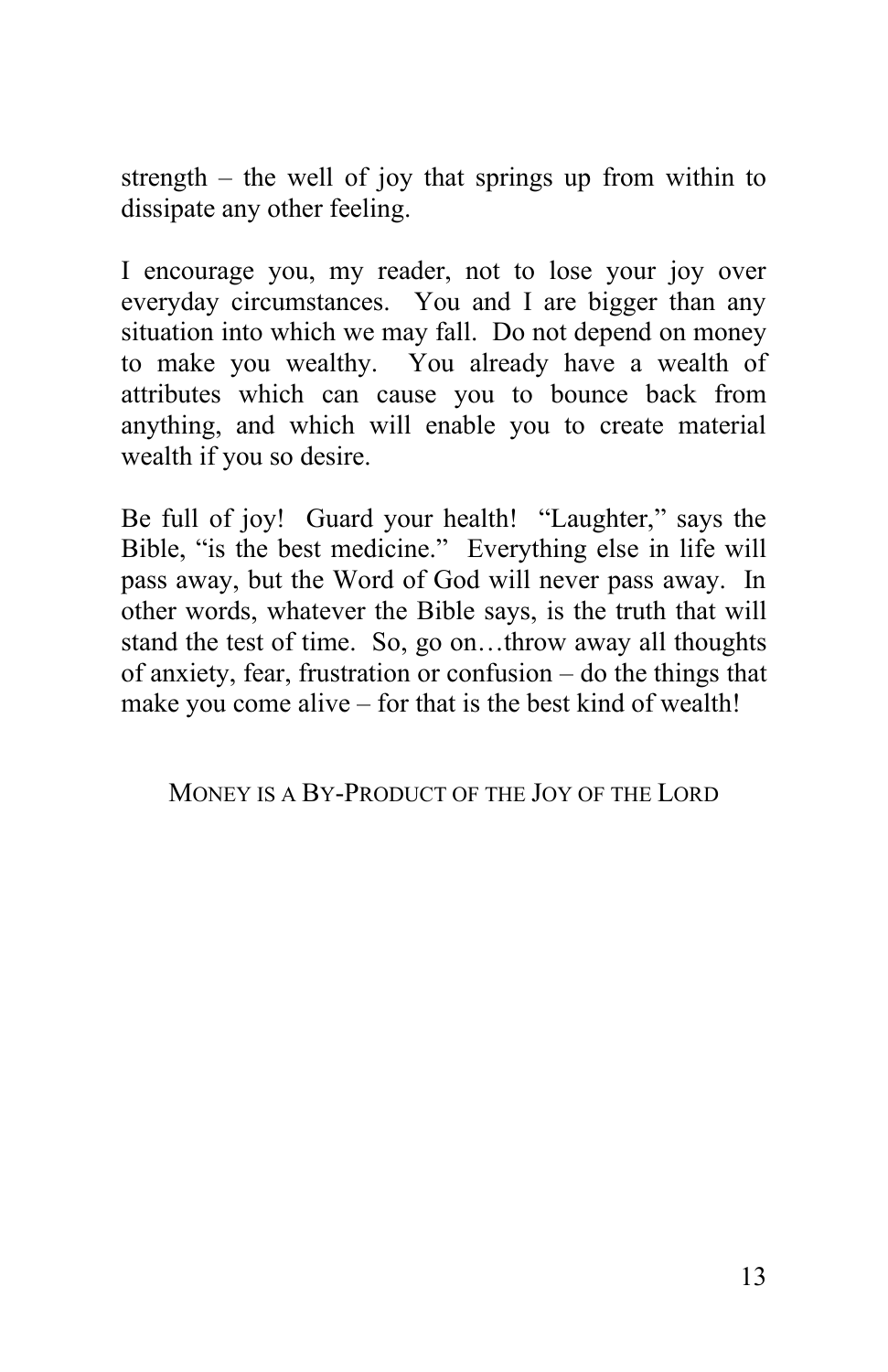#### **BIBLE READING**

## Proverbs 3:1-10

## **PARTNERSHIP AGREEMENT**

While sitting in Bible Study this past week, it suddenly became quite clear to me that there is a blueprint in  $\bf{V}$  became quite clear to me that there is a blueprint in the Bible for financial prosperity. It is not that I did not know this before, but I believe that NOW is the time for the actual fulfillment/accomplishment of this Word in my life.

This blueprint is found in Proverbs 3, verses 9 and 10. It reads like this in the New Living Translation:

> Honor the Lord with your wealth and with the best part of everything you produce Then He will fill your barns with grain and your vats will overflow with good wine.

That is our Partnership Agreement. It is the best and most lucrative contract around.

As entrepreneurs, we understand the necessity of collaborating with others to achieve greater success in our business. We know that numerous off-line businesses seek out investors to help financially in their endeavors. When an investor comes onboard, he/she is usually given a predetermined percentage of the profits of the business. Sometimes an investor might even ask for 50% or more of the business.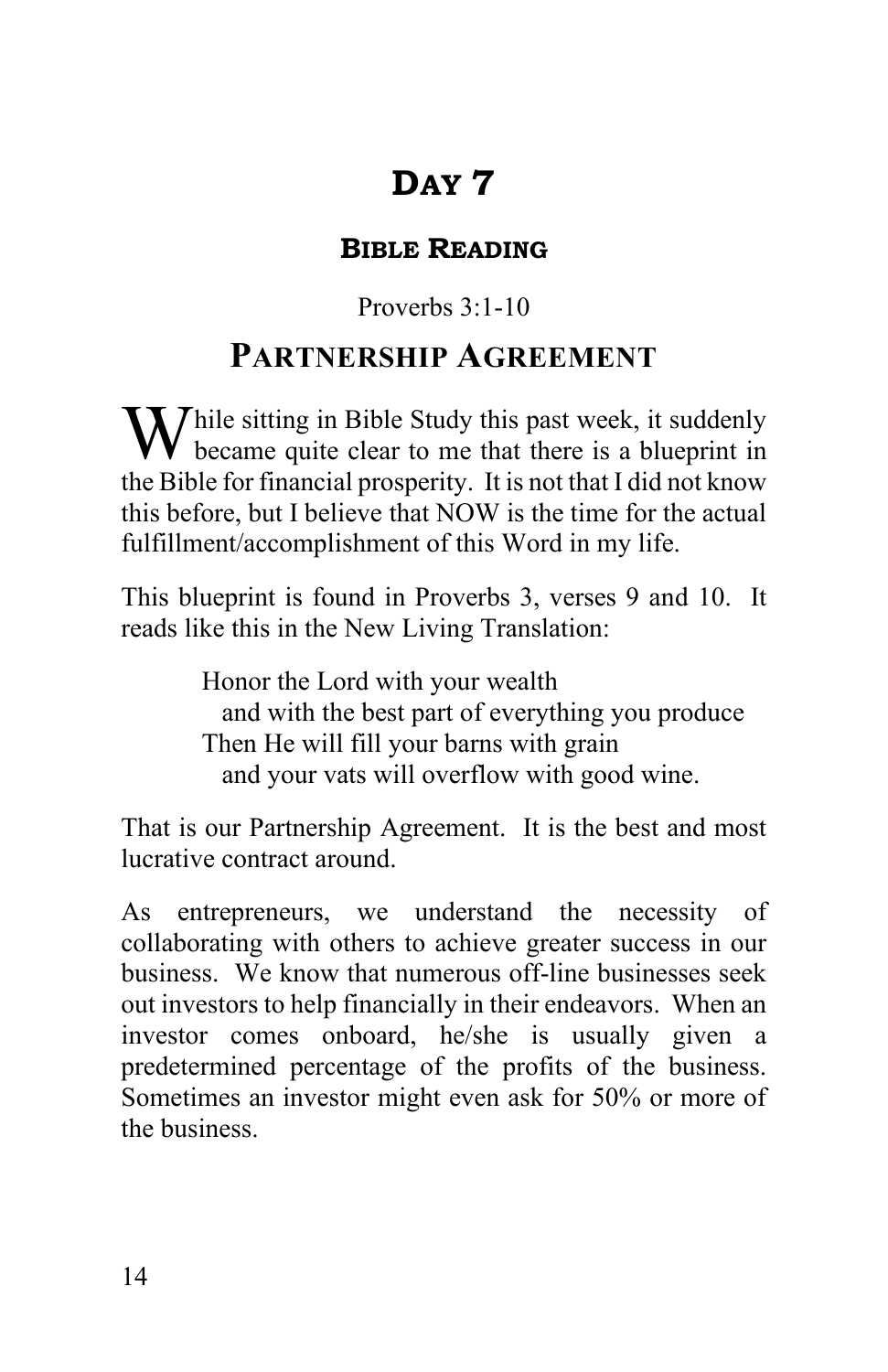As Christian businesspersons, our highly recommended business partner is God Himself. When we take Him on as our Partner, we are in covenant with Him, and He does not break contract. Our Partner is very wealthy, and He is a giver, not a taker. He does not seek to prosper Himself, He seeks to prosper us. Therefore, unlike earthly investors, He only asks for the first 10% of the profits – not 20, not 30, not 50. I say "first" because He asks for the best – not the leftovers, the best. He will take that 10% and invest it in other ways that bring returns to us tangibly or intangibly.

God is waiting eagerly to become our Partner because He wants to bless us.

We MUST have a partnership agreement. Thankfully, we do not need a lawyer to draft one for us, one has already been provided in this blueprint.

MAKE HIM YOUR PARTNER TODAY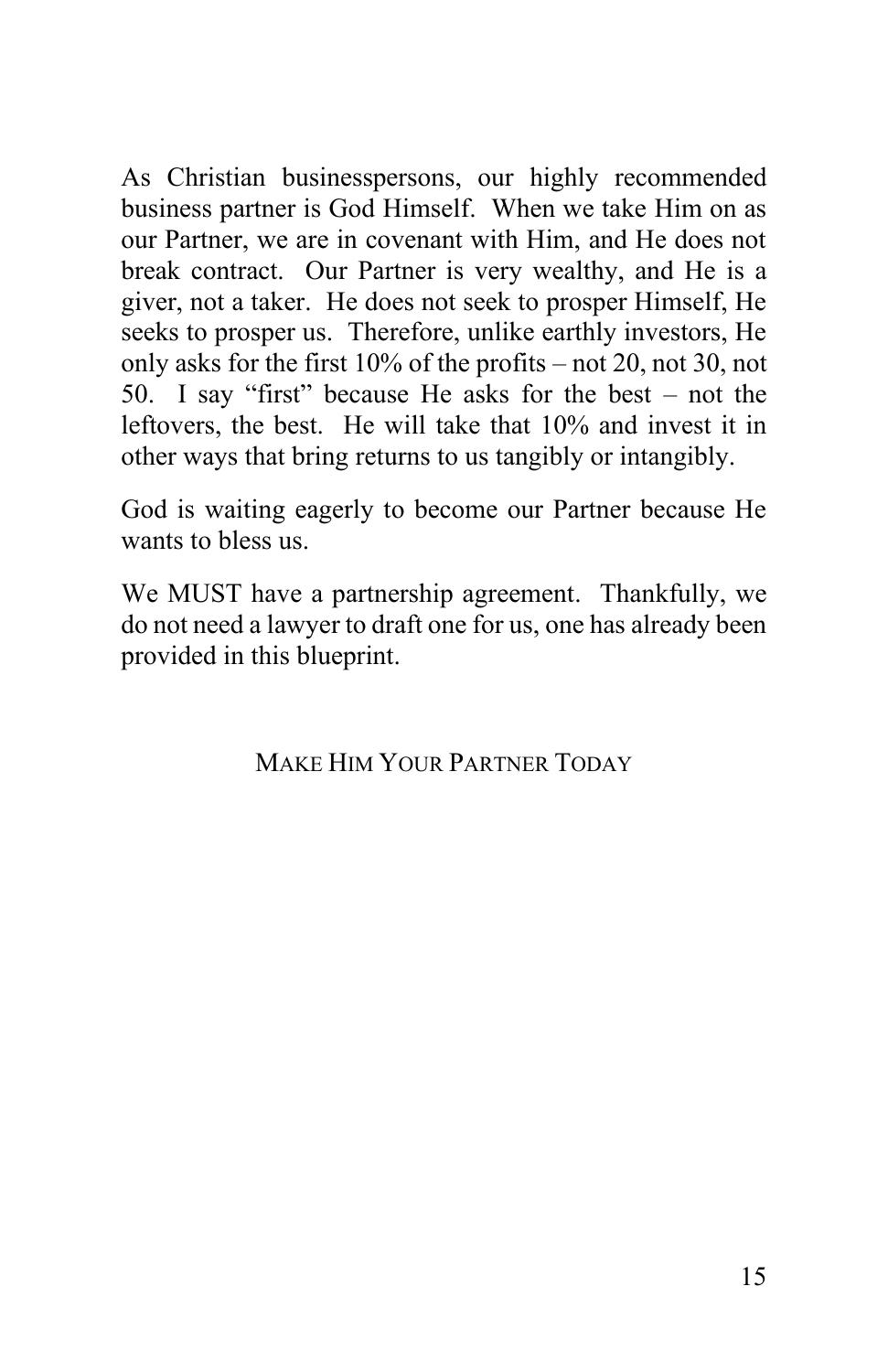#### **BIBLE READING**

## Psalm 37:23

## **SEIZE THE MOMENT**

n Malachi Chapter 3 and verse 10 our Father said, "Test In Malachi Chapter 3 and verse 10 our Father said, "Test<br>me now in this, if I will not open for you the windows of heaven and pour out for you a blessing until it overflows." (New American Standard Bible).

If you have been faithful in giving to God His portion of your profits as provided in the Partnership Agreement, then you can expect that He will keep His part of the agreement.

As you can imagine, when the windows of heaven are opened, the blessings pour out in abundance. The blessings can appear in many forms and we must be quick to recognize those that are financial opportunities.

A Biblical representation of this can be found in Luke 5: 4&5 when Jesus told Peter to launch out into the deep and let down the nets for a catch. Because Peter had "toiled all night and had caught nothing", he was reluctant to go out again, and therefore he only took one net. However, it was his Partner, Jesus, who had spoken, and so he agreed to go out. Let us remember that Peter had first given the boat to Jesus so that He could teach the people from it (verse 3). This was Jesus' response to Peter's gift.

When we give Jesus the little we have, His response is more than enough. I believe that His little is our abundance.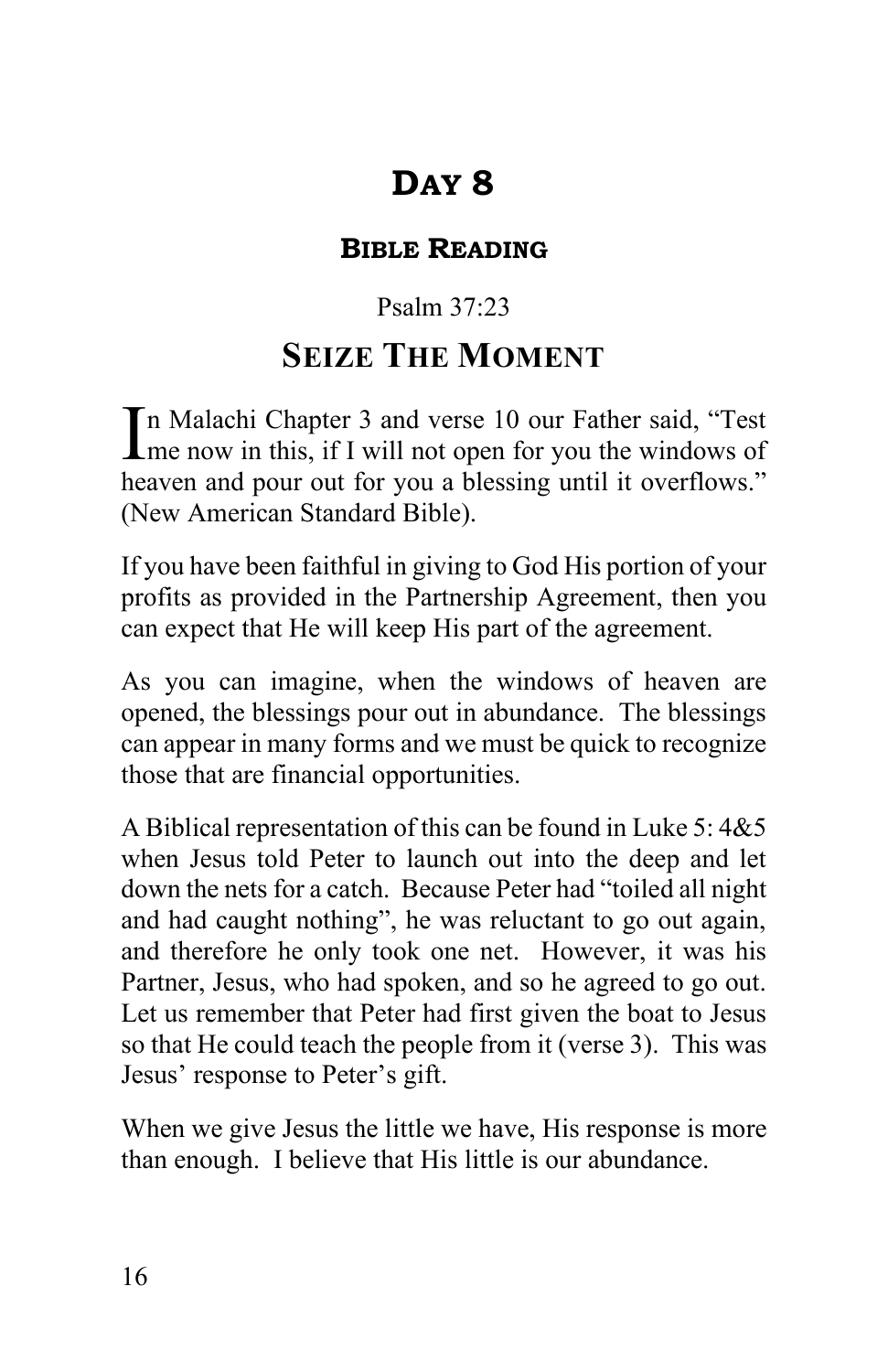Let us therefore walk through the doors God opens for us. It may seem impossible to us, it may seem an arduous task, it may seem like something for which we are not qualified, but I have learnt that as long as we act in obedience to what He says, the ability appears from nowhere. We even sometimes surprise ourselves. When our business suddenly takes off, we are left wondering 'how did that happen?'

For many it will take a great deal of faith, but "without faith it is impossible to please God." We must take that leap of faith. When He presents an opportunity, seize the moment despite personal feelings or opinions. A provided opportunity is His word to us to launch out.

If we do not recognize an opportunity as an open door or a blessing from God, we might pass it up. We may not have ever ventured into those waters before, and so we might be apprehensive, but our Partner knows exactly where the fish is—and furthermore, He can command the fish to come into our net.

SEIZE THE MOMENT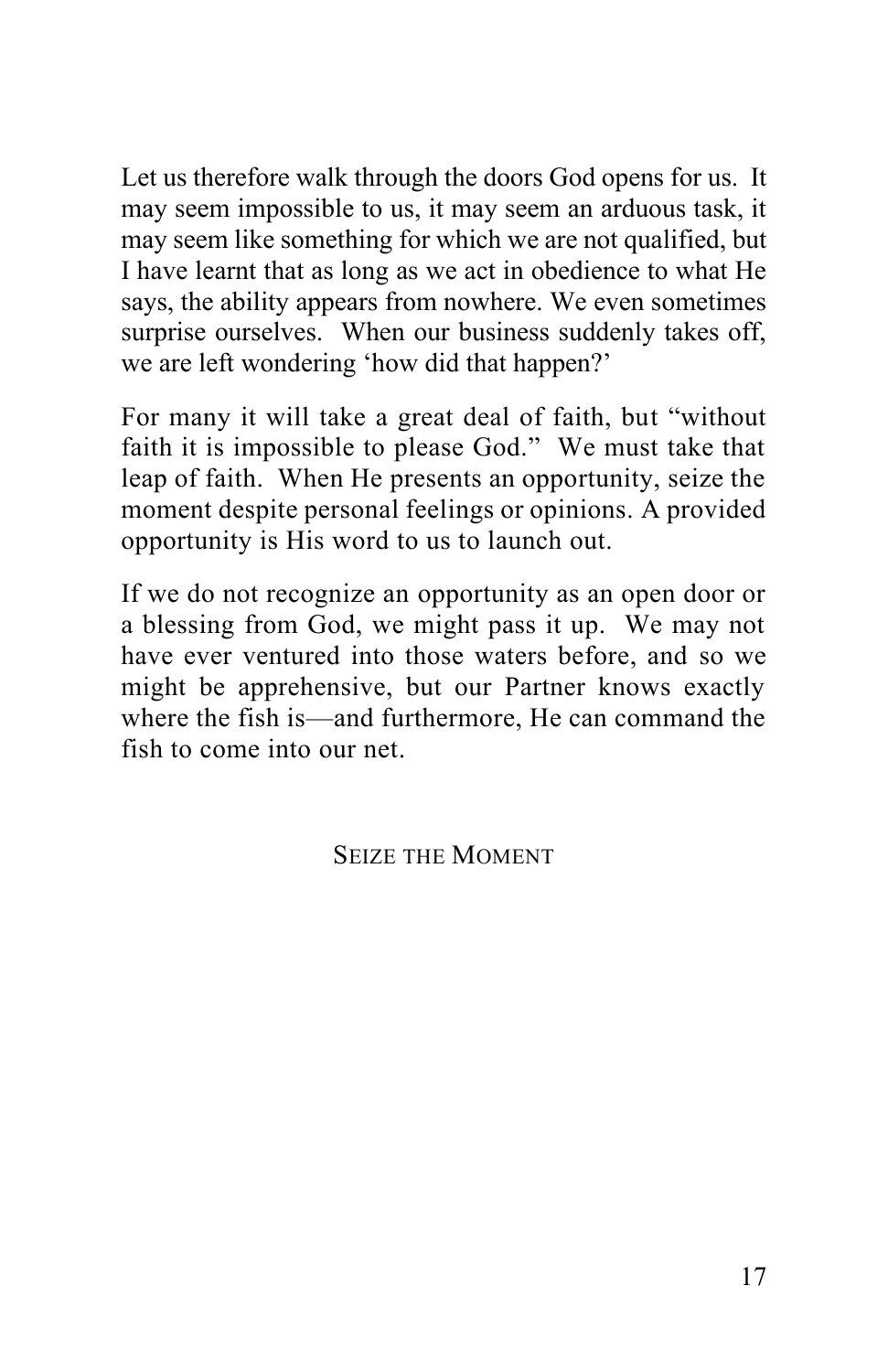#### **BIBLE READING**

## Genesis 3:6-8

## **WHAT ARE YOU HEARING**

uring my devotions this morning, I got an awesome During my<br>revelation.

I was reading Genesis Chapter 3, and when I came to Verse 8, a statement jumped out at me. It said, "And they heard the voice of the Lord God walking in the garden in the cool of the day…" I said to myself, 'The voice of the Lord was walking in the garden?' It may seem strange to think of a voice 'walking'; but it brought home some truths to me.

The voice of the Lord is everywhere. What will we do when we hear His voice? He is always talking…reaching out to us. He talks in the garden (our place of comfort). He talks in the cool of the day (in our quiet time or our time of relaxation).

When we hear His voice, what is our response? Do we ignore it? Do we try to hide from it? Do we run away from it? And if so, why? Have we done something wrong? We cannot hide our sins. We cannot hide our shortcomings. We cannot hide our weaknesses.

In that passage of scripture, it was His usual custom to visit with His earthly son, and they usually had a wonderful time together. This time, however, was different. That was a very sad day. Very sad indeed.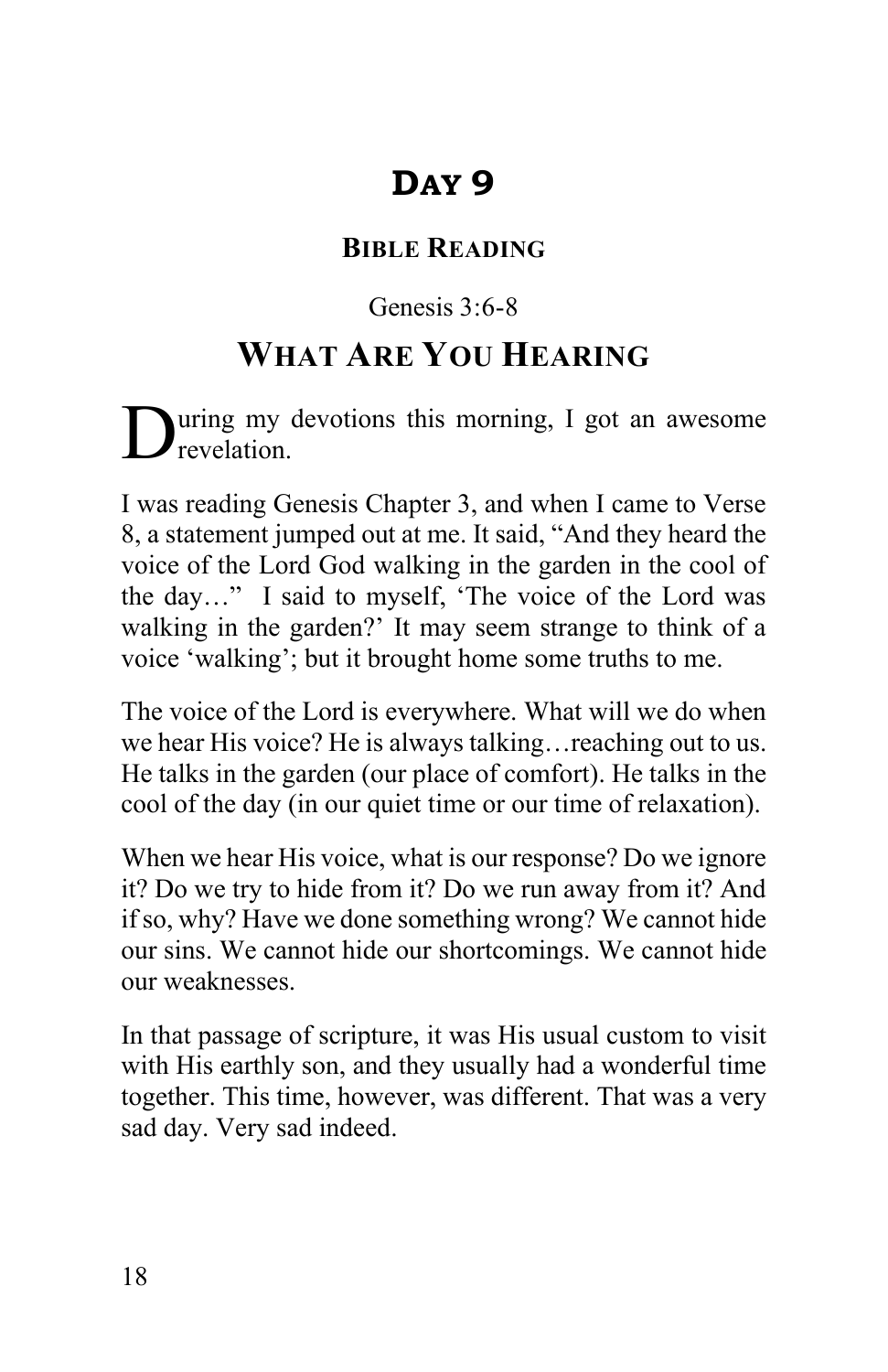Do not run away from the voice of God. It is our guide. It is our helper. It is our spiritual GPS system. The voice of God keeps us from making serious mistakes; but even if we do make a mistake, the voice of the Holy Spirit "recalculates" and re-directs us on to the right path. Even if it is something you really, really want to do — if you hear that voice "walking in your garden" warning you, do not do it!

Sometimes people ignore their GPS system when they believe that they are familiar with the way to go, but it is a greater mistake to ignore our spiritual Guide even if we think we are familiar with the way. Our Guide may foresee something along the way that could cause us harm, and may direct us into a safer way, even if that way is unfamiliar to us.

The voice "in your garden" could be someone you trust speaking to you; or it could be that inner voice of guidance. There are natural consequences for going against that inner voice.

After all, what is the point of having a guide who knows the way thoroughly, if you are not going to follow his instructions?

### SELAH.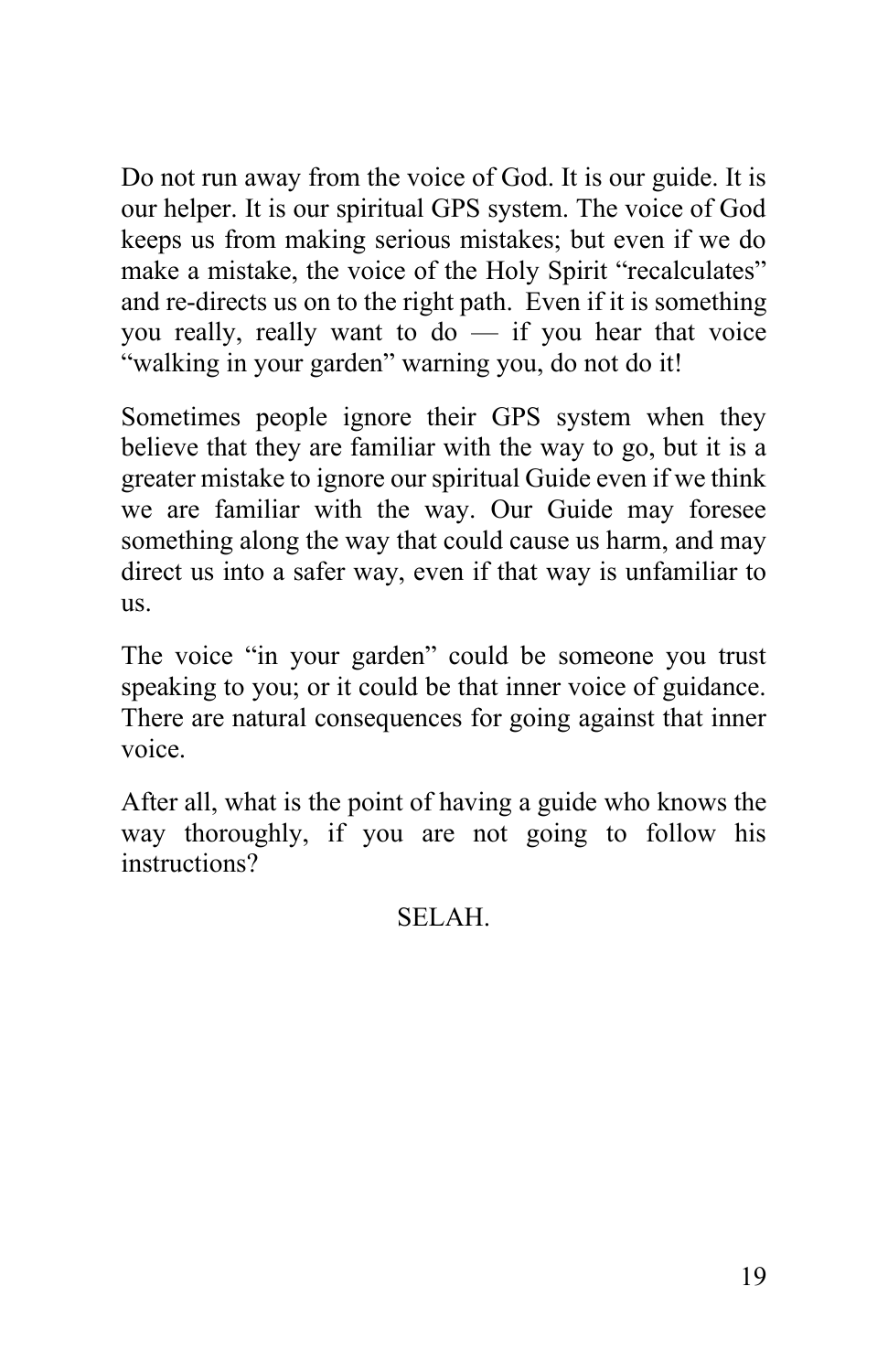#### **BIBLE READING**

Genesis 41:39-44

## **THE FAVOR OF GOD**

*The greatness of the Lord is inconceivable The love that He shows is unconditional The power of the Lord is unbeatable Great is the God we serve. –* Ricky Dillard

When God's favor is upon you, the most unusual things<br>happen in your life. Unusual--not in a negative happen in your life. Unusual--not in a negative sense—but in the most unexpected and positive way you can imagine. In fact, it is above and beyond what you can even imagine. There is simply no limit to what God will do for you when you are totally relying on Him to work things out on your behalf. He is truly an awesome God.

He loves to be involved in our business affairs. We should not limit him only to the spiritual aspect of our life, we need to involve Him in the mundane, everyday routine and decisions that we need to make. That's what I do now, ever since I found out that He wants to be involved. Why do I do this? Because He is a better decision-maker than I am, and He has an overview of the whole situation. He has a managerial perspective over our affairs, and from His vantage point, He sees and knows more than we do.

Most of us who are parents know how much we want to see our children do well. Many times, we want to take away the hardships from their lives and help them over their rough spots. That is just how our Heavenly Father feels about us.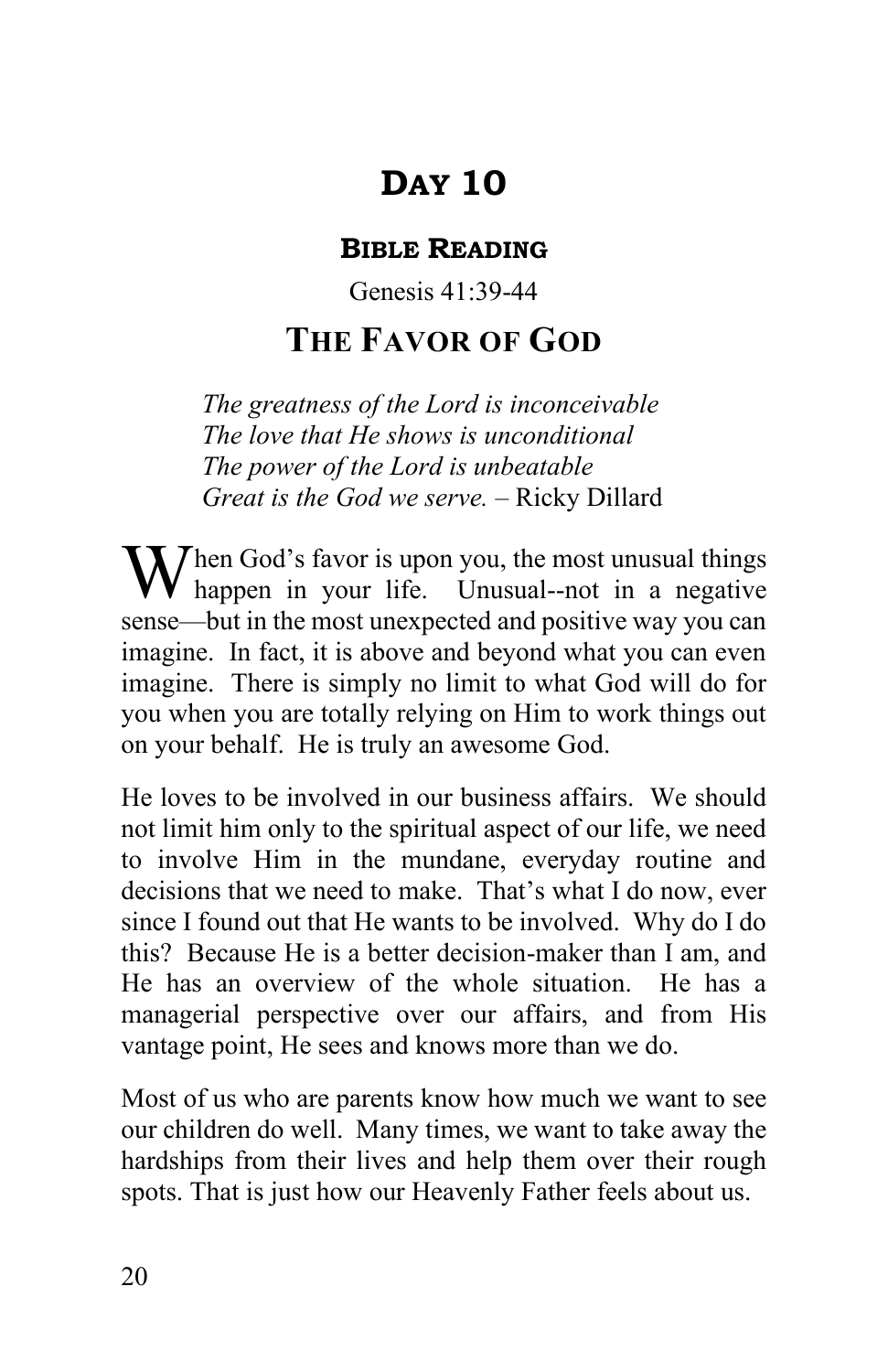We need to release our decision making into his care, and He works things out for our greater good. He's a wonderful Father.

Recently I had to make a business decision and I simply said, "Lord, I place the people and circumstances into your hand, knowing that you have my best interest at heart." And voila…! All my questions were answered, all my doubts allayed, and I came out ahead!

You see, He is the only One who can prompt the heart of a man or woman to take a certain position.

TRUST HIM WITH YOUR BUSINESS DECISIONS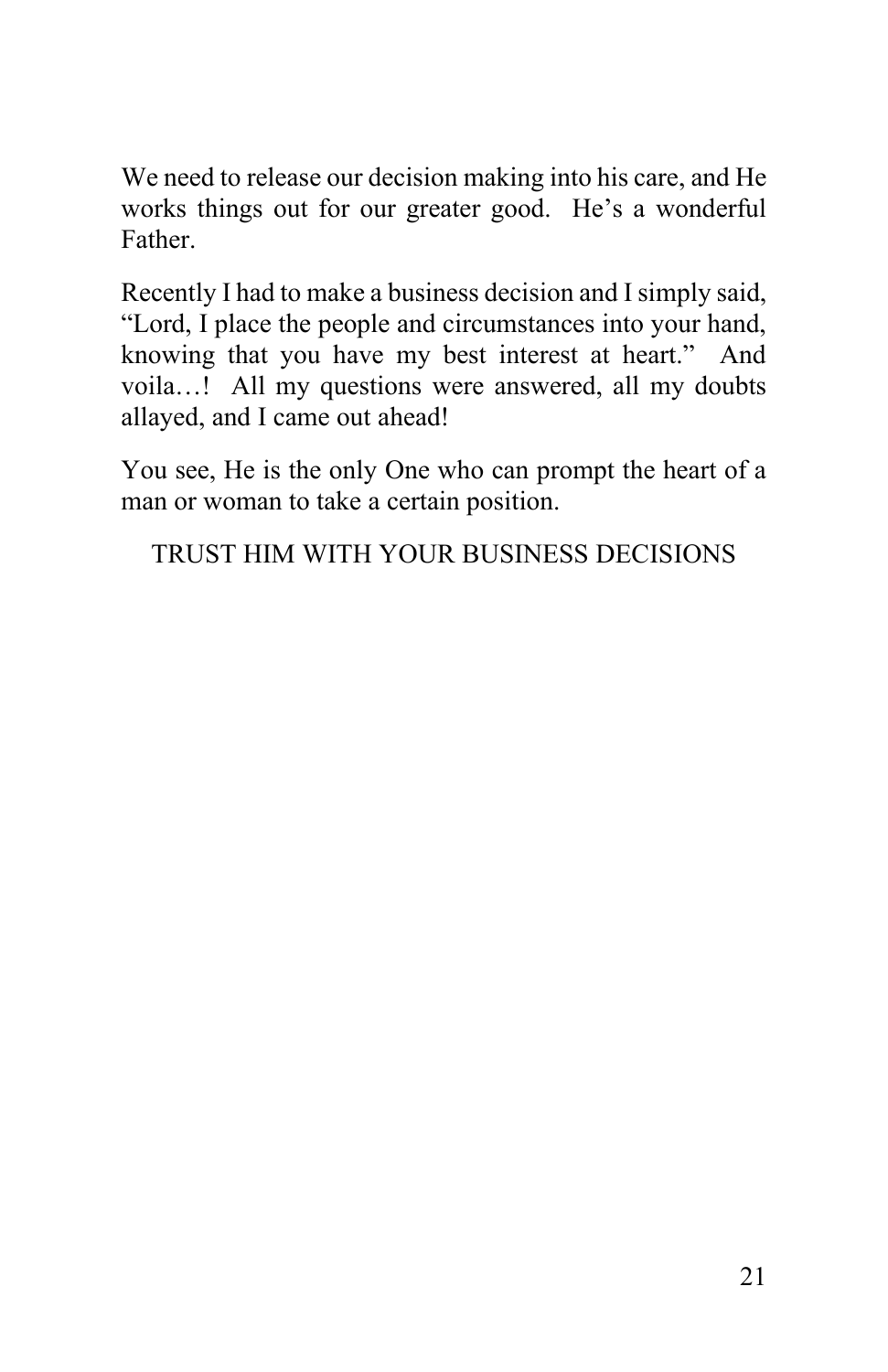#### **BIBLE READING**

## Matthew 12:31-37

## **THE POWER OF WORDS**

s we begin this day let us think very carefully about what we are going to say to those with whom we are in contact, whether in person, on the telephone, or on the internet. A

Why is this important? Well, in the book of Proverbs we read, "*Death and life are in the power of the tongue, and they who love it shall eat the fruit thereof."* Proverbs 18:21.

This means that we bear the consequences of what we say. If we speak life (or good things to someone) then those words will in turn cause something good to happen to us. Similarly, if we speak death (or negative words) then we can expect that we will experience something of a negative nature.

Many people do not think about the consequences of what they say before they say it, but rest assured that whatever tree we plant will bear the fruit of that tree.

So, speak words of kindness and encouragement, so that the principle of sowing and reaping will be in effect in your life in a positive way.

Sometimes this seems difficult because people we meet are angry and frustrated, and they tend to lash out at everyone but that is when we let the love that is in us shine forth. That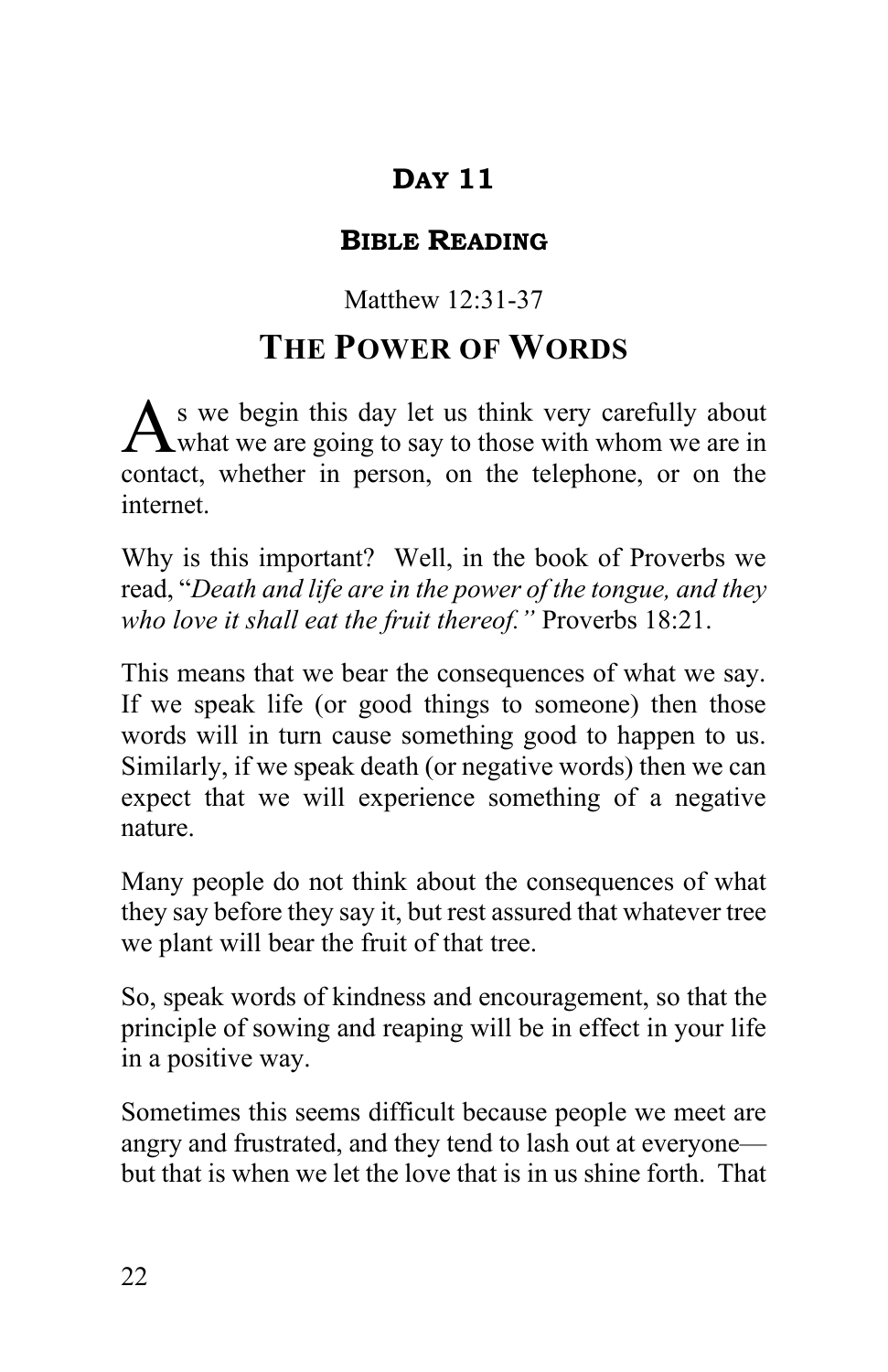is when we CHOOSE to rise above our natural impulses and take the high road. That is when we need to recognize that the person may be going through a rough situation, and a positive word can dispel their anxiety or fear.

#### CHOOSE THIS DAY TO SPEAK LIFE – NOT DEATH. THE POWER LIES WITHIN US.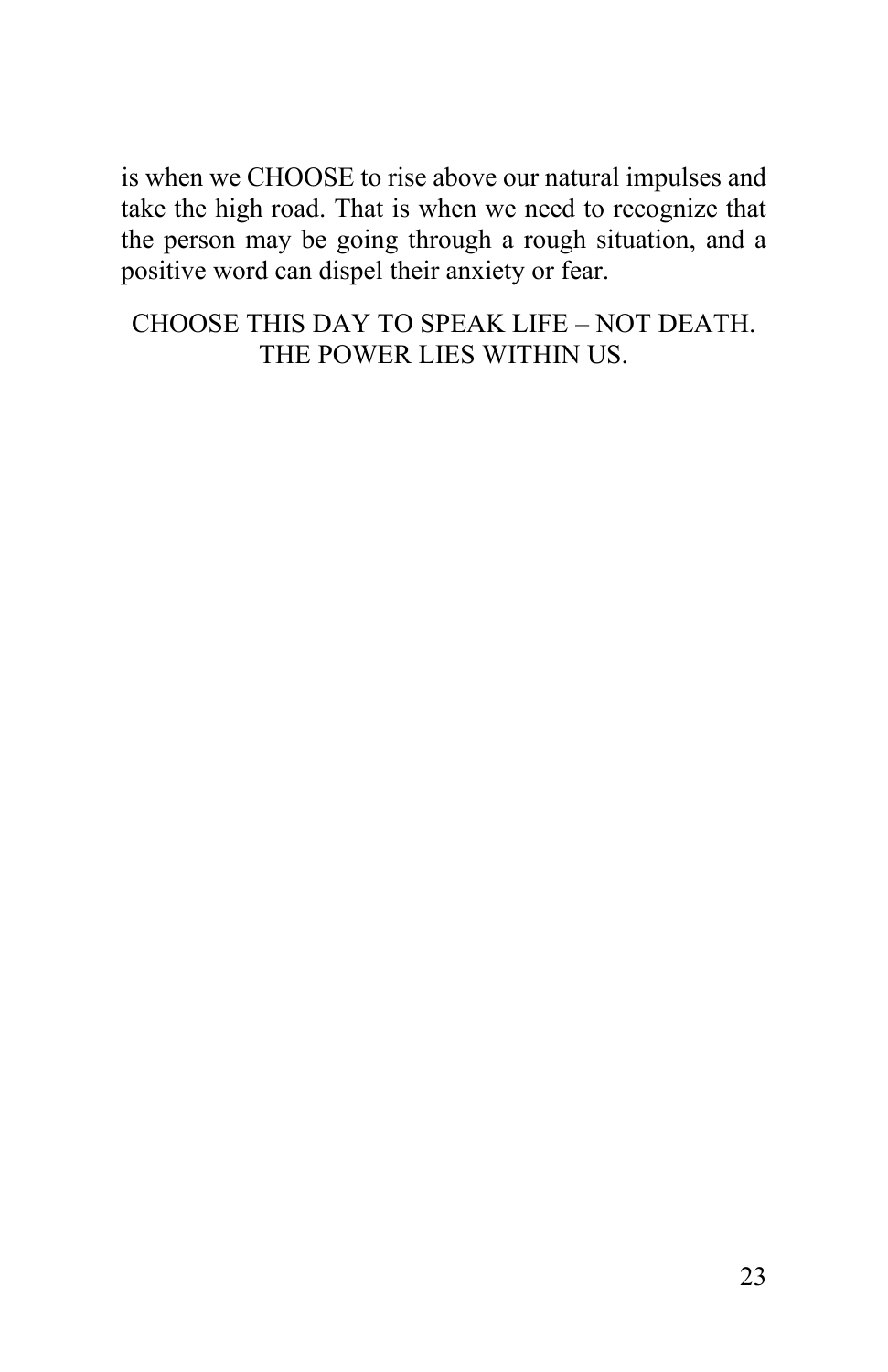#### **BIBLE READING**

## Proverbs 25:11

## **HOW TO FUEL YOUR DREAMS**

esterday I wrote an article entitled "The Power of Words". Y

That article encouraged us to be careful of what we say to others throughout our day. Later that evening I read a blog that, similarly, gave an astounding example of how a word fitly spoken can change the course of one's life. The right word at the right time can have a lifetime impact on a person's actions. It can and does save a person's life.

Today, however, I want to take it a step further and encourage you to make positive declarations over your own life also. The principle is the same and works in the same way for yourself as it does for someone else. It works, not because I say so, but it works because it is a kingdom principle established by God.

*"The simple truth is that if you had a mere kernel of faith, a mere poppy seed, say, you would tell this mountain 'Move!" and it would move."* (Taken from the Message Bible, Matthew 17:20).

This is the confidence we need to succeed in our endeavors. Despite what hindrances may pop up from time to time, we will be able to overcome them by simply believing that we can, and then by telling these obstacles to get out of the way of our success.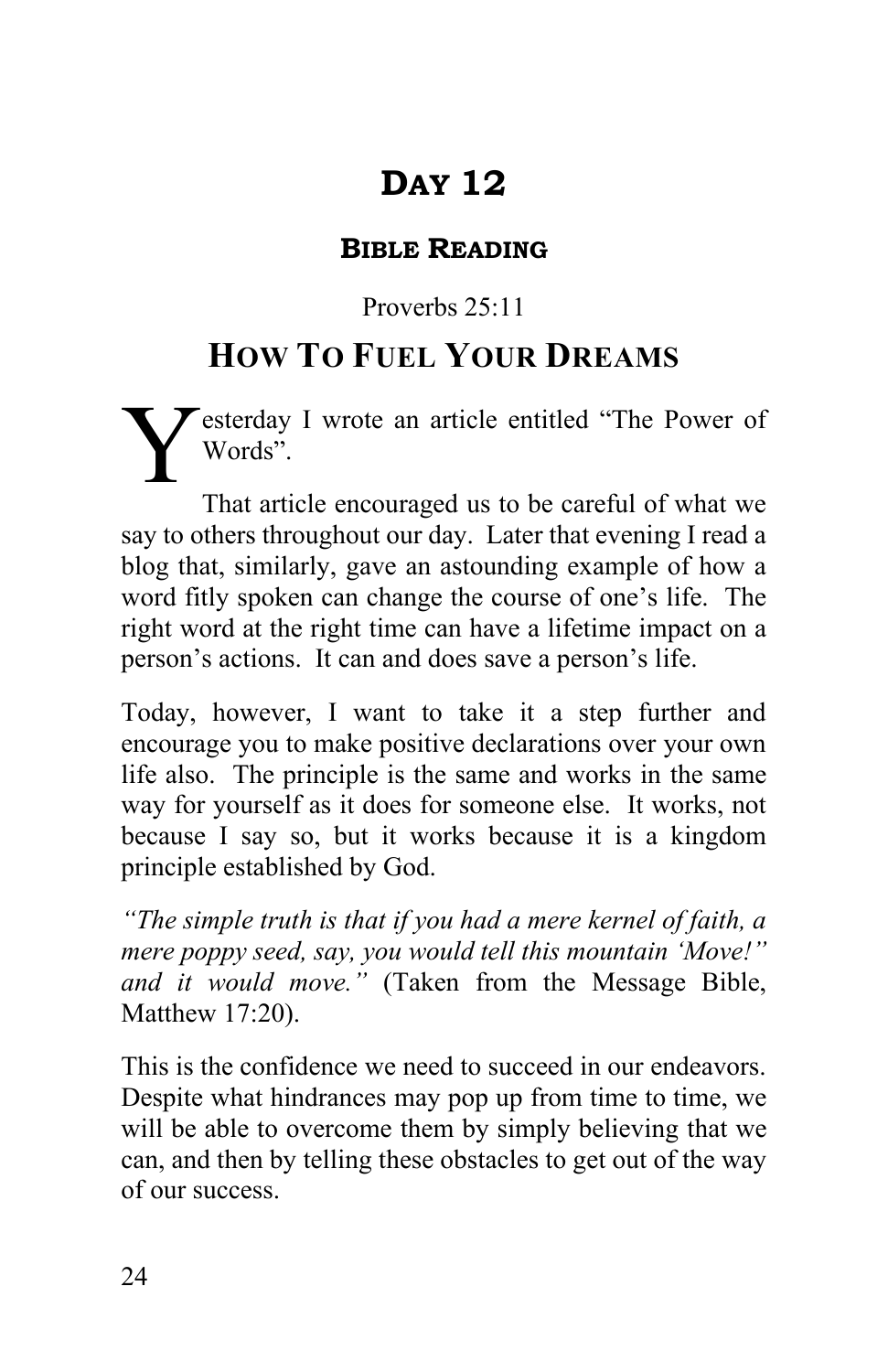Whatever dreams and ambitions you have for yourself financially and otherwise, or even just your goals for today, be bold enough to say, "I will succeed at whatever I put my hand to do!"

Be like the Olympic athlete ... train yourself to win. Have the "I know I Can" attitude. Declare your victory in the little things until it grows into bigger things.

#### I WILL BE A SUCCESSFUL ENTREPRENEUR!

What do you say? Be assured that you will get what you say.

THE FUEL TO IGNITE YOUR DREAM IS THE WORDS THAT YOU SPEAK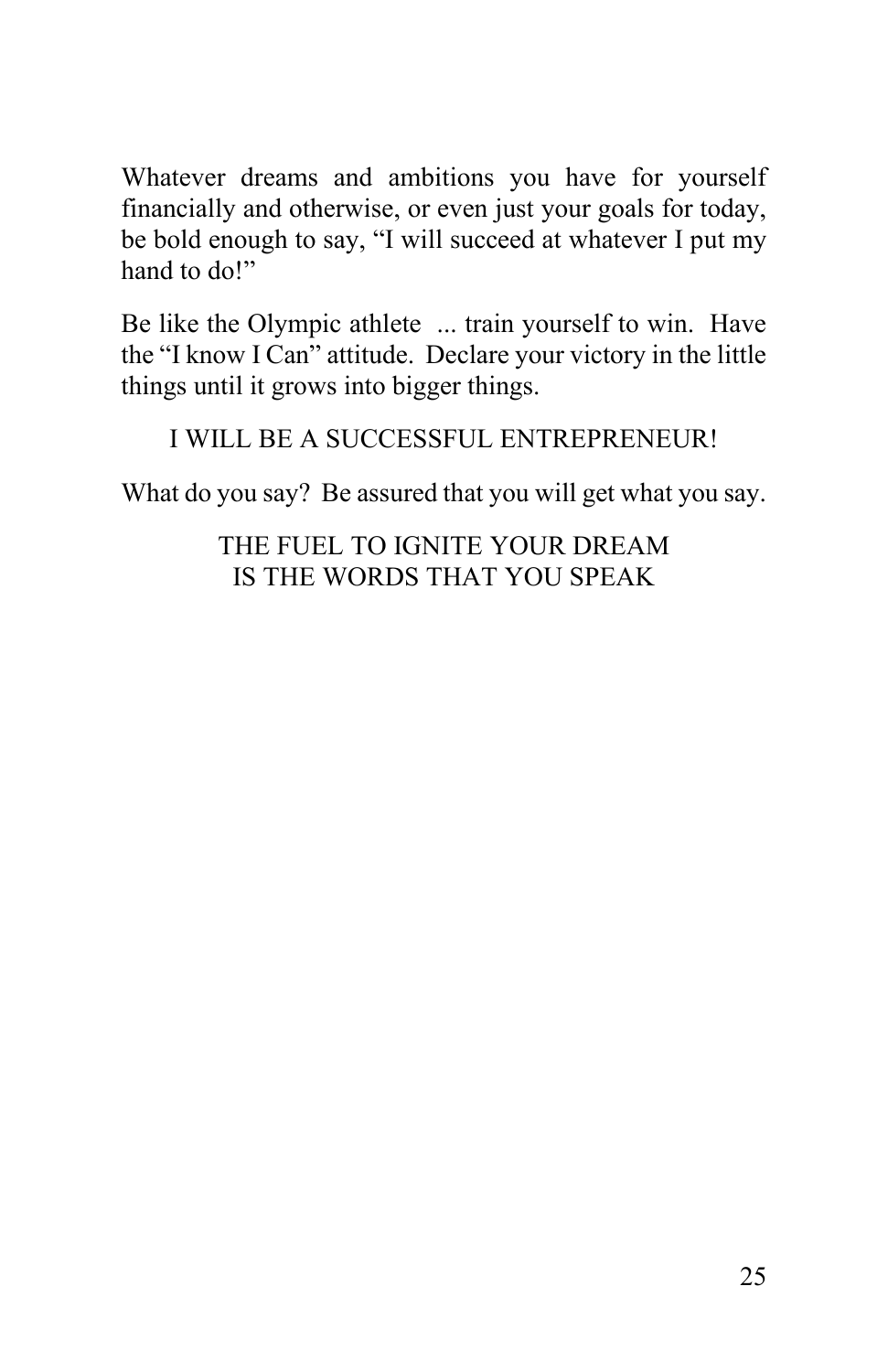#### **BIBLE READING**

Mark 5:25-30; Luke 13:10-16

## **PUSH THROUGH PERSONAL INHIBITIONS AND OBJECTIONS**

s the saying goes, 'we are our own worse enemy." In As the saying goes, 'we are our own worse enemy." In our first story today, we find a certain woman who was inhibited for a period of twelve years. She was not supposed to be in public. She was not supposed to touch anyone, especially not the priest. But when she heard of Jesus, she went beyond all the established *don'ts* and **pushed** her way through the crowd to total victory.

Imagine what would have happened if she was afraid of the crowd, or if she was intimidated by the position of Jesus as a Rabbi, or if she had allowed self-doubt to dissuade her. We might never have even known of her.

Despite numerous thoughts which are sent to deter us in our desire to succeed, thoughts such as "what if I fail? What if they don't accept me? What if….what if…?" We must push through those thoughts and keep our eyes on the goal, remembering that it is God's desire to see us succeed and prosper.

Many times, we have to step out to do something even if we are doing it while 'shaking in our boots'. Because indeed, it is not by might, nor by power, but by the Spirit of the living God; and God is faithful!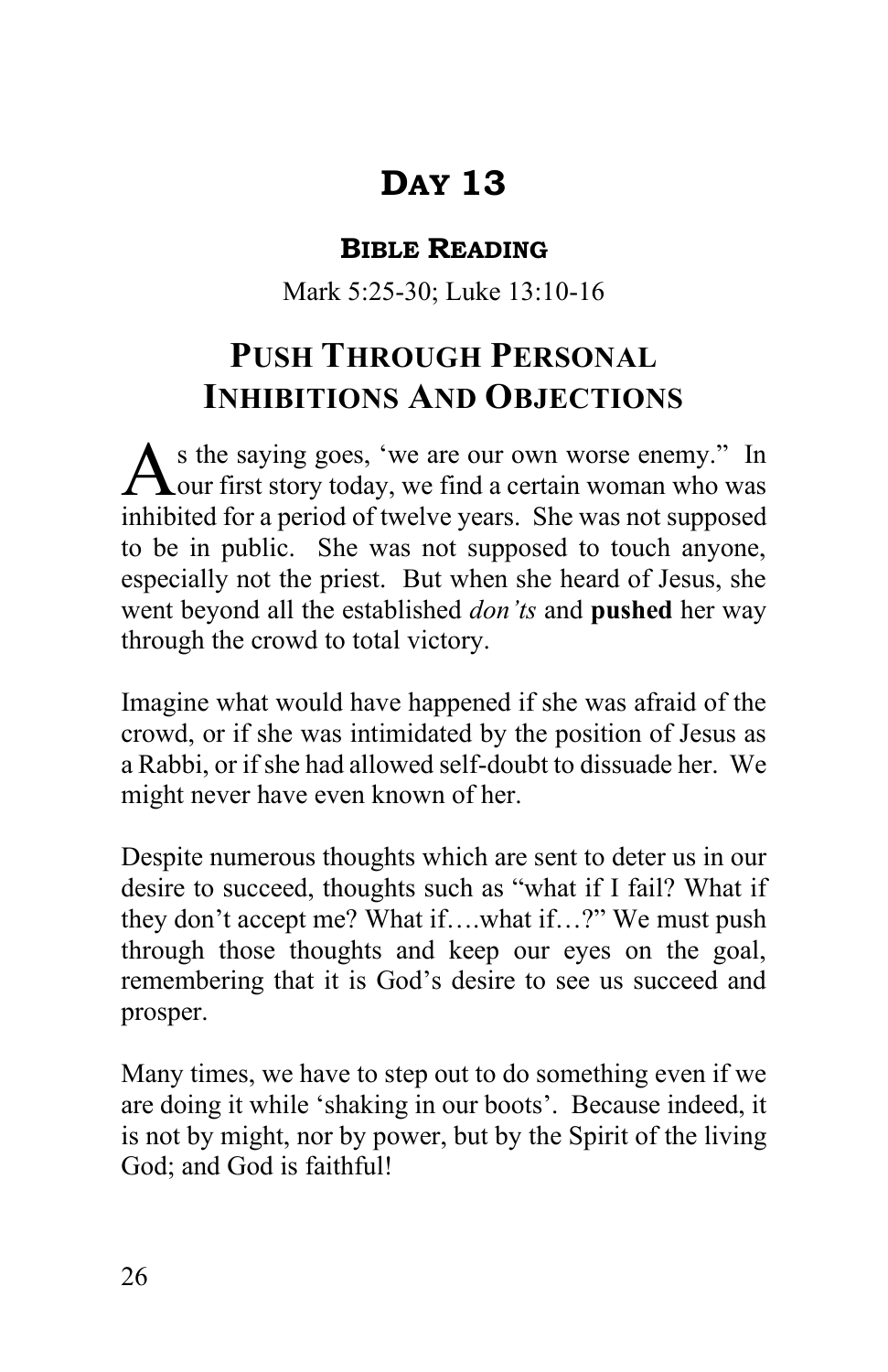In our second story, this woman had to push through the objections of others as well as the traditional role of women. In verse 11, we note that this lady could "not lift herself up." This speaks of oppression. Even in some cultures in today's society, women are oppressed, not given the opportunity to express themselves or to climb to the heights that men have achieved. In many of these cultures they are made to feel inferior and subservient, but when Jesus calls you, women, be ready to respond. He places purpose in your life, and He will help you fulfill that purpose.

Go beyond the norm  $-$  go beyond man's expectations, because man's expectations are limited and do not promote the purposes of God.

PUSH THROUGH TO PERSONAL FREEDOM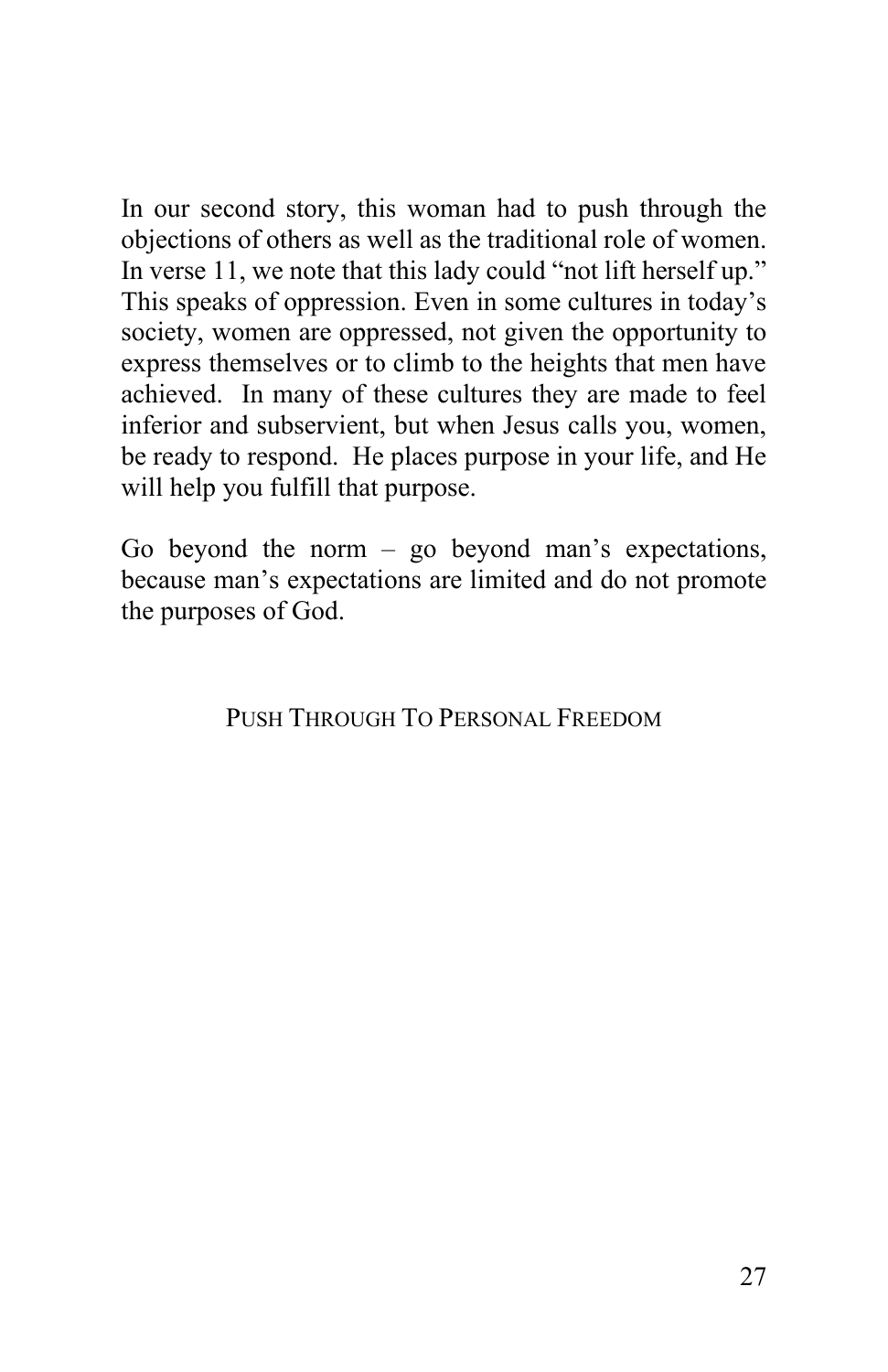#### **BIBLE READING**

#### John 13:3-5

### **PLAN TO SERVE OTHERS**

usually spend my free time listening to something or to I usually spend my free time listening to something or to<br>someone who can enrich my life, particularly in my<br>hydroge or degrees. It was an one of these essessions that business endeavors. It was on one of these occasions that a Biblical truth struck home.

When we first start out to do business, our mindset might be to make money, to be financially independent, to have freedom, or some other noble reason. All of these reasons are good, but when Jesus said, "I came not to be ministered to but to minister, (Mark 10:45); He disclosed a principle for success in business.

When God blessed people in Genesis with the gift of a business, each business was designed to do something for other people. A carpenter makes furniture for other people; a shoemaker makes shoes for other people, a hairdresser fixes other people's hair (so many times neglecting their own). I am sure you're getting the idea.

I believe that if we follow this principle, thinking of ministering to others instead of making money for ourselves, then the money will automatically follow. A fisherman does not catch fish just for himself, does he?

THINK ON THESE THINGS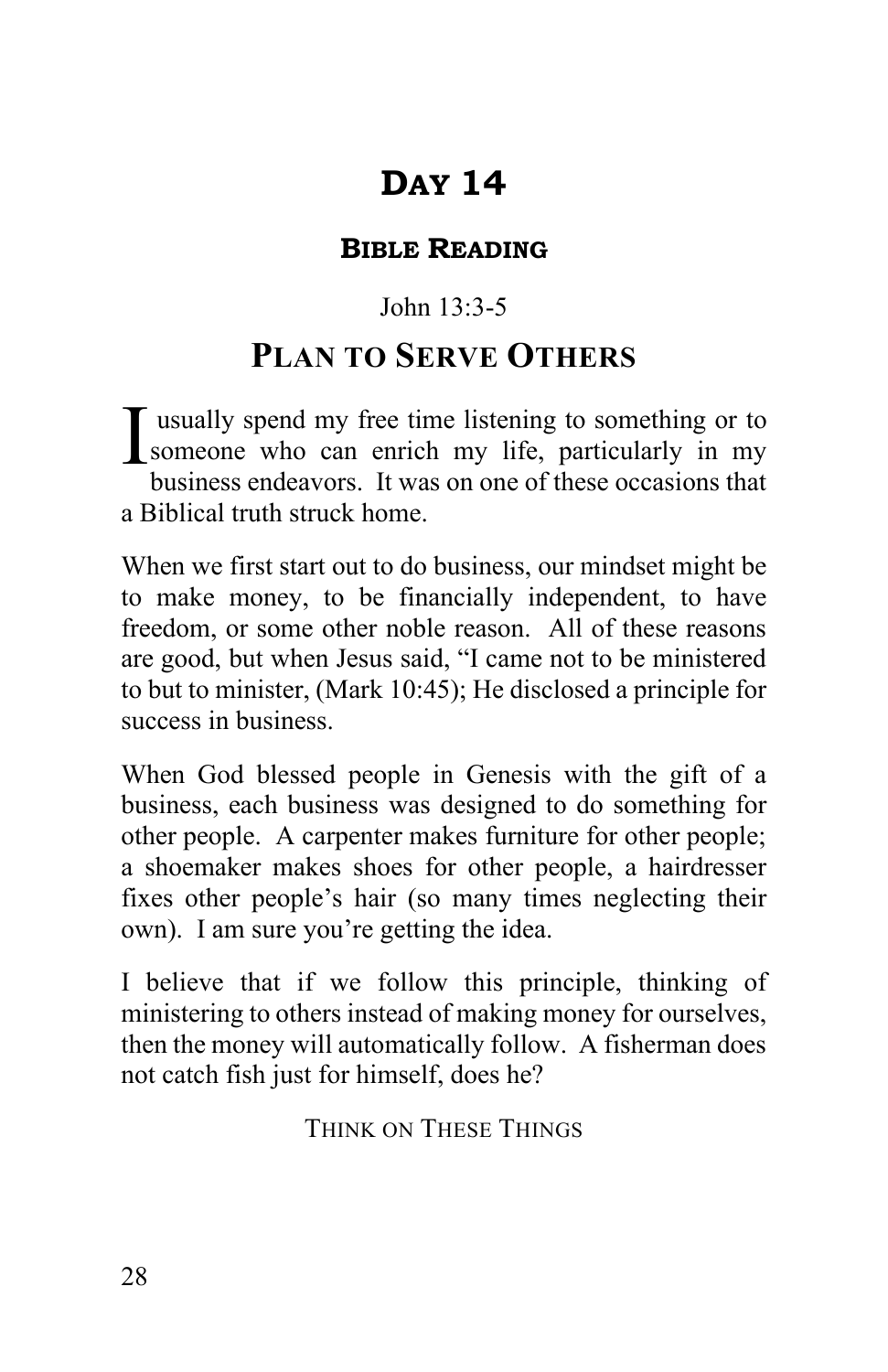#### **BIBLE READING**

#### LUKE 8:22-25

## **NO FAILURE WITH GOD**

hat looks like failure may just be an opportunity for What looks like failure may just<br>your team Partner to show off.

In this story, we see Jesus asleep. Even though we can conclude that this was not the only time Jesus slept, it is the only time scripture mentions it.

After a long day of teaching and healing, Jesus no doubt experienced a bit of tiredness – and so, He fell asleep, after giving his disciples instructions to "go to the other side."

We too, often become tired, weak and many times frustrated in our quest to move from our present position over to the "other side" of the financial arena. There is tremendous toil involved in steering our lifeboat across the sea of economic turmoil and contrary winds of change.

Sometimes we might even wonder whether it really is God's will. It seems like such an uphill climb. Customers with slow payments, other customers with complaints, new internet guidelines to follow, and the list goes on.

We must remember, however, that our team partner is not troubled by any of these happenings. Why? Because He knows that we shall reach the other side. It may be slow going for you and for me, but if we remember that we have the authority to speak to each situation as it arises, just as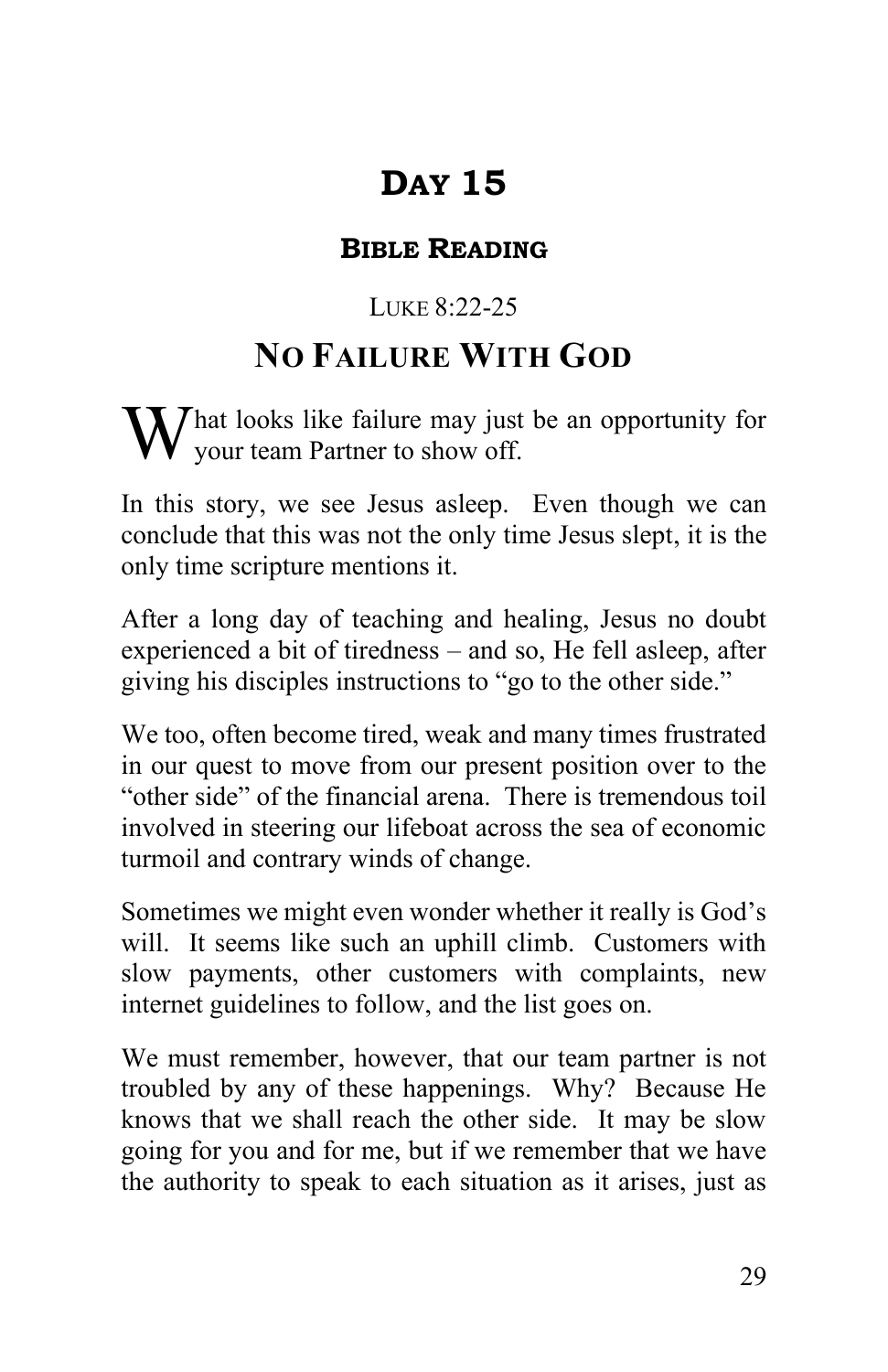Jesus spoke to the sea and the winds, we will find that they respond in the same manner as they did for Jesus.

I am sure that the Father is very pleased when we handle a situation in the way He has authorized us to do. He must feel like a "proud papa."

To put it in business terms: our partner has already signed off on the authorization form for us to take action against any opposing forces.

When we do this, our Partner, the Holy Spirit, shows off on our behalf.

Go ahead! Do it! Speak peace into every situation that arises.

ENCOURAGE YOURSELF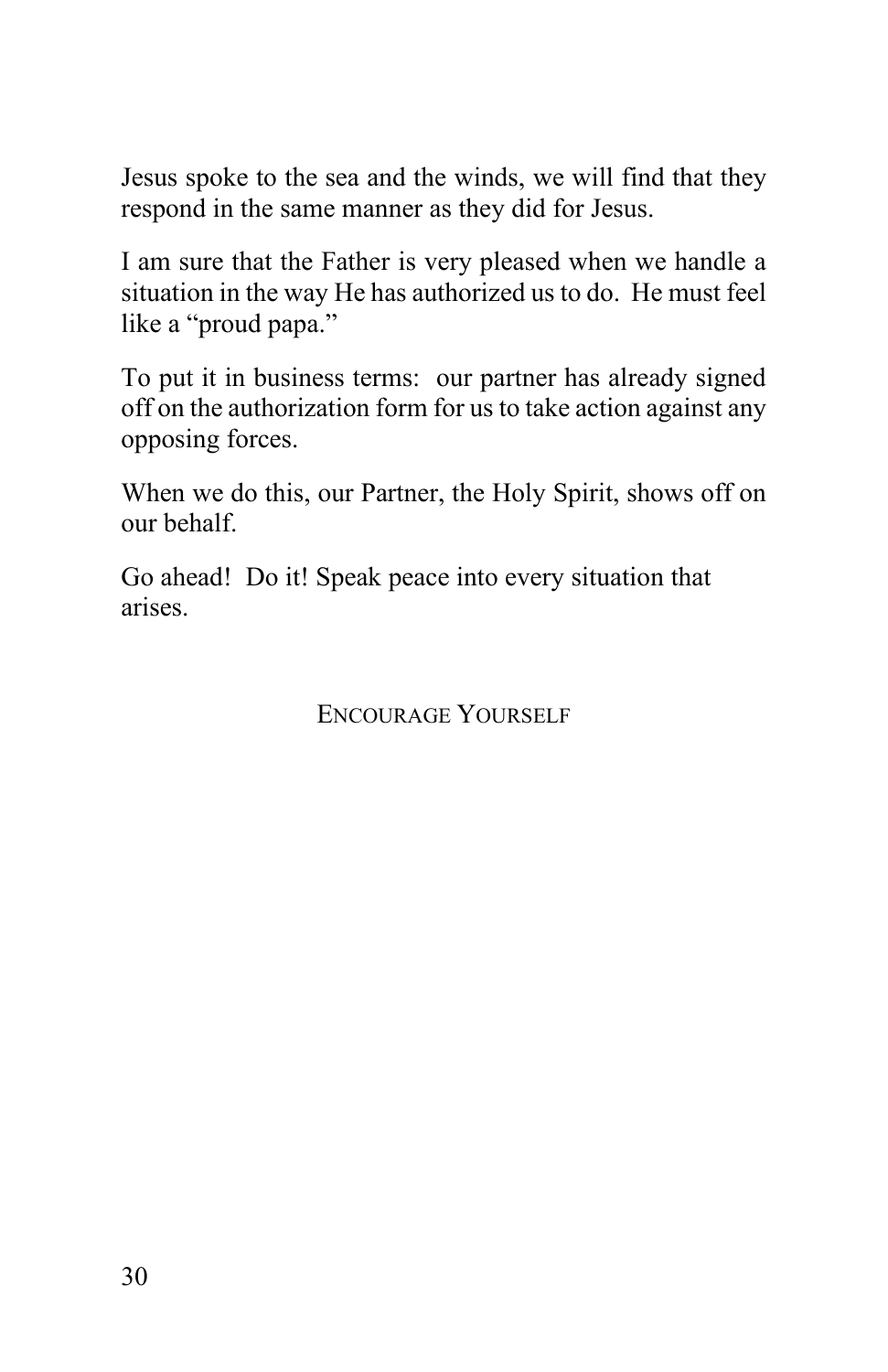#### **BIBLE READING**

#### 1 John 4:17

## **ACHIEVING GREATNESS**

chieving greatness means becoming more humbled. As the greatness of our God becomes more of a reality in our lives, we experience a deeper level of humility. We ultimately recognize our own inadequacies, failures, and shortcomings, and realize that we cannot live one day without God. So, when He does an amazing thing for us, a sense of humility and gratefulness comes over us. A

Gratitude and humility makes us aware of the tremendous strength of the God we serve, and more importantly, of the truth, integrity and power of His Word.

I experienced His Word as a shield about a week ago when I encountered a person who seemed as if they meant harm. The peace and presence of God so cloaked me, that there was absolutely no fear within me, even though my mind was filled with a million thoughts. I believe that God so surrounded me with His presence that even if the person intended to harm me, he could not.

What a humbling experience to fathom the reality of the Word of God! His Word confers greatness upon us "*As He is, so are we in this world.*" It is not for us to seek to achieve greatness, it is for us to humble ourselves and He will lift us up.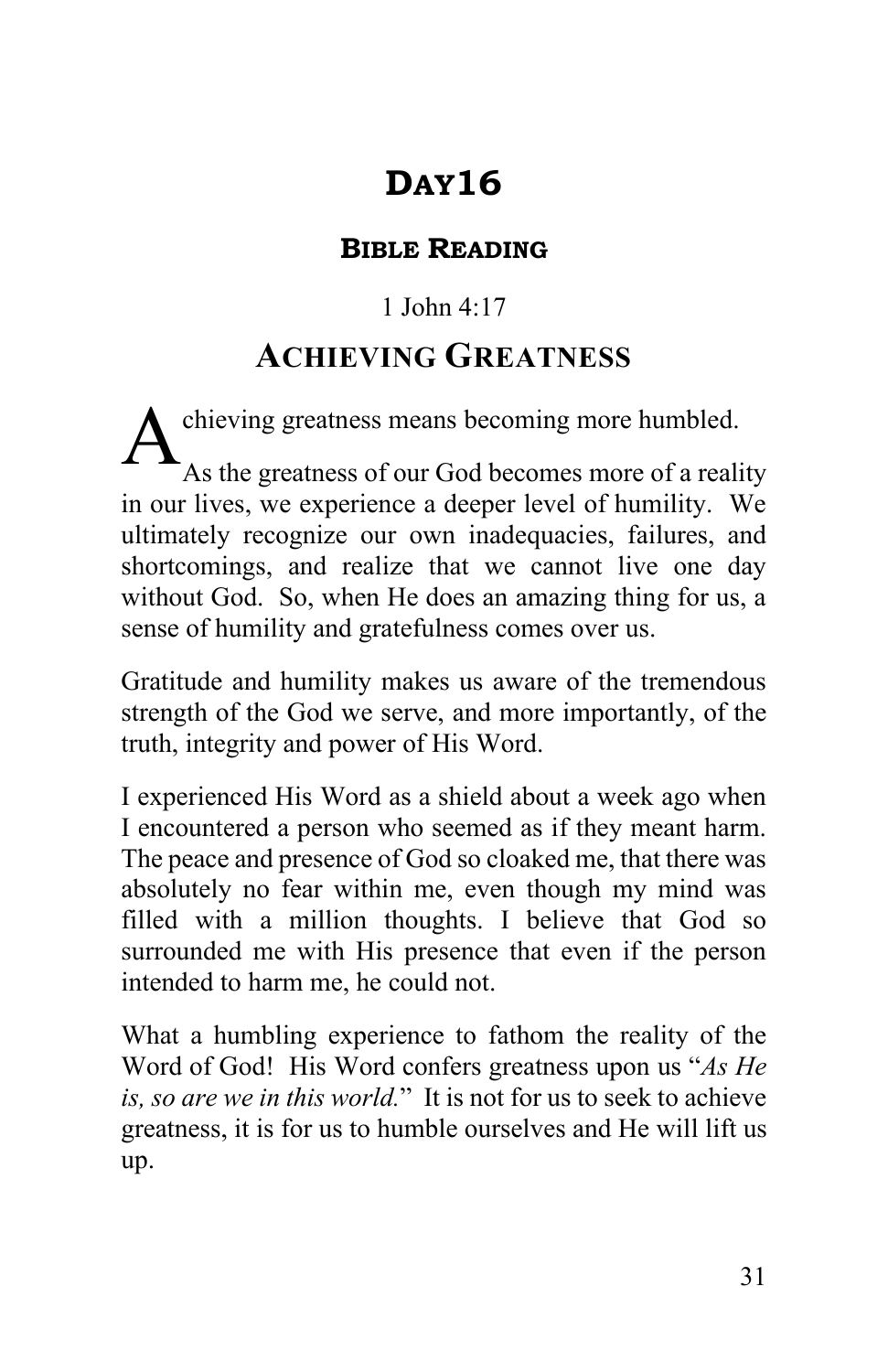I recall an incident in the Bible when an angry crowd wanted to throw Jesus over a cliff. The Bible says that Jesus walked right through them, and they were not able to kill Him (Luke 4:28-30).

AS HE IS, SO ARE WE.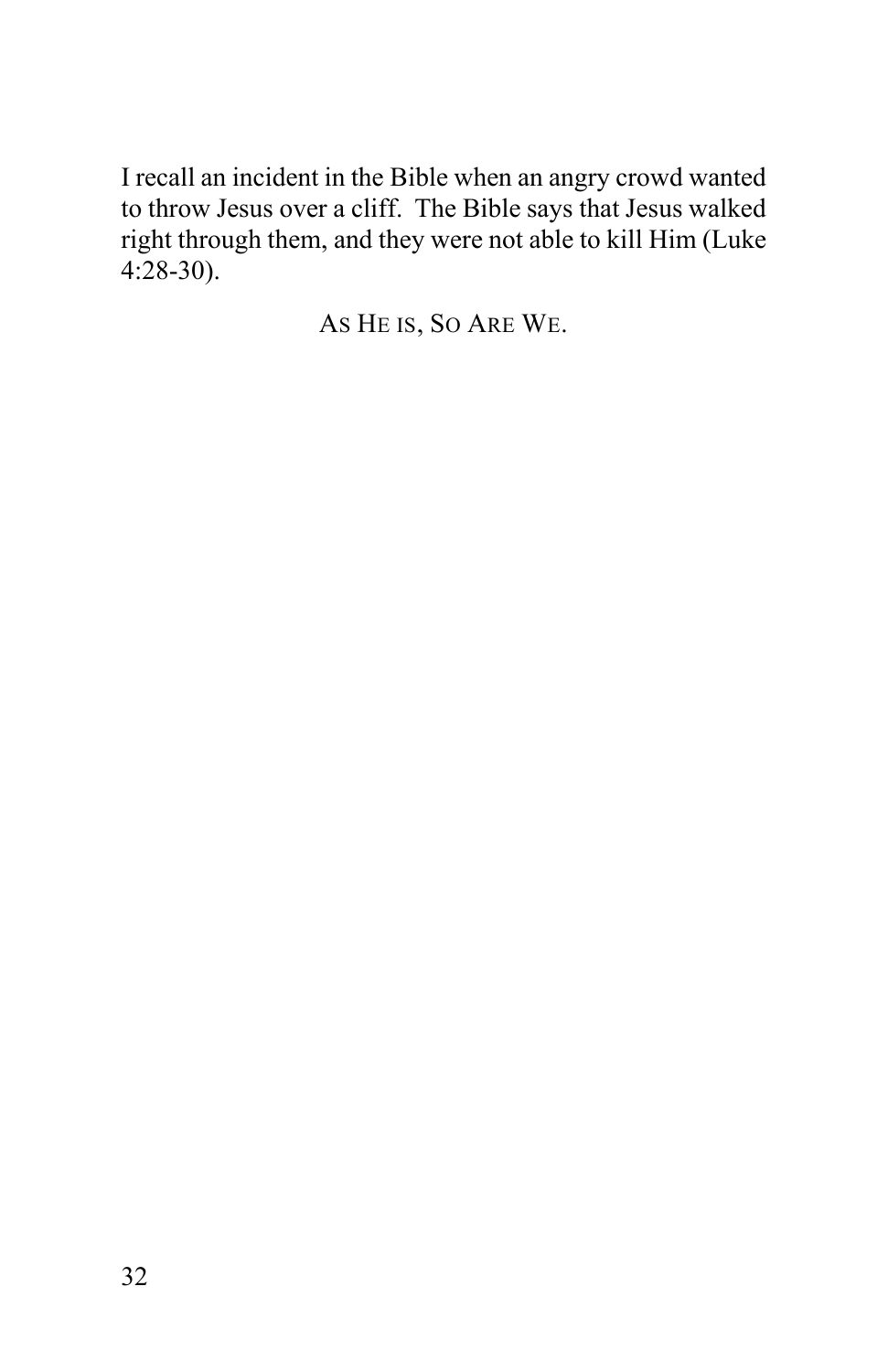#### **BIBLE READING**

#### 2 Kings 5:1-14

## **PRIDE DEFEATS PURPOSE**

oday we're reading about a very successful businessman Today we're reading about a very successful businessman<br>whom God had used mightily in his country. In his career as a chief commander, he had led his people to victory on numerous occasions. He was courageous and highly respected; however, he had an incurable disease.

This, first of all, tells me that physical limitations do not hinder success when we are working with God. This is powerful! It is something we all need to remember when we are tempted to whine and complain.

Our businessman in the story employed a servant girl who knew God personally, enough to know that God had an answer for her boss' problem – so she suggested to her boss that he seeks help from God.

As business people, we need to have those working for us who have answers to the problems we encounter. We need people with a team spirit who would unselfishly implement solutions rather than add to the problem through complaints.

To continue with the story—our businessman took the advice of his servant and visited God's representative in Israel, but he did not receive the reception he expected, and became furious.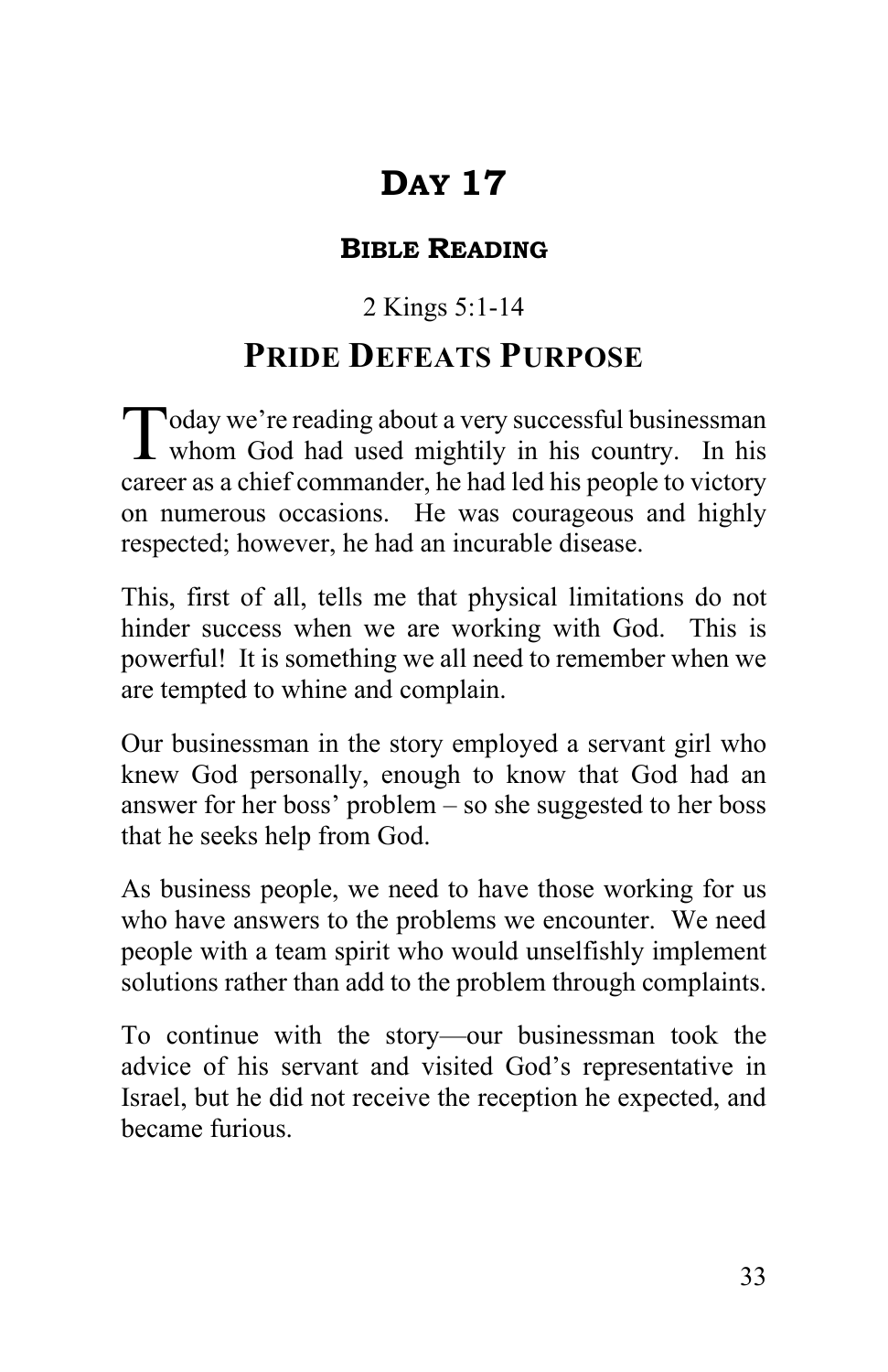Point number 3: Regardless of our status in life, and despite whatever success we have attained, we must remain humble. We must realize and acknowledge that it is not through our own efforts that we have achieved significant success; it is through the might of God.

Naaman left his country with one purpose in mind – to be cleansed of his leprosy. The circumstances that would bring about his healing jarred his pride and almost cost him that healing. Had he refused to obey, he would have missed his blessing – he would have lost that battle.

Thankfully, being a soldier at heart, he did what was necessary to win. He lowered his pride, and consequently fulfilled his purpose. If you have not yet read the Bible passage listed above, I encourage you to do so and see what other nuggets you can glean as a businessperson. It's not just a story, it is revelation.

> A HUMBLE ATTITUDE IS ESSENTIAL FOR REACHING YOUR GOALS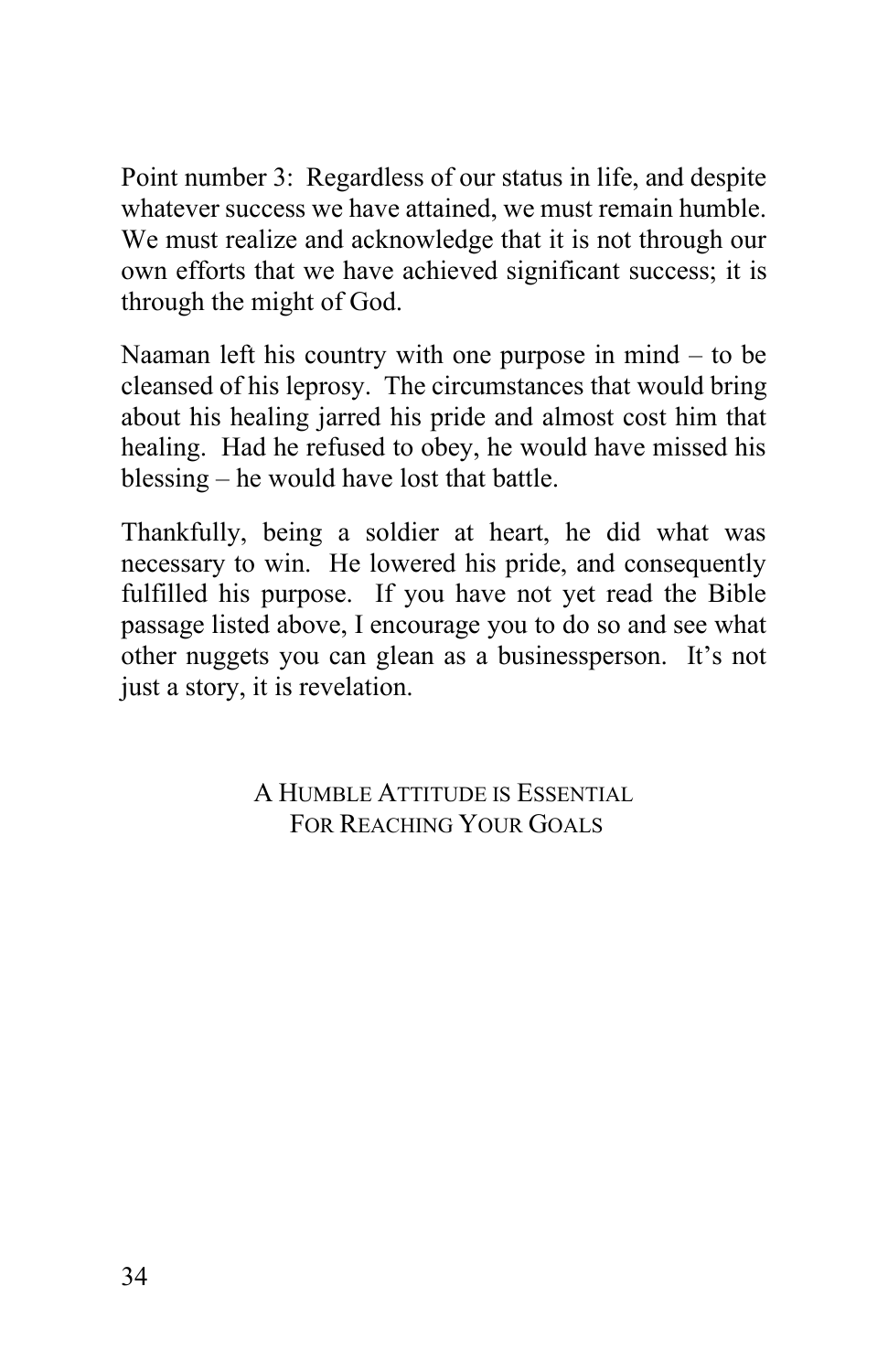#### **BIBLE READING**

#### Philippians 4:6-7

## **DON'T MAKE EMOTIONAL DECISIONS**

**e** anxious for NOTHING. Really. When I read this Be anxious for NOTHING. Really. When I read this<br>
statement I usually relate it to worrying about<br>
semething and while it does earnlies in the teitration it something; and while it *does* applies in that situation, it also holds true with regard to someone being in an emotional state of eagerness.

I had to learn this after making mistakes in my business. Mistakes will happen – and it is good when we can learn from them.

In my eagerness to rectify a situation, and because I did not fully understand how the process worked, I made a decision to delete some content and this turned out to be the wrong move.

This goes back to making emotional decisions. Eagerness (or being anxious to complete a task) can contribute to loss of precious time, having to correct mistakes that should never have occurred.

When we make emotional decisions, it can lead us to overlook big clues--usually referred to as "red flags".

In the Biblical story of the resurrection of Jesus recorded in John Chapter 20, the women went to the sepulcher on Sunday morning to anoint the body of Jesus with more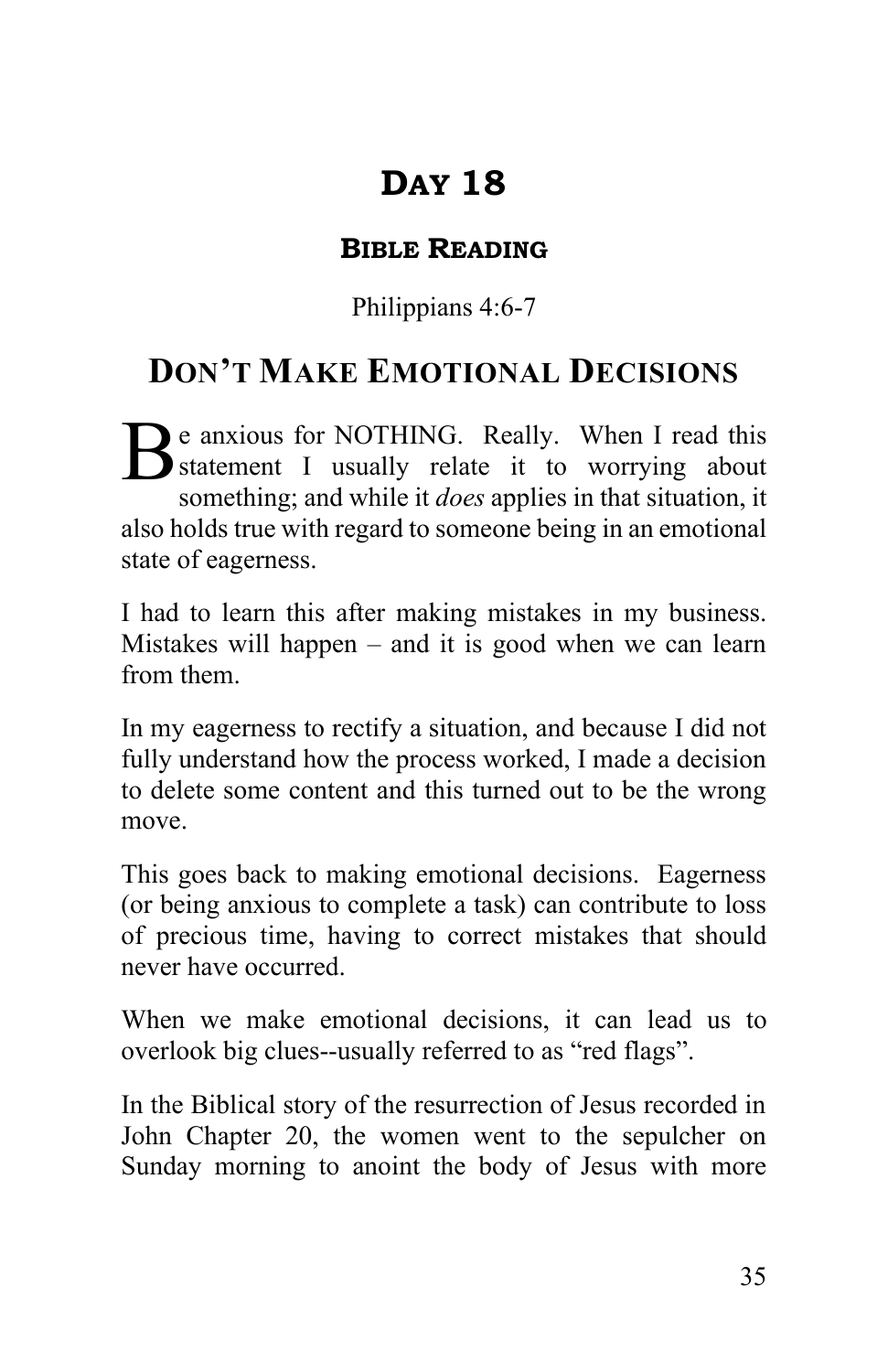spices. In verses 11-14, we see Mary in an emotional state – weeping because she believed that someone had stolen Jesus' body. In verse 12, on looking into the tomb, she sees two angels who spoke to her (verse 13). She *saw* angels. Heavenly beings! Sitting where Jesus had laid. That was  $C$ lue  $#1$ .

Clue #2, they spoke to her, and she answered them. Verse 14 says, "*After saying this, she turned around and saw Jesus standing there, but she did not know that it was Jesus.*

Clue #3 – She *saw* Jesus. Clue #4 – He spoke to her.

Whereas we might all agree that Mary had good reason to be upset, it nonetheless blurred her thinking. In her emotional state, her thinking was off and she "supposed that Jesus was the gardener." She made an incorrect assumption.

Our emotions can cause us to make some disastrous mistakes. Maybe we might have a chance to recover, and maybe we might not.

Do not be overly concerned about any situation. Be anxious for nothing. Let the peace of God rule your hearts this day.

> EMOTIONS CLOUD OUR **VISION**, OUR **HEARING** AND OUR **THINKING**.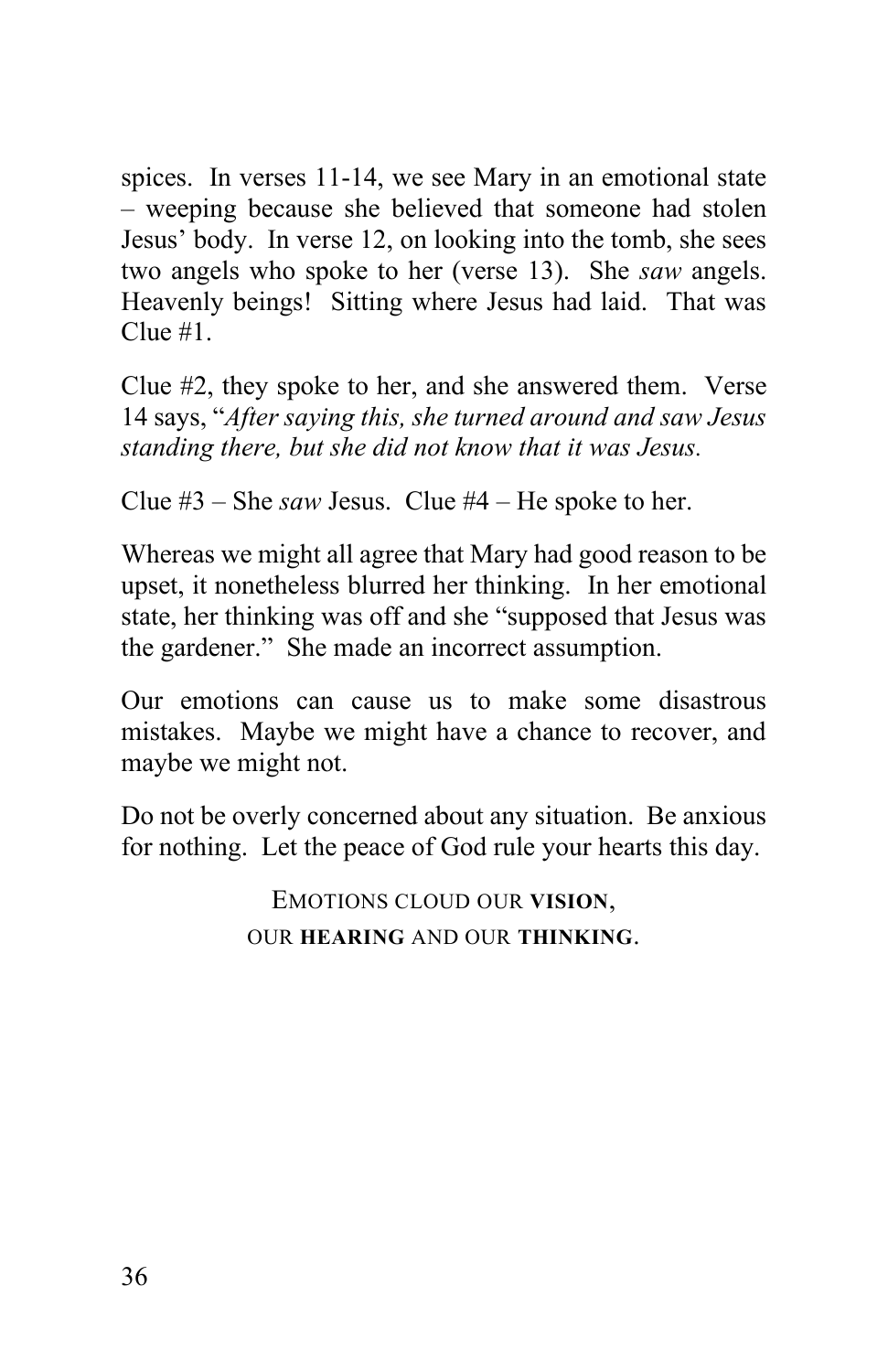#### **BIBLE READING**

#### Luke 21:19

## **THE VALUE OF PATIENCE**

am continuing to learn to develop patience in my I am continuis

Patience is required in all that we do. Not only in our dealings with people, but in the little mundane activities we face each day in business.

I had an opportunity to learn the importance of patience a little while ago while working on a book for a client. The book was completed, and ready to be uploaded to the printer. In my desire to have the book ready for the anxious, excited author, I hastily click on a button that should not have been clicked, and that triggered a series of events that should not have occurred.

Had I exercised patience by taking my time and reviewing my actions, I would have realized the error, and it could have been corrected immediately.

Another lesson I learnt from this event is that it is important to be agents of integrity by correcting the mistakes we make. As I went about to rectify the situation, I was able to enrich my knowledge of how the entire process worked, and this knowledge enable me to move forward on future projects with more confidence.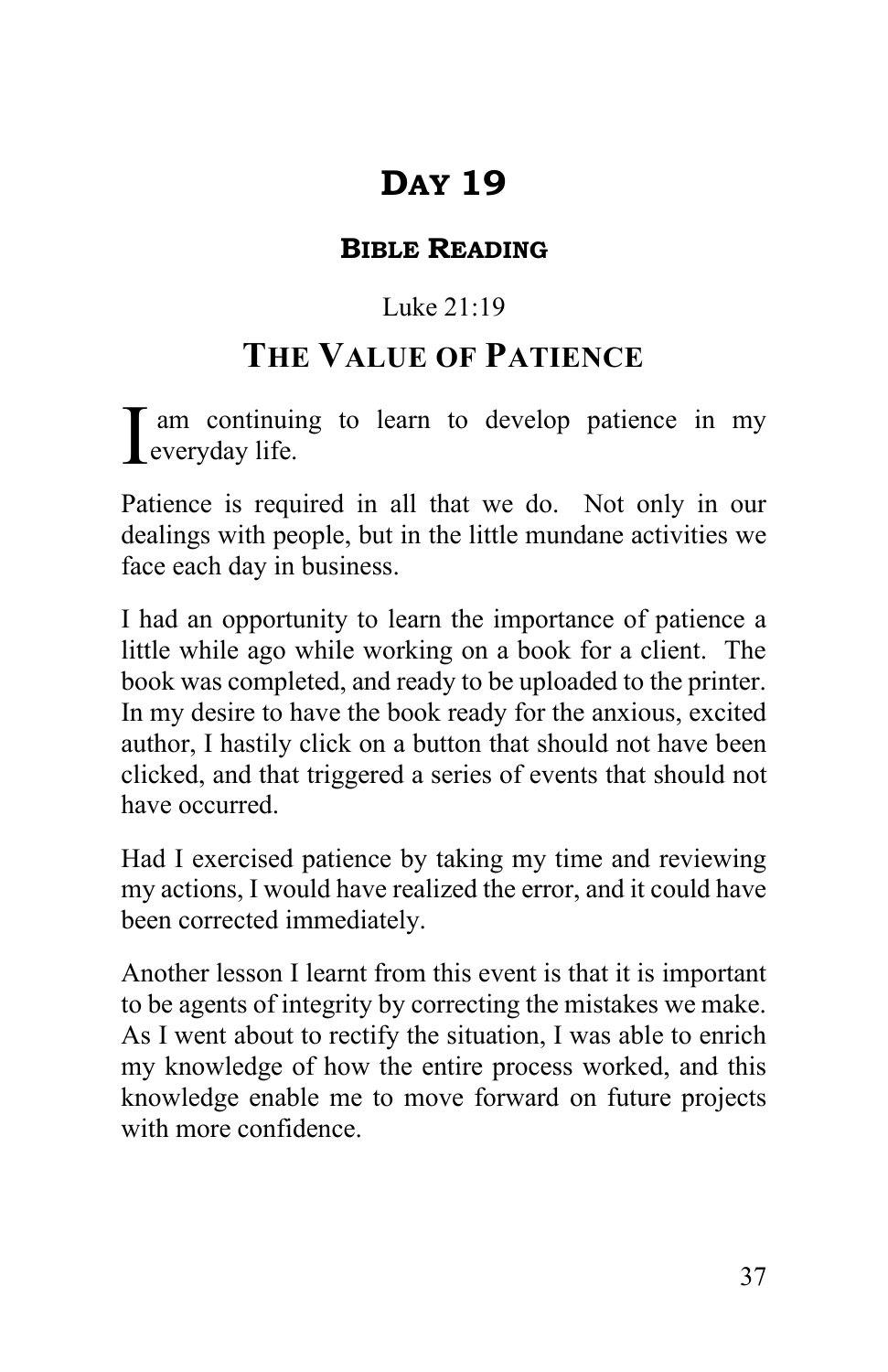When scripture says, "in your patience possess ye your souls," it means that your mind will be at peace when you exercise patience and endurance. While my story merely revolved around computer work, in other circumstances a lack of patience could have even more tragic results. Patience leads to less stress, and hence, to less physical illness. A state of peace can actually save your life.

Another important lesson for us is to **become familiar with the process**. Knowing the process involved eliminates guesswork and mistakes. When a person is unfamiliar with the process of something, he or she will make irrational, emotional decisions that are often in error.

VALUE PATIENCE DURING THE PROCESS.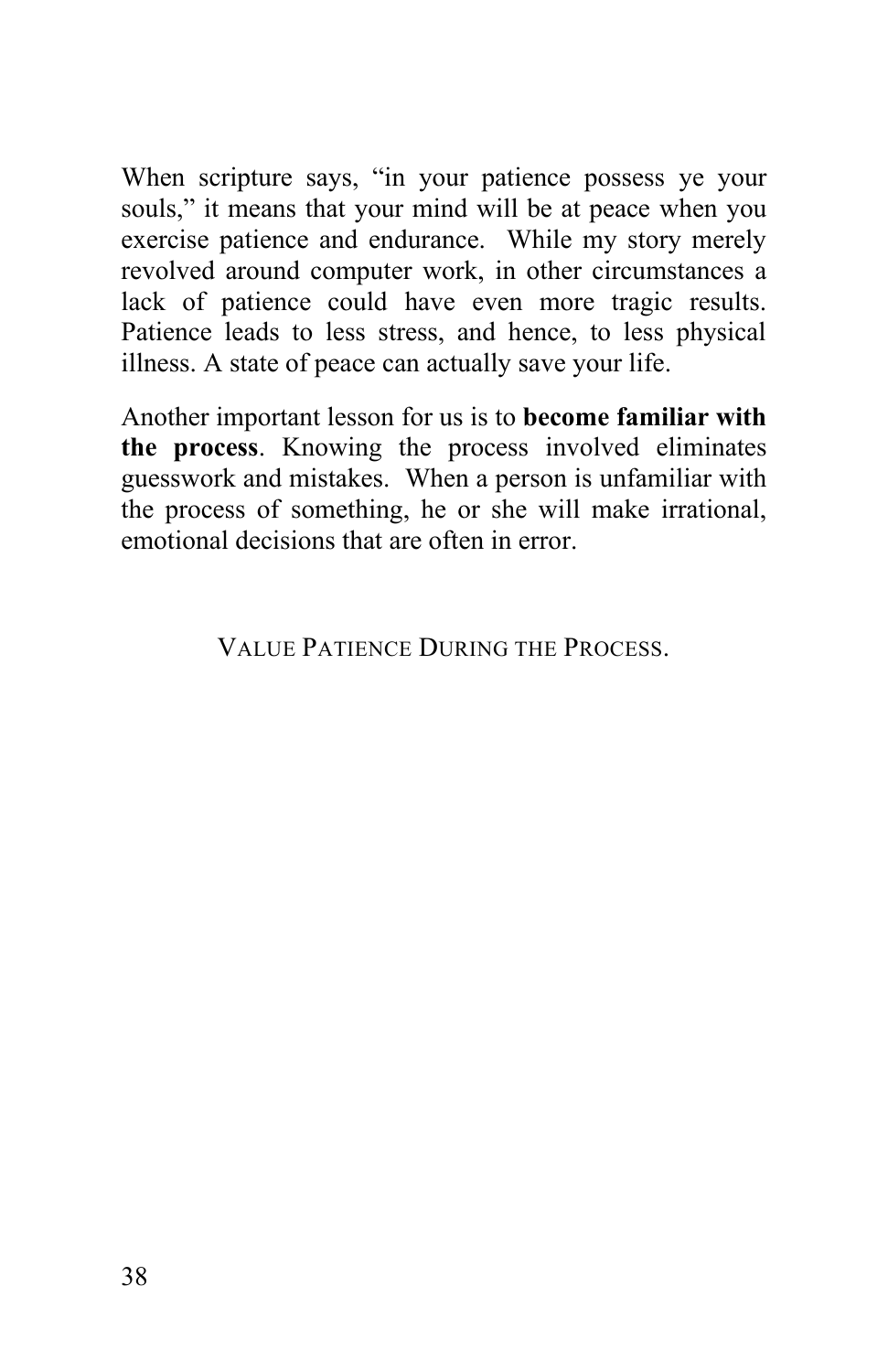#### **BIBLE READING**

#### Genesis 17:1

## **THE POWER OF INTEGRITY**

oday's devotion came as an answer from my Partner Today's devotion came as an answer from my Partner<br>when I was struggling to make a decision as to what my response should be to someone who had not acted with integrity.

As we grow in God, He trusts us to make decisions. The Apostle Paul said, "When I was a child I spoke as a child, I understood as a child, I thought as a child: but when I became a man, I put away childish things."

We, too, need to put away childish behavior as we grow up in God, remembering that we are expected to grow into the 'fullness of the stature of Christ.'

Maturity brings with it a greater responsibility to make wise decisions and not to react with base feelings. This is sometimes a hard thing to do when someone has done us wrong, but we must remember that we were created on a higher level than animals, and therefore must be careful not to cut down each other for our own survival.

We would hope that Christian brothers and sisters would conduct business with you with honesty and integrity, but that is not always the case. Our guide, therefore, in situations like this is: "If anyone takes your coat, let him have your cloak also" (Matt. 5:40).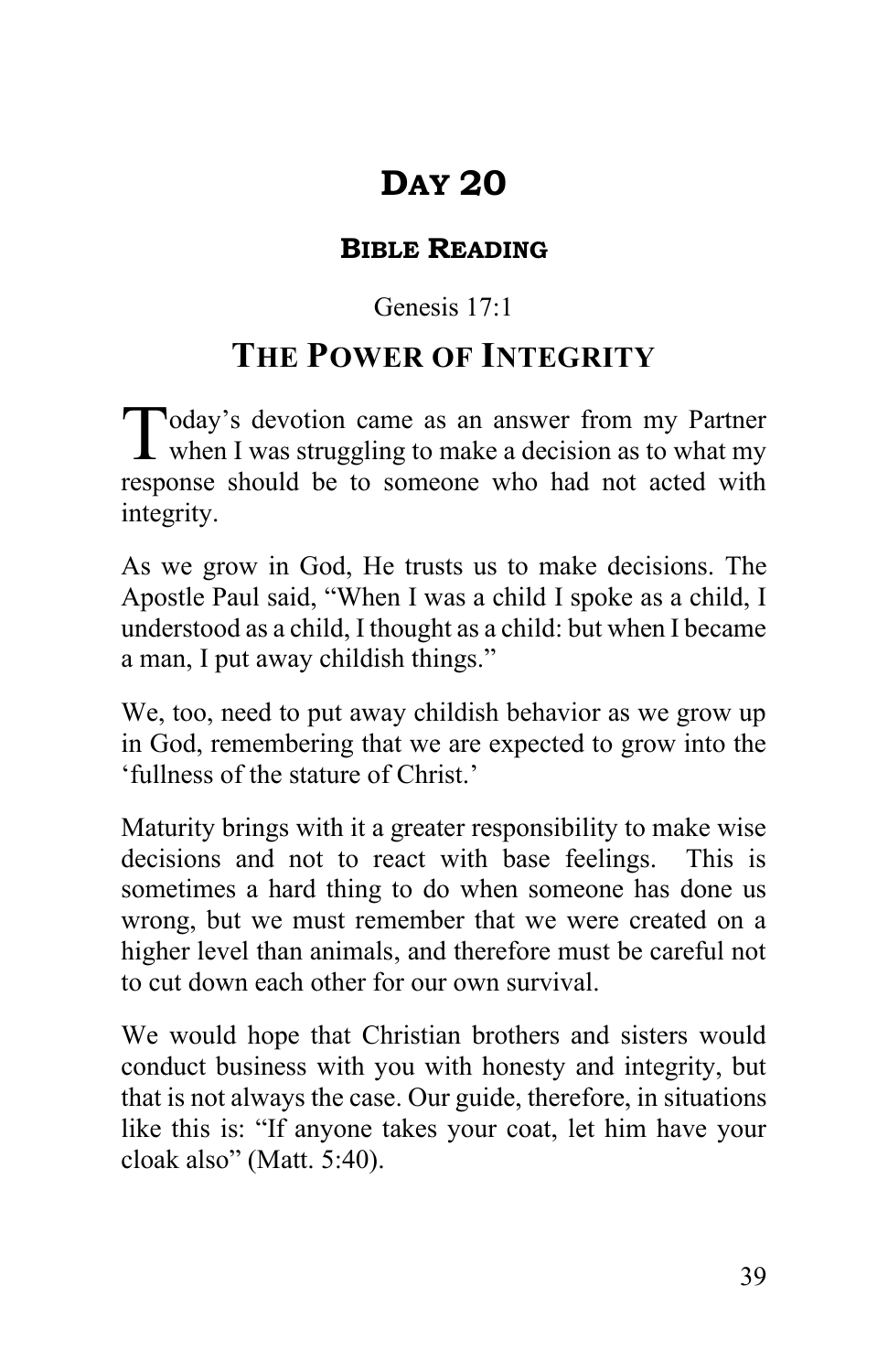God's expectation of His mature business people is: "Walk before Me and be perfect." Each person is responsible for his/her own perfection. We cannot live people's lives for them – not even our children.

When our children are young they follow their parents as the parents lead the way. However, there comes a time when the parents say to them, 'go ahead in front of me, I'll be right here behind you.' This is true in a literal sense, and it is also true as it relates to the process of decision-making. Parents sometimes say to a grown child, 'whatever decision you make, I'll support you.' (Obviously meaning among good decisions).

This, I believe, is what our Father, our Partner says to us as we mature. Understandably, He expects us to make decisions that are in line with His written Word.

Let us therefore "render not evil for evil" in our business affairs. Godly Decisions Demonstrate Integrity.

DO NOT DISPLACE THE TRUST GOD HAS INVESTED IN YOU.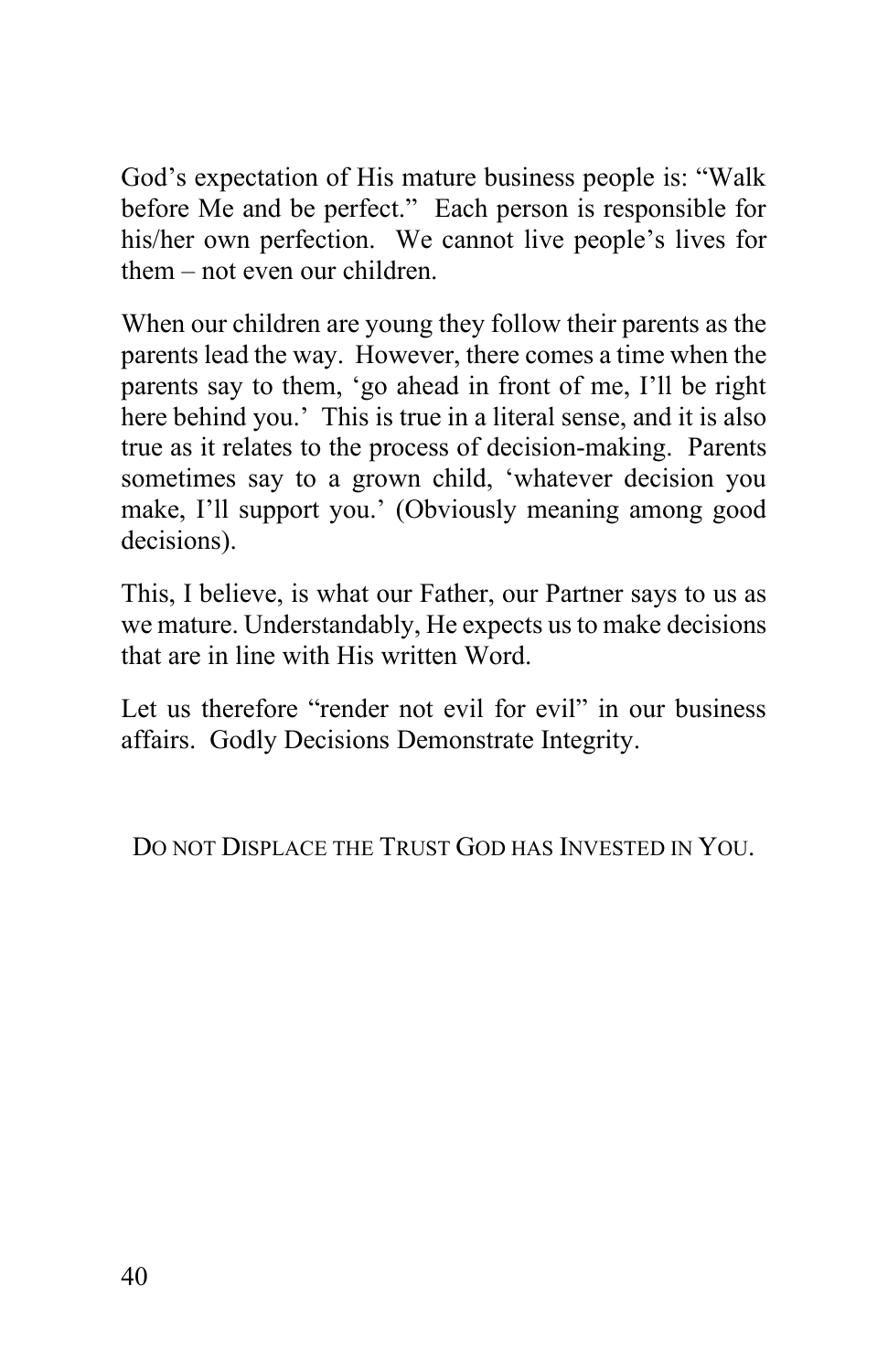#### **BIBLE READING**

#### Luke 1:37

## **FACING CONFRONTATION**

 $\frac{1}{\text{Area}} = \frac{1}{\text{Area}}$ A very powerful verse of scripture that continues to inspire me when I need to confront a business owner regarding an issue, is Proverbs 21:1. It reads, "The heart of the king is in the hands of the Lord and He turns it whithersoever He wills."

I draw courage from the example of Moses when he had to confront Pharaoh on behalf of the children of Israel. (Exodus 4:10).

Moses, because of his speech impediment was apprehensive and a little intimidated of Pharaoh's power and authority, knowing that he did not have the right words and was not very articulate. God solved that problem immediately by giving him someone who could speak for him.

Our limitations do not move God to sympathy and will not excuse our disobedience to His commands. This is a God who knows all things. He removed the stumbling blocks that Moses had presented to Him, and instead, resolved that issue.

Sometimes our lack of experience, qualifications and/or knowledge causes us to be timid about taking the necessary step to correct a situation, but **nothing** we can imagine is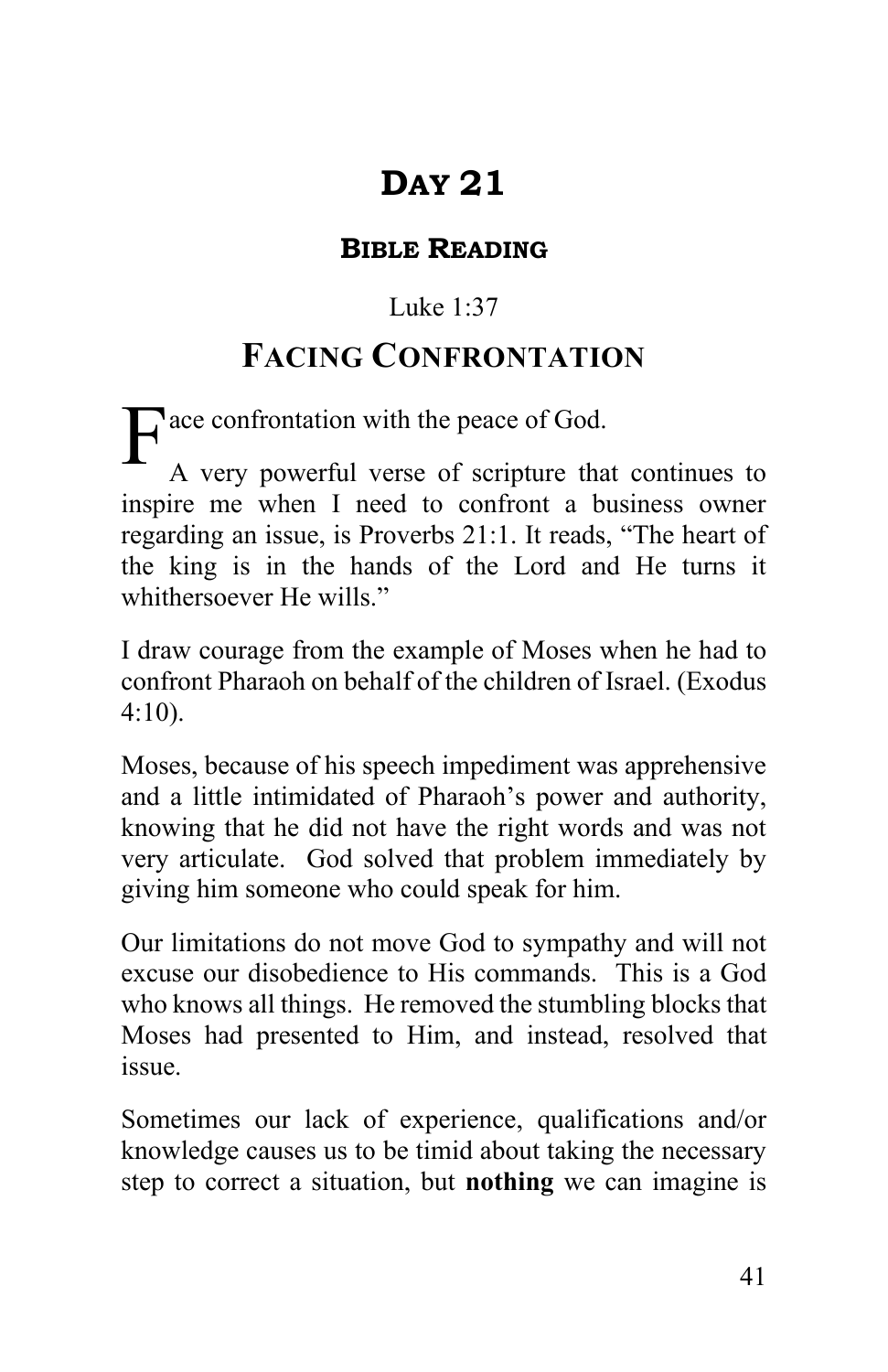impossible for God to fix. Just as Moses told God what he perceived to be a big problem for him, we can also ask God for His assistance in our area of weakness or lack, and He will empower us to do exploits. This is known as overcoming our inhibitions and any perceived hindrances.

BE AN OVERCOMER! IN JESUS' NAME.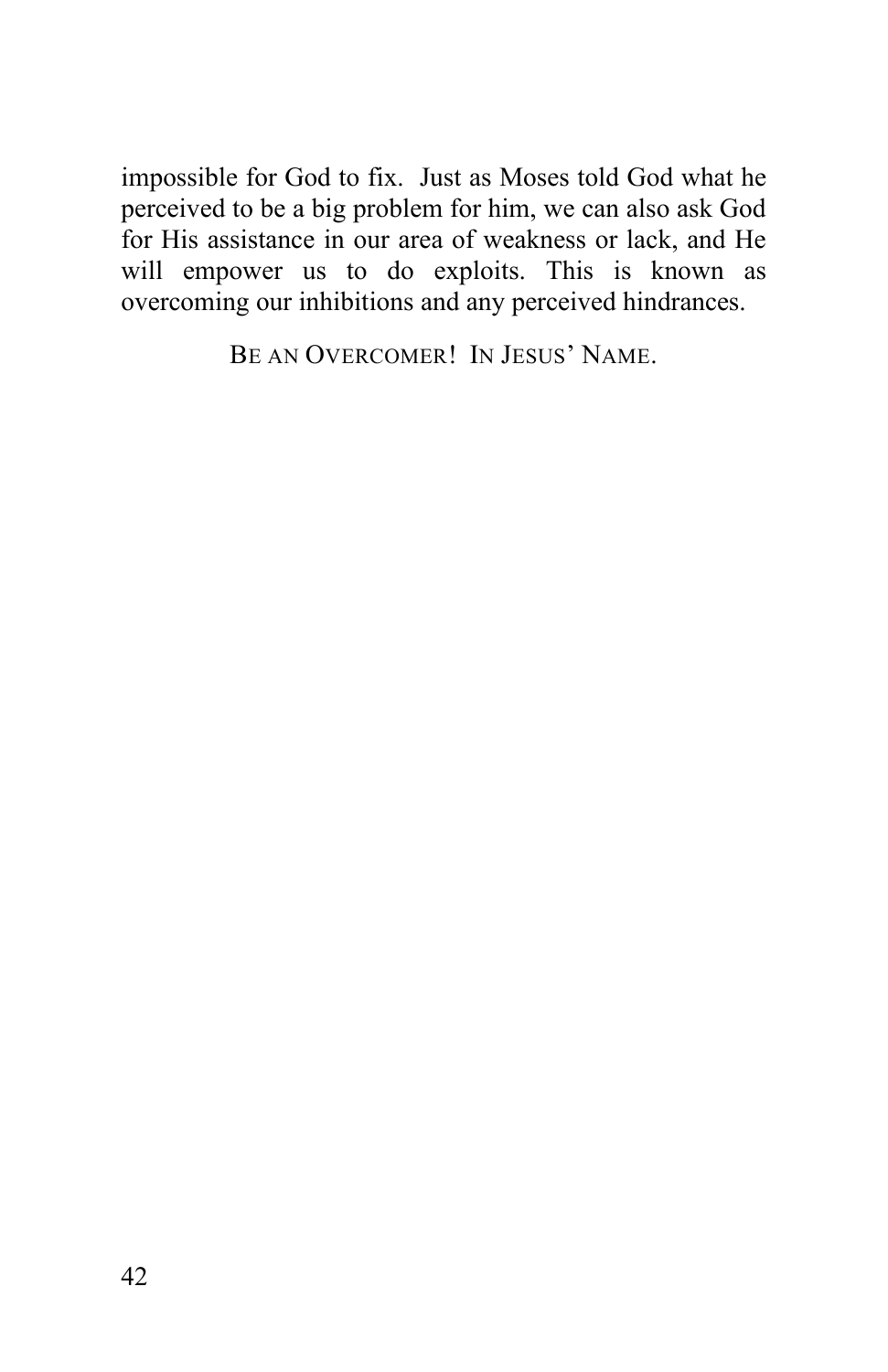#### **BIBLE READING**

#### Matthew  $6.22$

## **BE SINGLE-MINDED**

o be single-minded means to concentrate on one thing To be single-minded means to concentrate on one this while keeping other things in your peripheral vision.

Sometimes God gives us a vision to do several things, and sometimes we try to do all these things at the same time, with the result that no one thing gets accomplished satisfactorily.

The Lord has taught me that it is necessary to focus my energy on one thing/idea/vision and bring that to a point where it is working, before moving on to the second item. Doing this will prevent us from becoming overwhelmed and/or incomplete in our tasks.

There are several business ideas that I strongly believe are from the Lord, because when God says, "I will bless your baskets and storehouses (Deut. 28:8) He made it plural. I therefore believe that he intends for us to have more than one business, and each business represents a storehouse that He can fill. The number of storehouses we present to Him is the number He will fill.

Do you also remember when our Lord told Peter to let down the nets for a drought? Peter let down *one* net and it was too small to receive what God had in store for him. We must have multiple "nets" for our Lord to fill.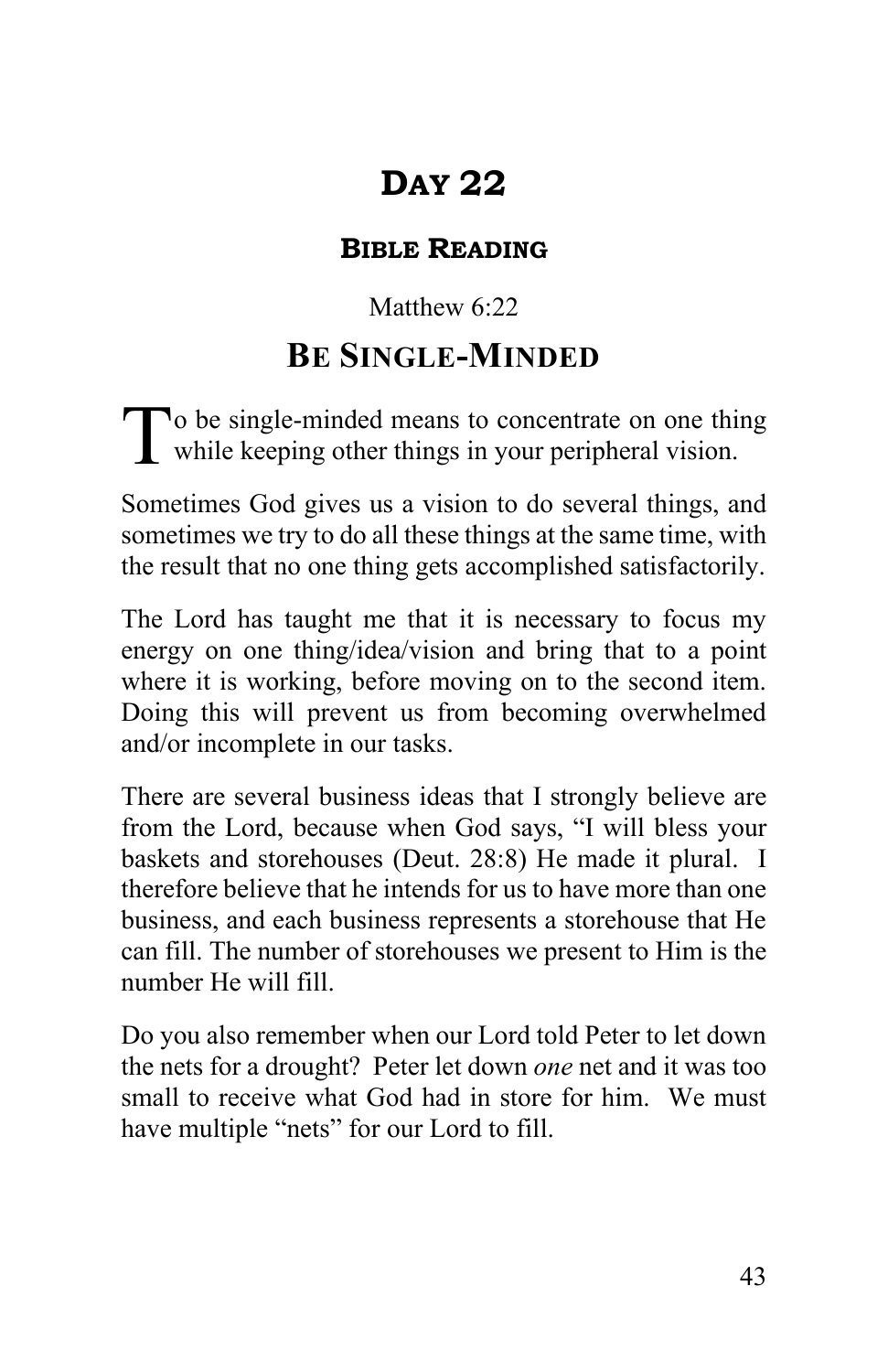However, we need to set up each business properly, by singularly focusing on one business at a time, and developing each business into a basket without holes.

Therefore, if your eye is single, (if you are focused), your whole body is full of light (your mind can think clearly).

BE SINGLE-MINDED – STAY FOCUSED!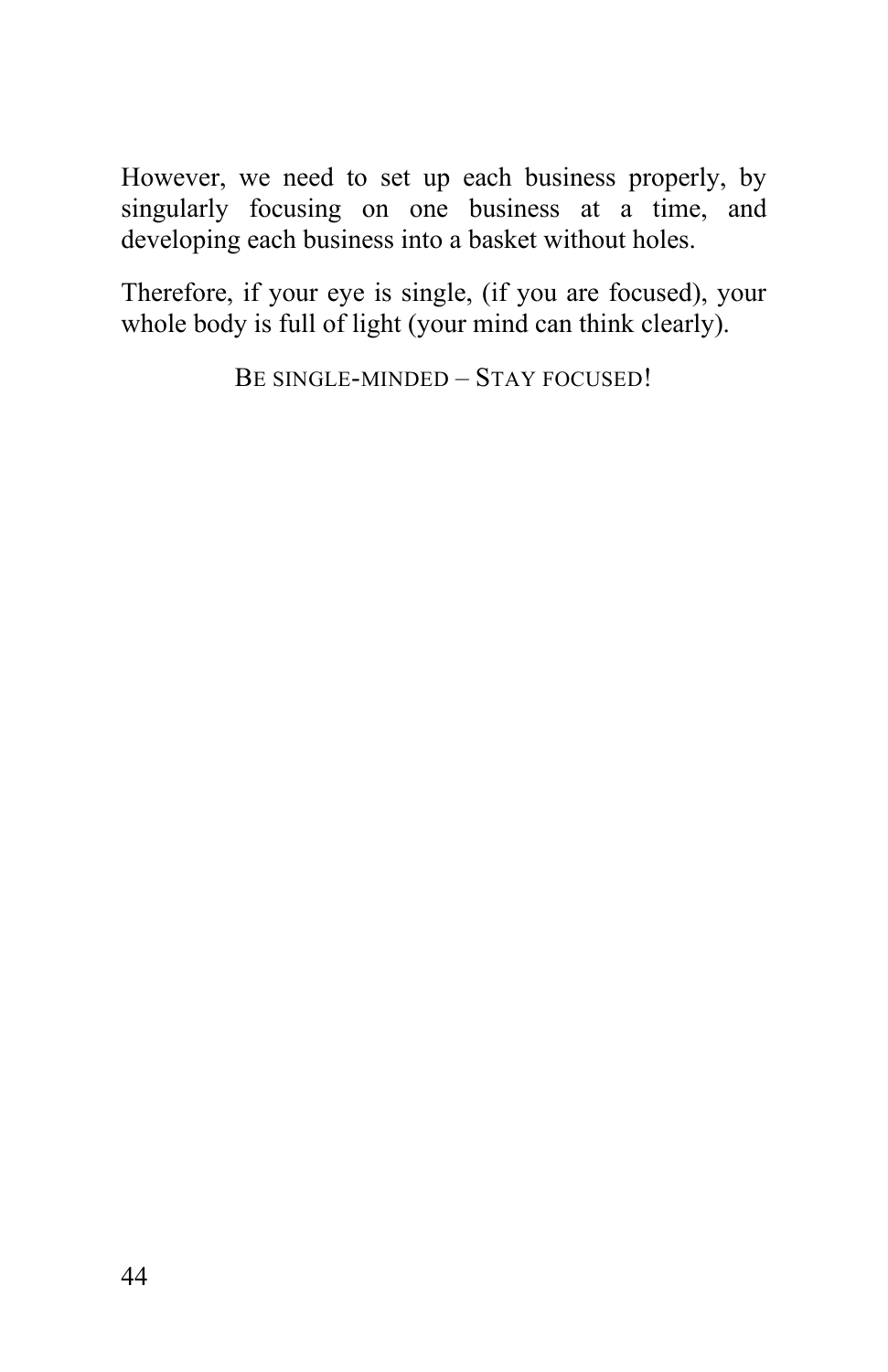#### **BIBLE READING**

#### John 6:1-14

## **LET NOTHING BE WASTED**

When I look at Jesus I see a great economist. I see an appreciation for the things that God has done, for His  $\boldsymbol{V}$  appreciation for the things that God has done, for His demonstration of power, and for His provision.

Contrast this with the attitude of today's society. We are fortunate in American society to be abundantly blessed with food and other essentials. If people do not have their own supply, there is generally a place where they can go either to have a decent meal, or to obtain a lodging. Too often we see much waste in food and other commodities.

When Jesus told His disciples to gather the fragments, let nothing be wasted, I believe it was a lesson for us -- His disciples.

When this truth was brought home to me, I made a decision not to discount even a penny. I began collecting the leftover change in my purse, taking particular care not to discard a penny. I decided that any accumulation of pennies would be given to my grandchildren. When I had an opportunity to give them the money, it came to a total of \$87.00. They were able to shop!

This was a great lesson for me, and I transferred this same principle to other areas of life and business. I am diligent not to waste my time, not to waste an opportunity (still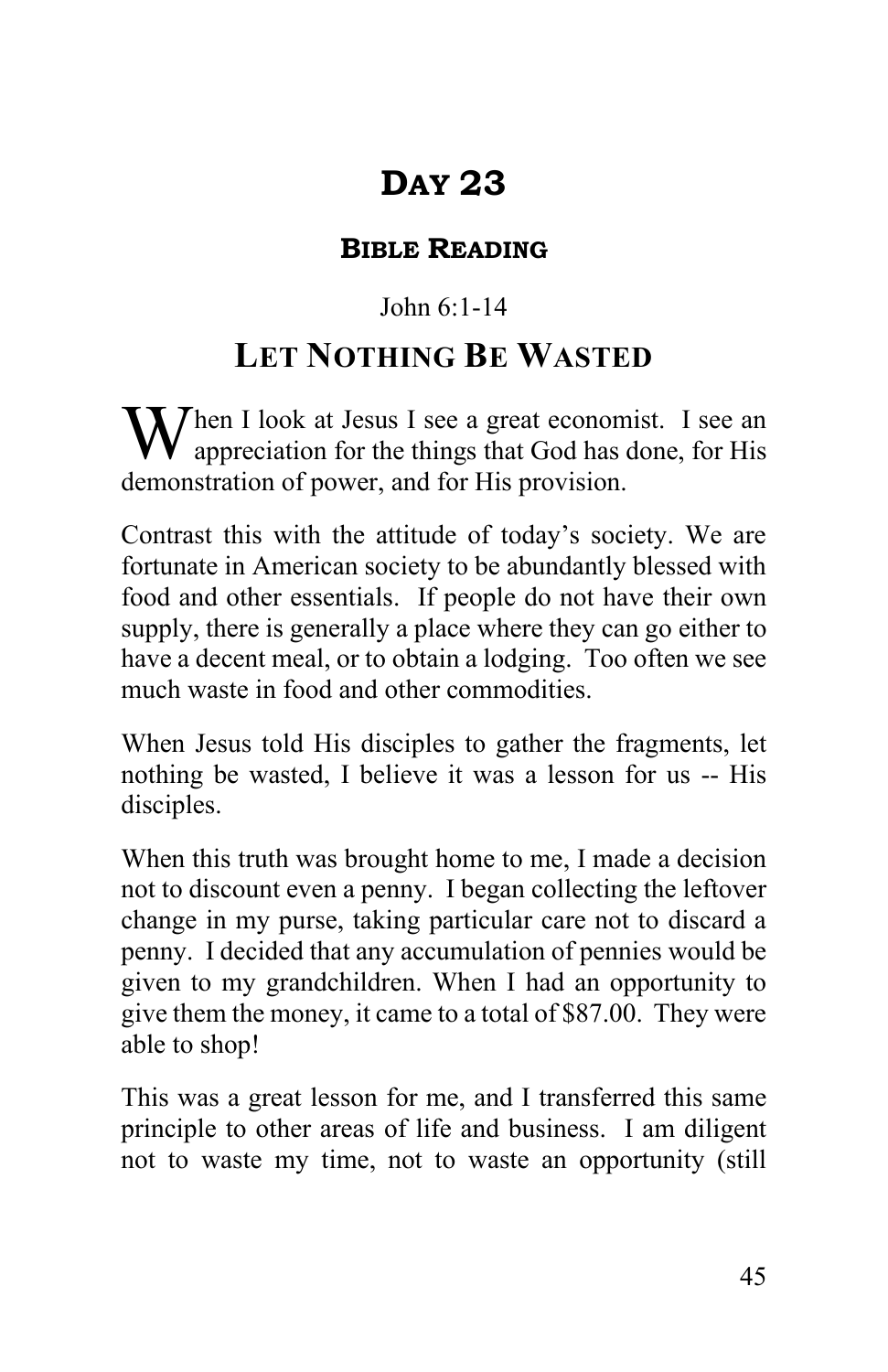working on this), and most of all not to waste a blessing from the Lord.

God does not waste anything. He picks up the fragments of a broken life and creates a blessing for someone else.

LET NOTHING BE WASTED IN YOUR LIFE!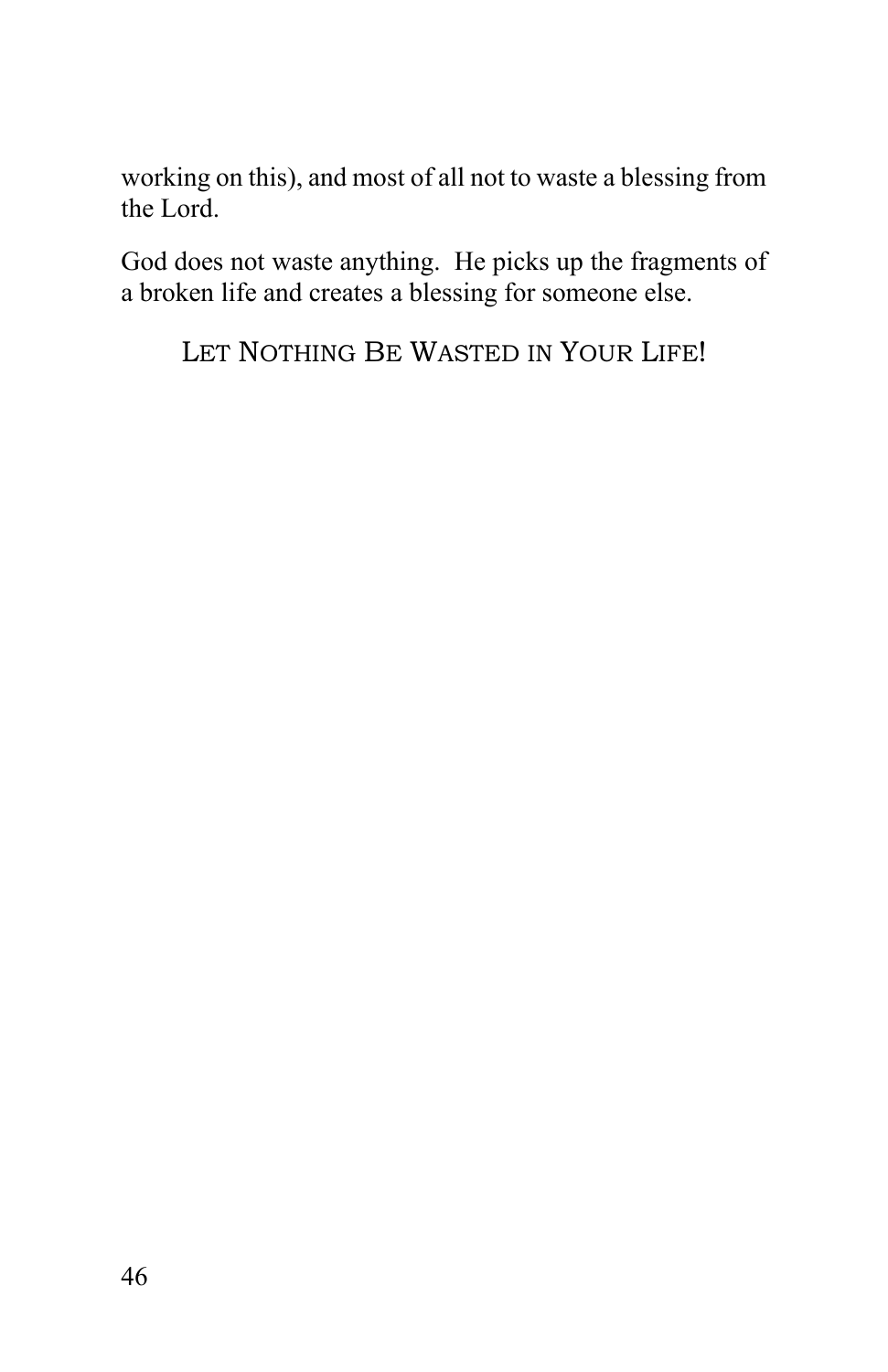#### **BIBLE READING**

#### Matthew 18:19

### **THE ULTIMATE BOARD MEETING**

am always seeking to be in a listening mode, because you I am always seeking to be in a listening mode, because you never know what you will hear. It has been my experience that we do not always have to initiate a conversation with our Partner and Friend, sometimes He initiates the conversation.

On one such occasion, I distinctly heard Him say that a prayer meeting is like a board meeting. I understood why He would tell me this, because I have been leader of the prayer group at my local church. I like, however, to apply whatever I hear to all aspects of my life; and so, as an entrepreneur I can clearly see how this nugget can be applied.

In a board meeting (or a meeting of any sort), participants lay the issues on the table, and each issue is discussed by the group with the hope that issues would be resolved and decisions reached.

Similarly, a 'brain-storming session' with prayer included can be an effective way of coming up with answers to questions. What is special about having prayer is that the presence of your 'unseen partner' is there. As issues are placed 'on the table' and decisions are reached, our Partner is listening for further instructions.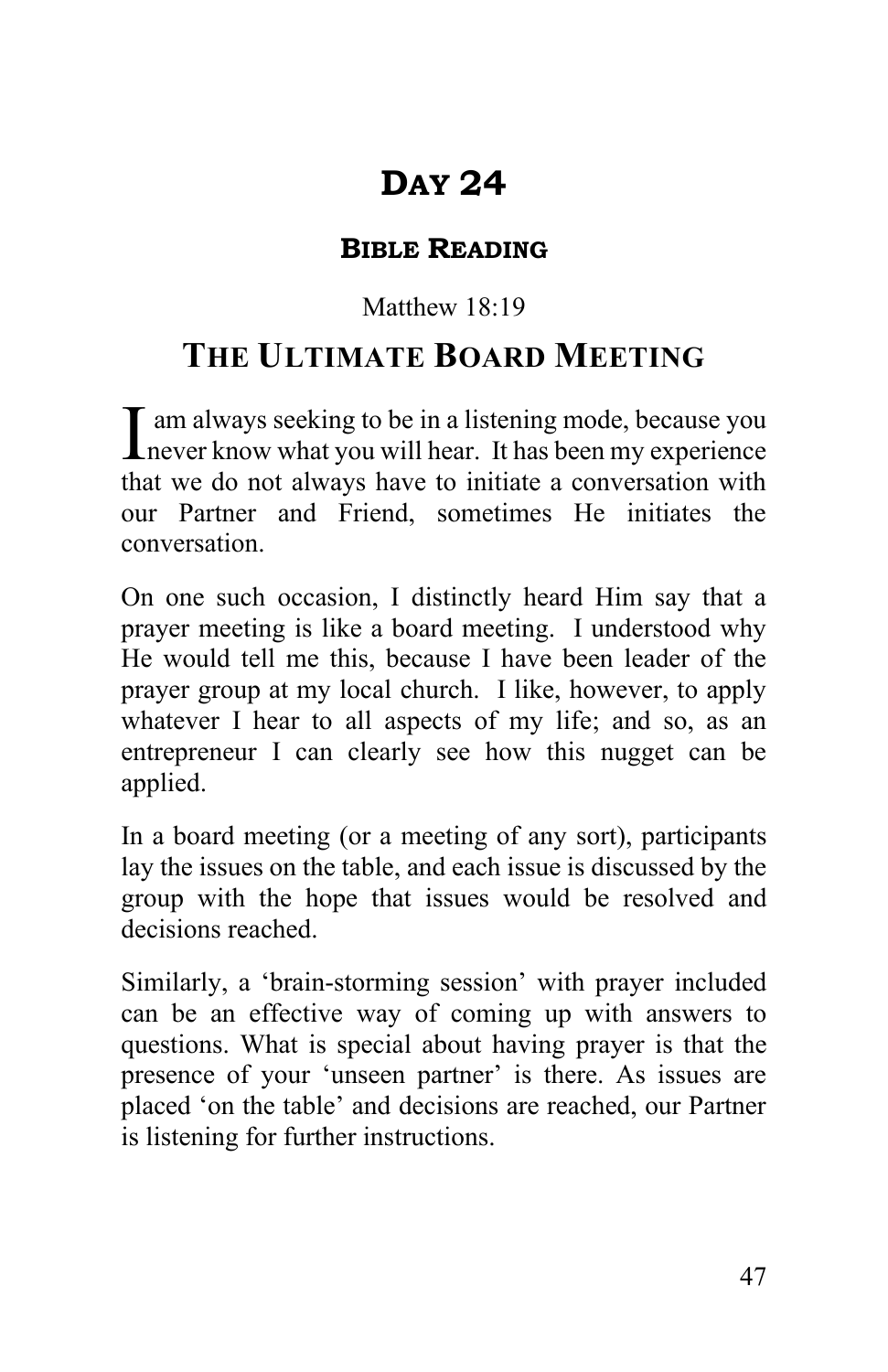Further instructions come when we pray. When Godly decisions are made in the best interest of the business and our Partner's involvement is requested, He sanctions and guarantees the outcome. In fact, He is involved even before the end, because it is He who disseminates ideas among the group, and when the group comes into agreement, He then can deliver.

So, as we come together to brainstorm, do not forget to invite and include the presence of our Partner, the Holy Spirit. It is He who causes things to prosper on our behalf.

HE GIVES US THE POWER TO GET WEALTH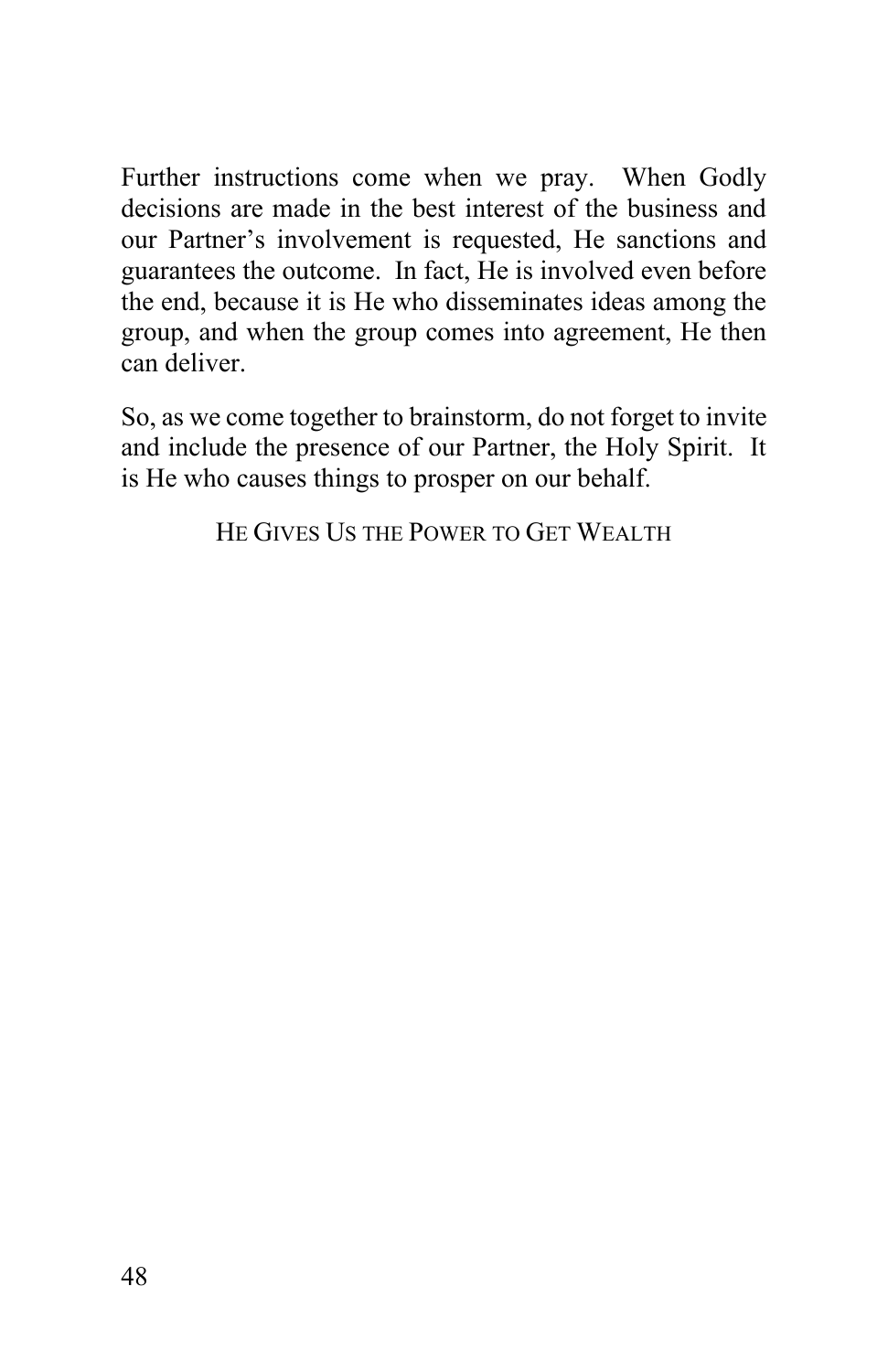#### **BIBLE READING**

#### Hebrews 5:8

## **THE LEARNING PROCESS**

on't sidestep the learning process. Your learning **D**on't sidestep the learning process. Your learning process is a time of preparation. Jesus could not have successfully completed His mission without facing ridicule, abuse, and criticism. Of course, *His* process included death. He could not have fulfilled His purpose without being obedient to death. When death came, He had to say okay.

Most of us will not have to face death in order to achieve our business goals, but we do have to go through a process. A process of learning, making mistakes, being disappointed, and being criticized. It is not easy while we are going through, but it teaches us how to be strong, and what actions we should take when we are faced with decisions.

I observe the learning process of an eagle. Eagles have to be taught; and, like humans, the eaglet learns by observing its parents.

After the birth of the eaglets, the parents care for them by providing them with food, warmth and security – much like a human parent. Its natural instinct causes the eagle to hunt for food, and to bring that food back in a form that the young eaglets can handle, and then shows the young how to eat.

This is much like the process of creating a new business. We do not sign up on Day 1 and achieve greatness on Day 2. We must go through the process of learning what is right for us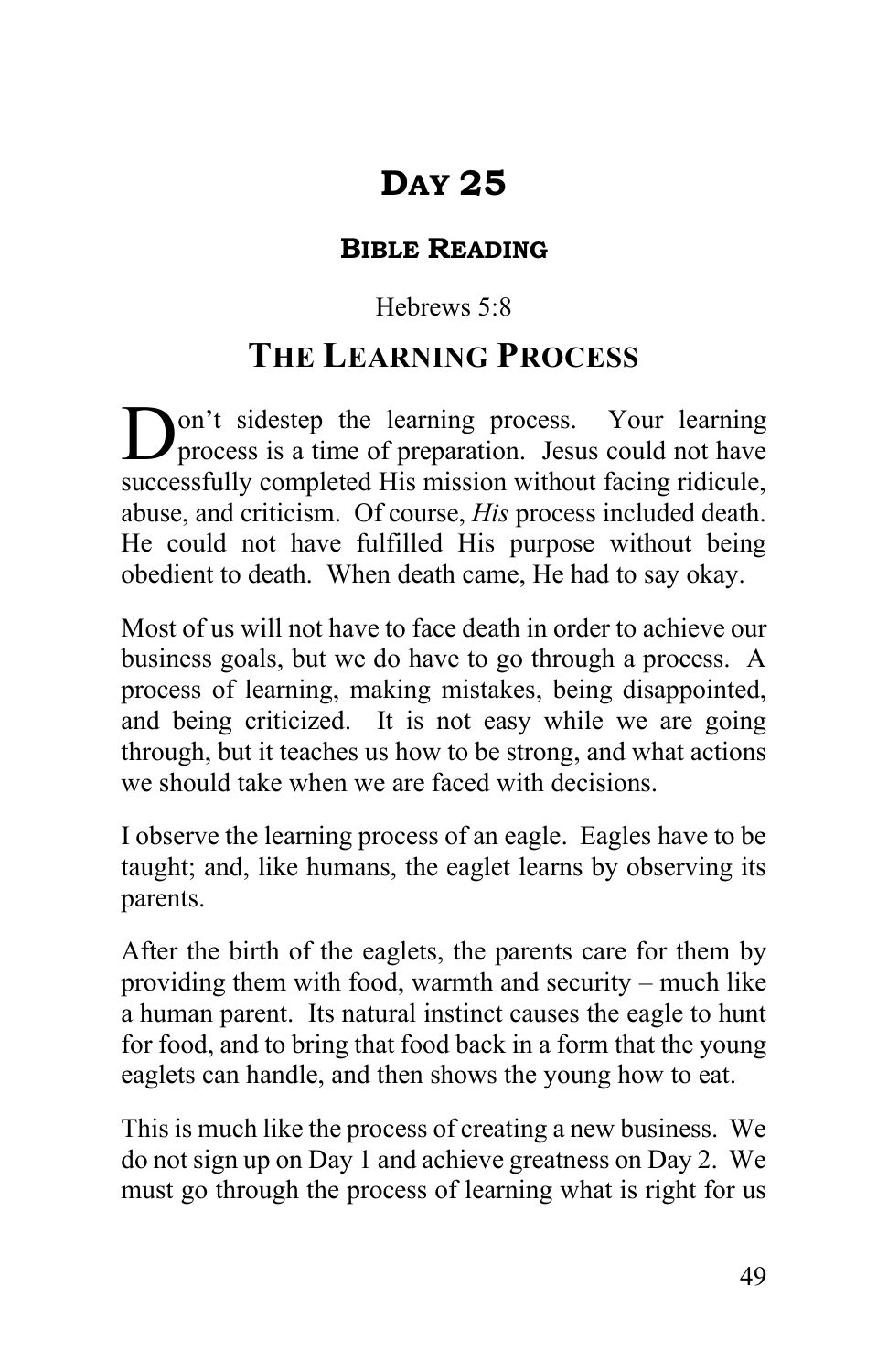to do, and how to do it. Once we have mastered one lesson and have practiced doing its principles, we can then move on to another lesson. If, for any reason, we miss an important point, we could possibly "choke" on the "food" that has been given to us. We must learn how to tear the "meat" apart and digest the lesson properly in order for us to achieve a level of success.

The next lesson the eaglet learns from its parents is how to fly. It becomes necessary for the eagle to move away from its nest after a time and live life on its own. First, an eagle must observe what its mother or father does. The eaglet notices that the mother first spreads its wings. The eaglet then observes that the mother lifts itself up from the branch. The young eagle follows the example given and does the same thing. In the beginning, the eaglet is only able to jump from one branch to another branch, but it grasps the idea by doing. It finally gets a feel for 'this flying thing' until, eventually, after much practice, the eagle takes off on its own. However, this process takes about 10 to 12 weeks. Again, it is not instantaneous.

To be a good businessperson you must also prepare yourself educationally. It takes time to learn all there is to know about marketing, about advertising, about computer skills, about your particular area or niche. Take the time to do what is necessary to acquire or hone those skills. It's all part of the process.

Life experiences should not be discounted. It's all part of the process. Remember David tended his father's sheep and killed a bear and a lion before he was able to kill Goliath. He trained how to manage sheep as a preparation for managing people.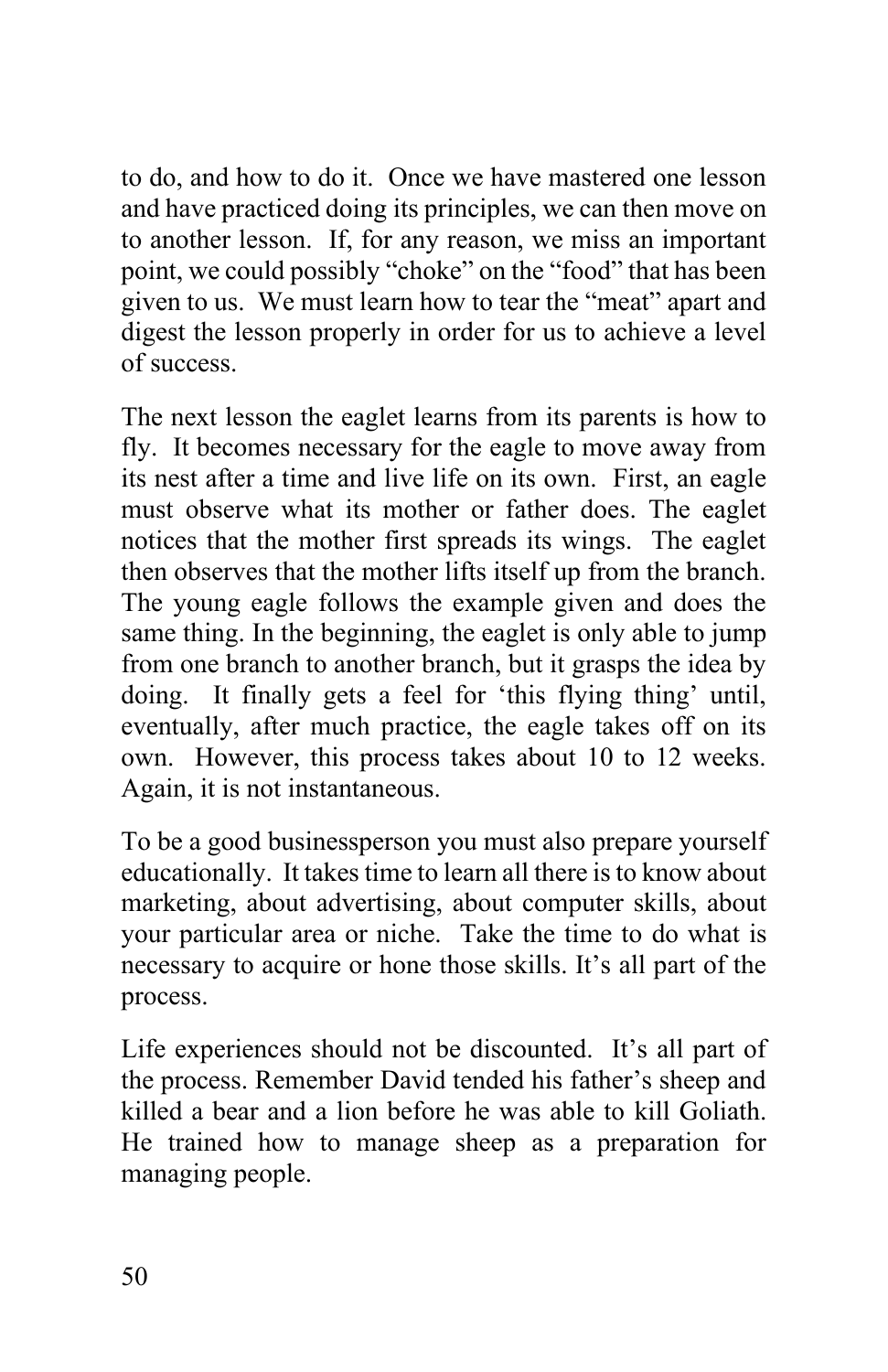Where are *you* now? What skills can *you* learn from where you are? Like the eagle, success may not happen when you think it should, but rest assured every step you take towards your goal will eventually lead you to your final destination.

See setbacks as opportunities to learn, because at some point in the future you will find yourself looking back and remembering how you handled certain situations.

> THE LEARNING PROCESS IS THE KEY TO FUTURE GREATNESS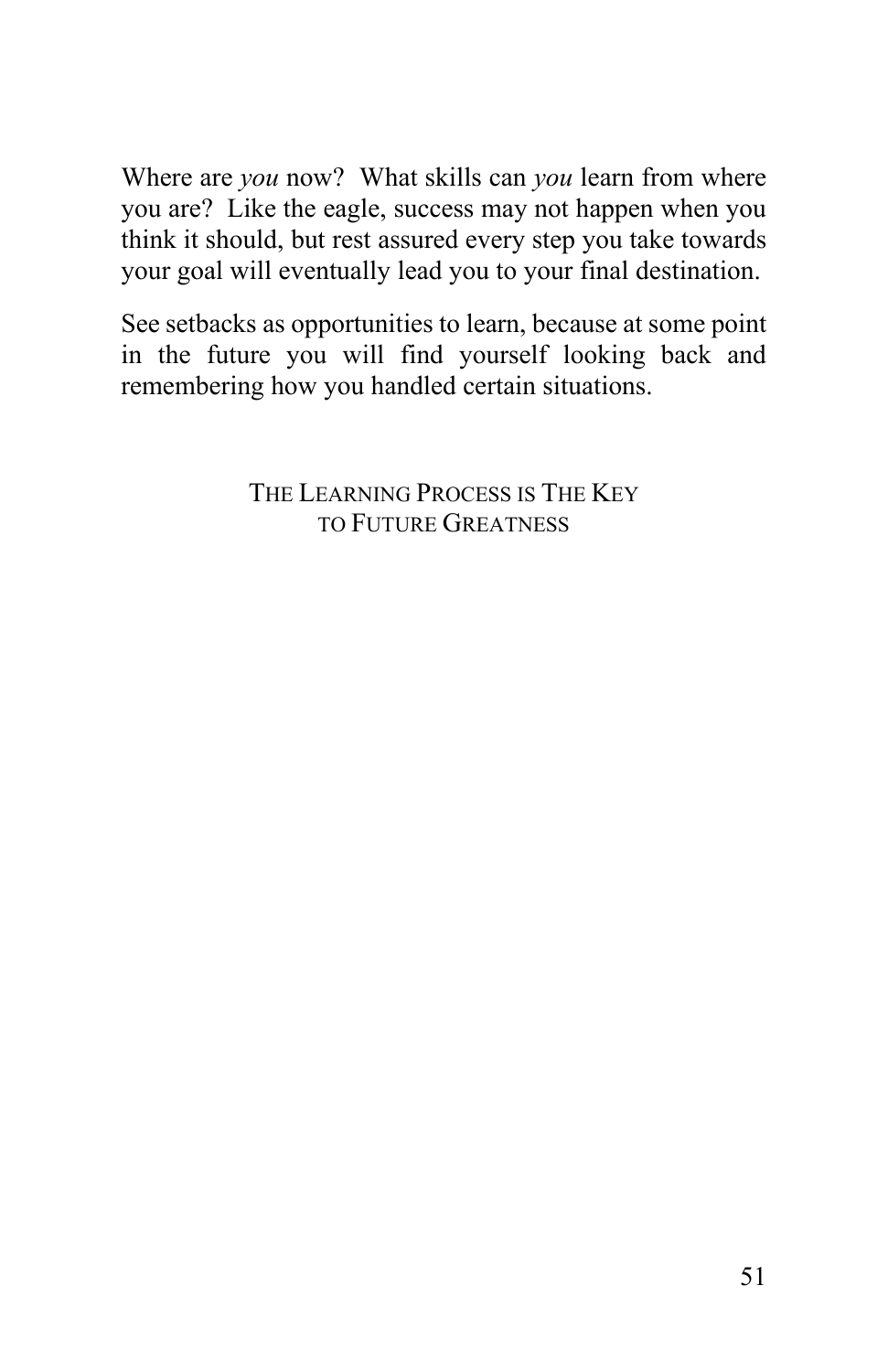#### **BIBLE READING**

#### Genesis 41:14-37

## **STRATEGIZE**

ne of my favorite Bible characters is Joseph, Jacob's One of my favorite Bible characters is Joseph, Jacob's son. After going through many hardships and finally proving himself to be worthy of great responsibility, Joseph was given the task of running the country.

Joseph knew that all wisdom and knowledge comes from God, and he attributed the answer to Pharaoh's problem to God, even before He heard the problem. That's what it means to have a Partner superior in knowledge and wisdom.

It is a very good idea for you as an entrepreneur to have people around you who are superior to you in knowledge and information. Be aware of people who selfishly take all the credit for themselves.

Joseph did not only hear the problem, but he also came up with the solution. His solution included a systematic outline of the program he would implement. This is important for us as entrepreneurs to emulate.

Many people set goals for their businesses but forget to strategize as to how those goals will be carried out. It is necessary to devise a plan to achieve goals and objectives. That is where the foresight and wisdom of our Partner comes in. Joseph was wise enough to know where the answers came from.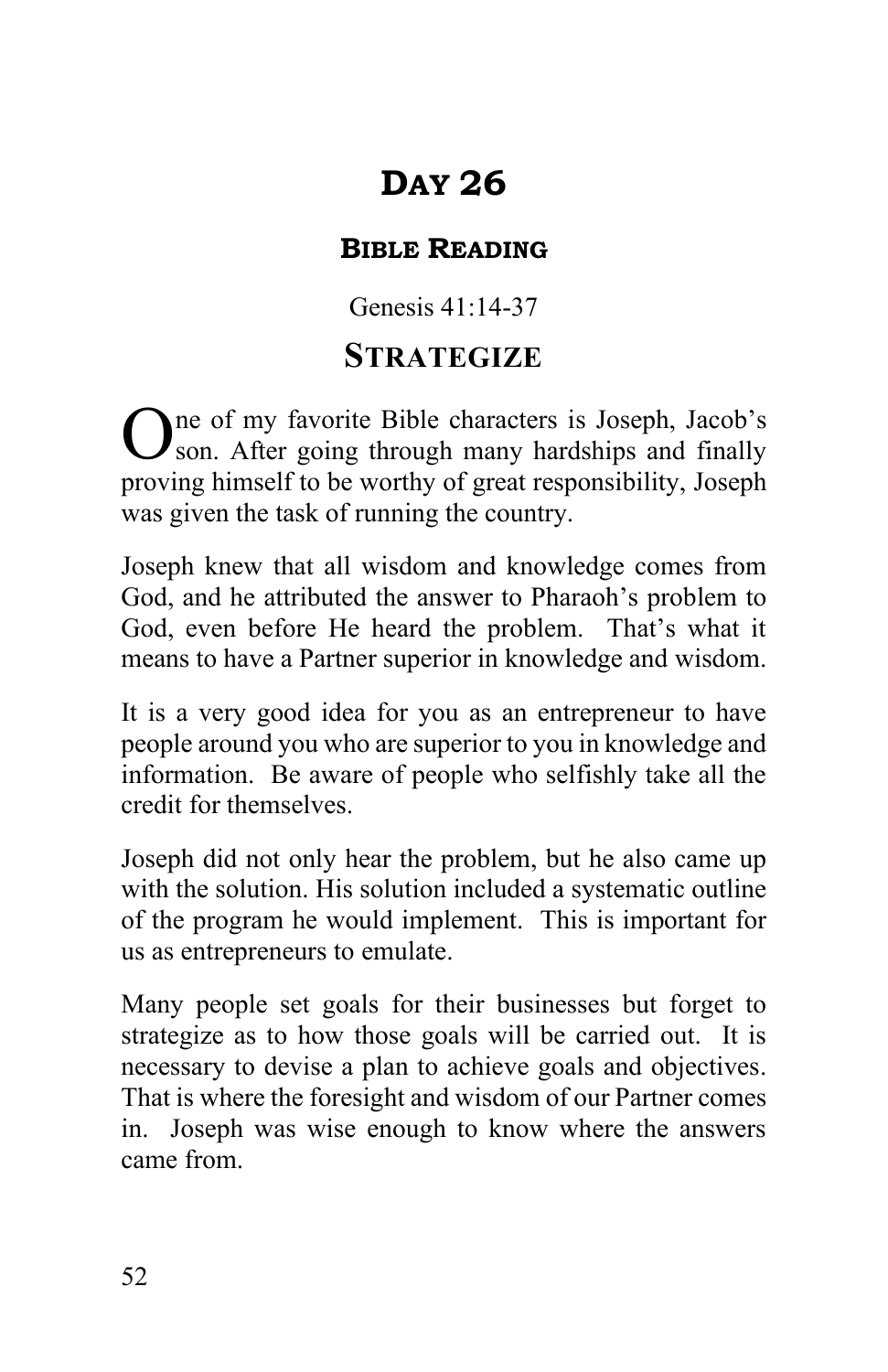Another lesson we can draw from this scripture is that Pharaoh could not accomplished his vision by himself. He needed the advice and labor of others. God will give a vision to a leader, a manager, a director, but that leader should understand that he/she needs others to bring that vision to fruition. That leader then should be willing to release the vision into the hands of capable men/women for completion.

Joseph was a man of integrity. He kept his word and did everything in excellence. Pharaoh recognized this, and had no problem putting confidence in him. There was no need for him to oversee the activities of Joseph.

As business owners, we should hire competent managers and workers initially, so that it is not necessary to 'micromanage.' Micro management may show others a lack of confidence and/or an irresistible need to control.

Men and women of God should conduct themselves in a manner that pleases God. When God is pleased, man will also be pleased.

DEVELOP A STRATEGY FOR YOUR BUSINESS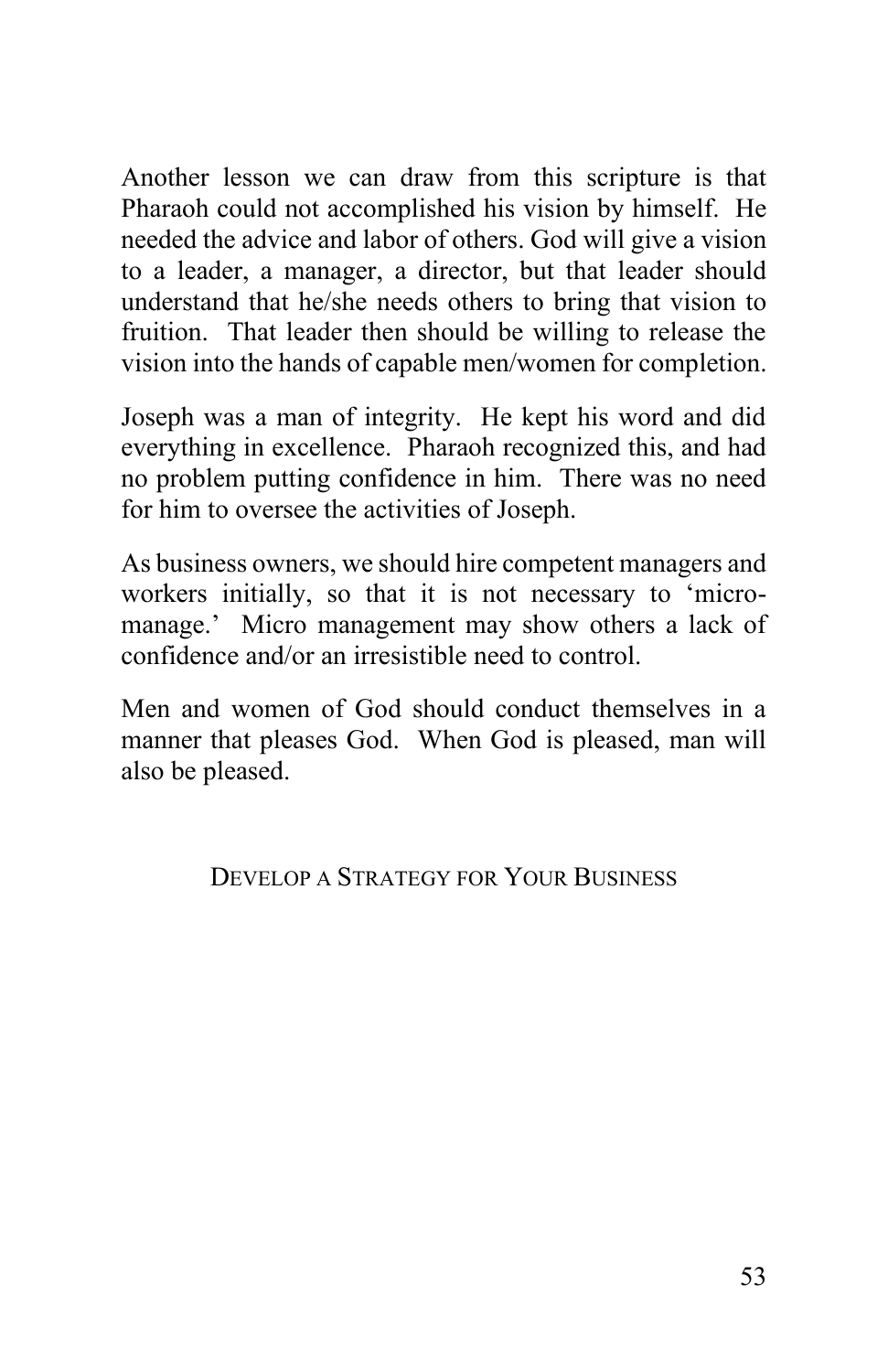#### **BIBLE READING**

#### Psalm 23:5-6

## **WHAT ARE YOUR EXPECTATIONS?**

xpect Good Things to Happen. Evangelist Oral Roberts Expect Good Things to Happen. Evangelist Oral Roberts<br>
always used to say: "Something good is going to happen to you today!" This should be our expectation as we begin each day.

"Surely, goodness and mercy shall follow me all the days of my life." This was the expectation of a simple shepherd boy, and because of this expectation, he became a powerful king.

As we set our goals each day, let us set the goal of expecting and accepting the good things life offers us. It may be a simple gesture on someone's part, but when it is done from the heart, its worth far outweighs its simplicity.

Be thankful for small favors and bigger ones will be granted. Show appreciation to those who genuinely extend acts of love and kindness to you, not expecting anything in return. The more thankful we are, the more blessings we receive.

> *An attitude of positive expectation is the mark of the superior personality." – Brian Tracy*

Expect goodness and mercy to follow you throughout the year!

In addition to this, expect that what you say will come to pass. In the Gospel of when Jesus cursed the fig tree, He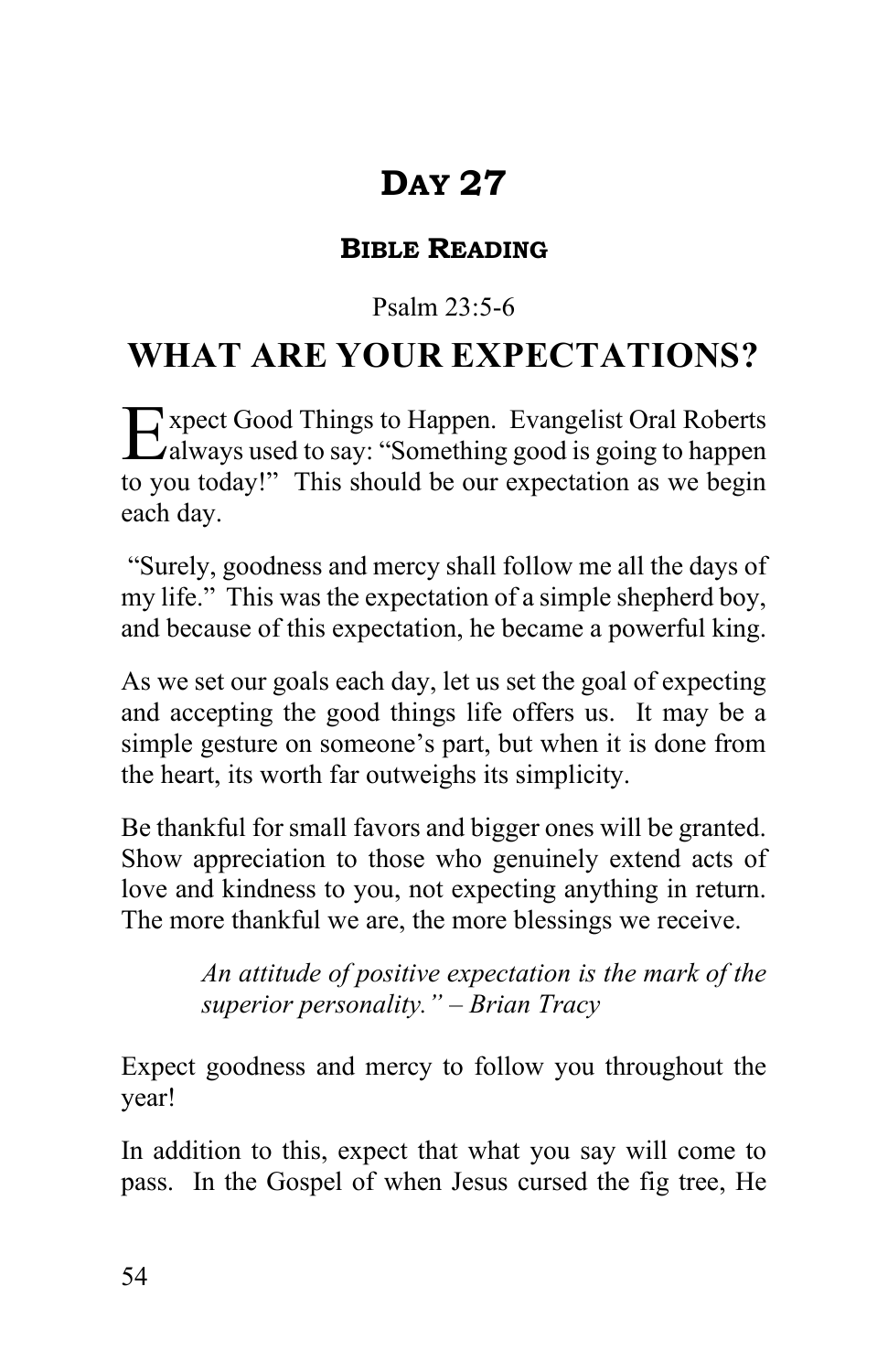expected that it would decline. The disciples, on the other hand, were soooo surprised when they realized that the tree had dried up. They must have taken Jesus' words very casually. He therefore had to teach them that they (and subsequently we) are no different.

Whatever we say, we should expect. Therefore, it should be no surprise when it happens.

EXPECT YOUR BUSINESS TO SUCCEED.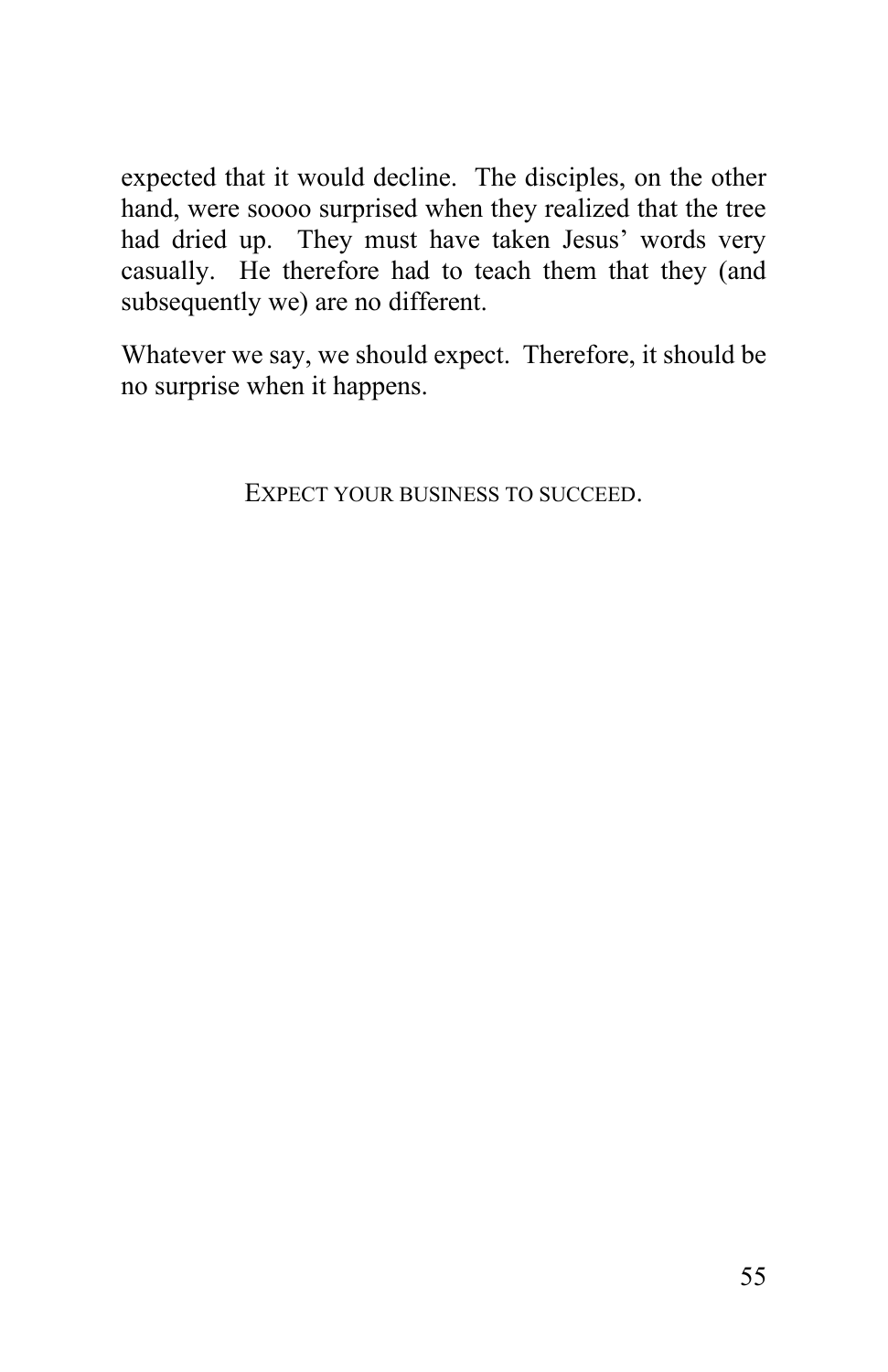#### **BIBLE READING**

2 Timothy 4:7

# **HOW TO MEASURE SUCCESS**

 $\Gamma$  ome people measure success by the amount of money Some people measure success by the amount of money<br>
Sthey accumulate; but there is another definition of success. The dictionary also defines success as:

*the favorable or prosperous termination of attempts or endeavors; the accomplishment of one's goals.*

This, in my mind, is the true meaning of success. If you have done what you set out to do, then you are successful. It may result in the accumulation of lots of money, or it may culminate in an inner satisfaction that money cannot buy.

Paul said, "*I have finished my course."* That is all anyone is expected to do.

I was listening to an old message by Pastor TD Jakes, and my takeaway from it, in essence, is that a person's vision can be so large that it cannot be accomplished in one person's lifetime; therefore, it will need to be completed in phases. Sometimes it is necessary for a person to begin the work, bring it up to a point, and then pass on the baton to another runner.

You may be called to be the trailblazer. You get the vision for the business/nonprofit organization, you implement it, and then you teach a successor and pass it on.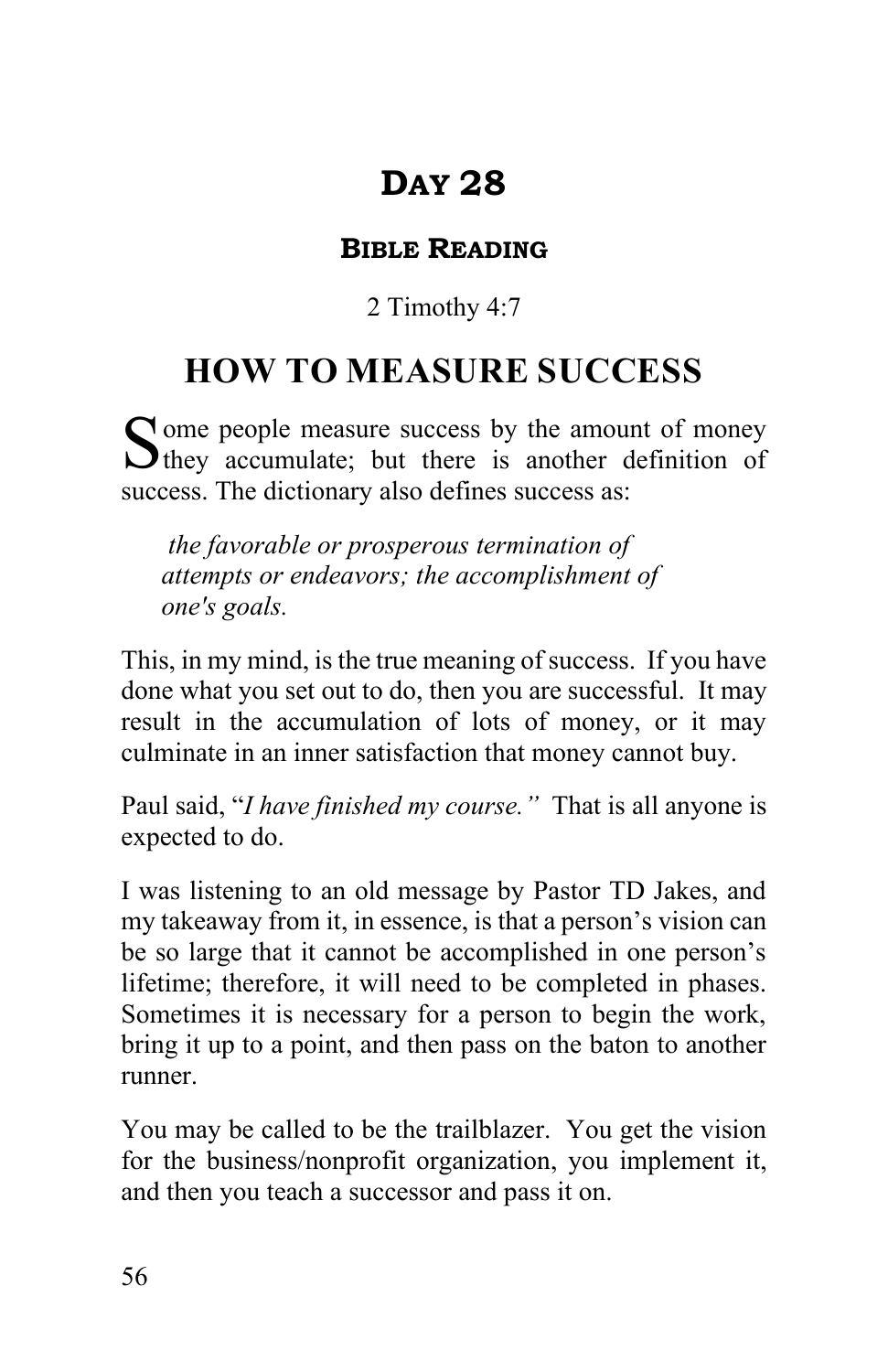Success is completing your portion of the vision.

This knowledge can truly be liberating, as it can take the pressure off many individuals (including myself) who may have started later in life, without support—and who may not be able to visualize the method for bringing the full vision to fruition.

Paul did everything he was supposed to do, and he did it faithfully. He then gave instruction to Timothy, Philemon and others, and admonished them to continue in the work of the Lord.

Therefore, it is important for entrepreneurs to understand their part in the vision, so that they will know how to appreciate what they have accomplished and would not see themselves as failures.

It also helps to remember that it is not about us—but about the greater purpose.

May we all run our own race and finish our own course.

CELEBRATE EACH ACCOMPLISHMENT YOU MAKE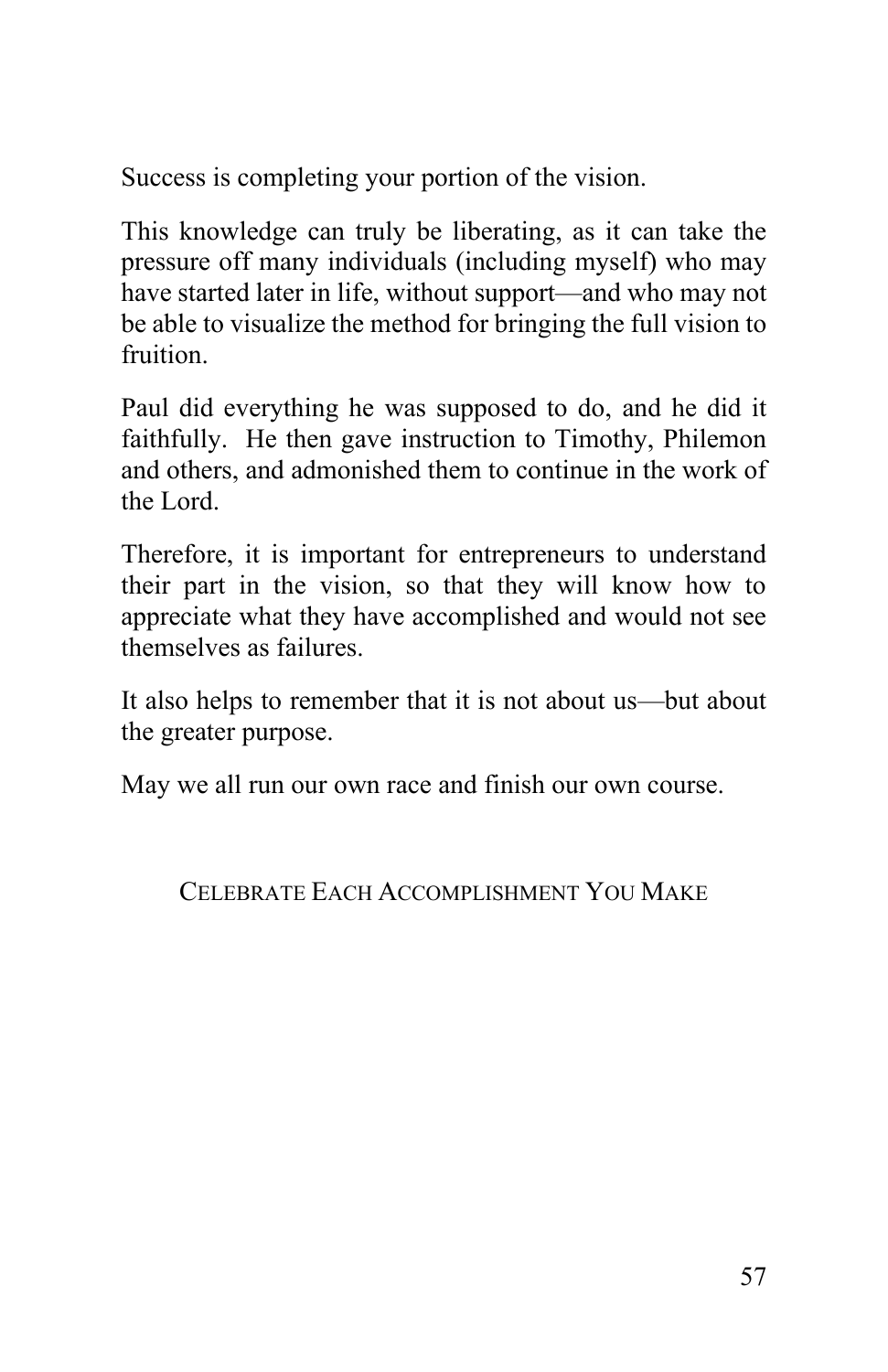#### **BIBLE READING**

Ecclesiastes 5:19

## **WHAT IF YOU BECOME WEALTHY?**

cclesiastes displays the gift of wisdom which God had Ecclesiastes displays the gift of wisdom which<br>given to Solomon. The above scripture says,

*Also, every man to whom God has given riches and possessions, He has also given the power and ability to enjoy them and to receive this as his allotted portion and to rejoice in his labor—this is the gift of God to him.* AMP

We see then, that God grants us the ability, first to create wealth, and secondly to enjoy the wealth we accumulate. It is all a gift from Him.

Of course, wealth can come in all forms. We may have been given a wealth of knowledge and/or wisdom; a wealth of health; a wealth of favor, and so on, so we should never discount the blessings of God.

However, let us talk for a moment about financial wealth. What if you and I became financially wealthy? How would we handle it? What would we do with it?

We can answer this question by remembering why we become wealthy. Our Partner reminds us:

> *But* thou *shalt remember the Lord thy God: for it is he that giveth thee power to get wealth, that he*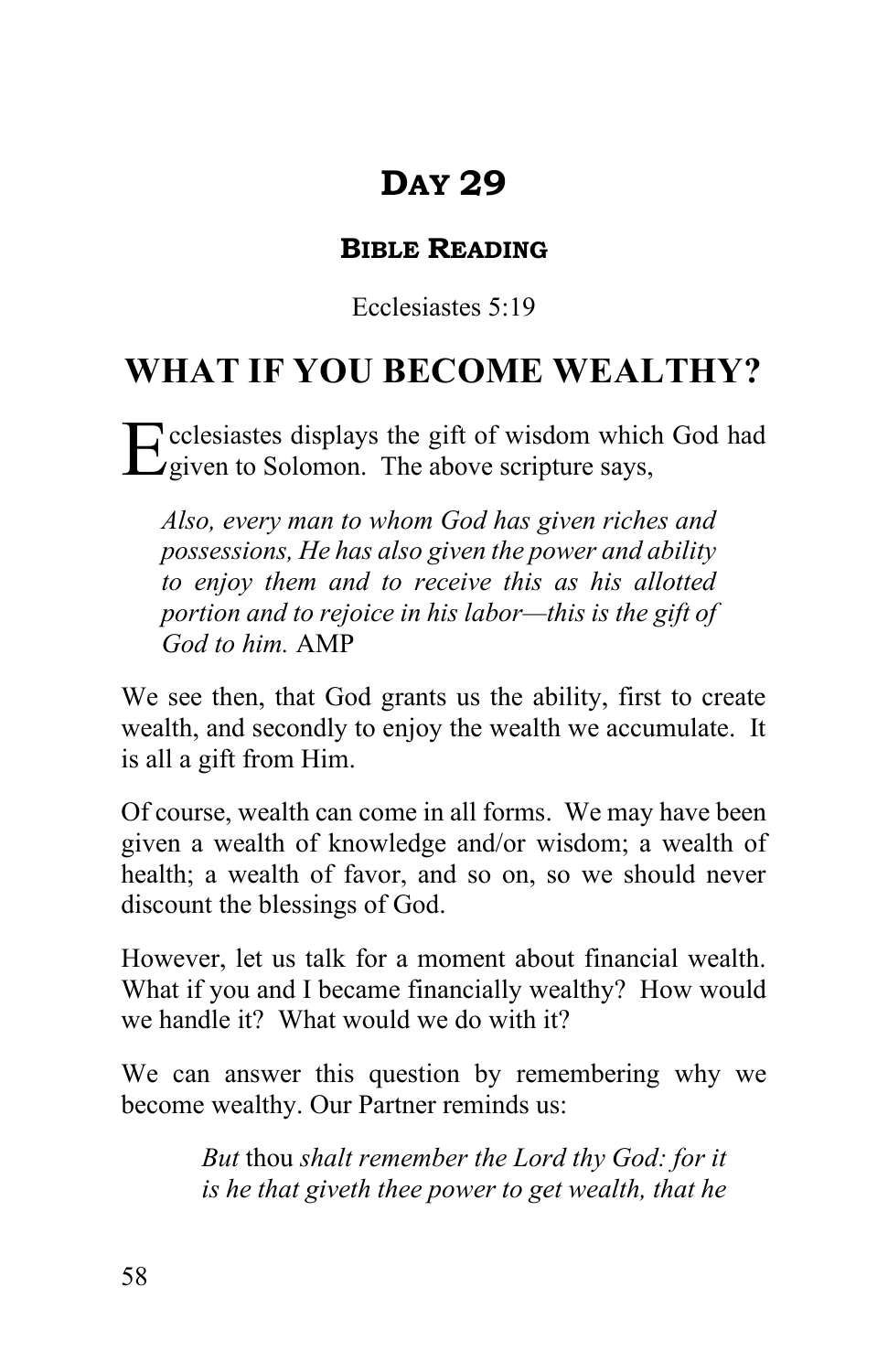*may establish his covenant which he sware unto thy fathers, as it is this day.* Deuteronomy 8:18

This tell us we do not accumulate wealth so that we can lavish it on ourselves. Whereas we should also enjoy the blessing we have received, we must also remember others because that is the heart of God.

We see this throughout scripture in various examples of the manner in which God blesses His people. Earlier in the book, we covered the story in 2 Kings, Chapter 7 of the four lepers who came into wealth beyond their ability to consume. We can also relate this to the story in the New Testament of Jesus feeding the multitudes; and of course, there are many more.

Suffice it to say that when God provides, He provides in abundance. He provides, not only for you, but for others to be blessed through you.

This principle should stay with us in our business endeavors. We should never seek to amass wealth for ourselves, there is always a greater purpose. As you grow in business, remember the word of the Lord. Remember the greater vision that He placed within you. You may not know *how* it can possibly happen, situations may seem stressful and there may be no obvious way out, but God's move brings about the miraculous.

God's hands are HUGE. There is no way that He can give little—a handful from God will overwhelm most of us.

### LEAVE A LEGACY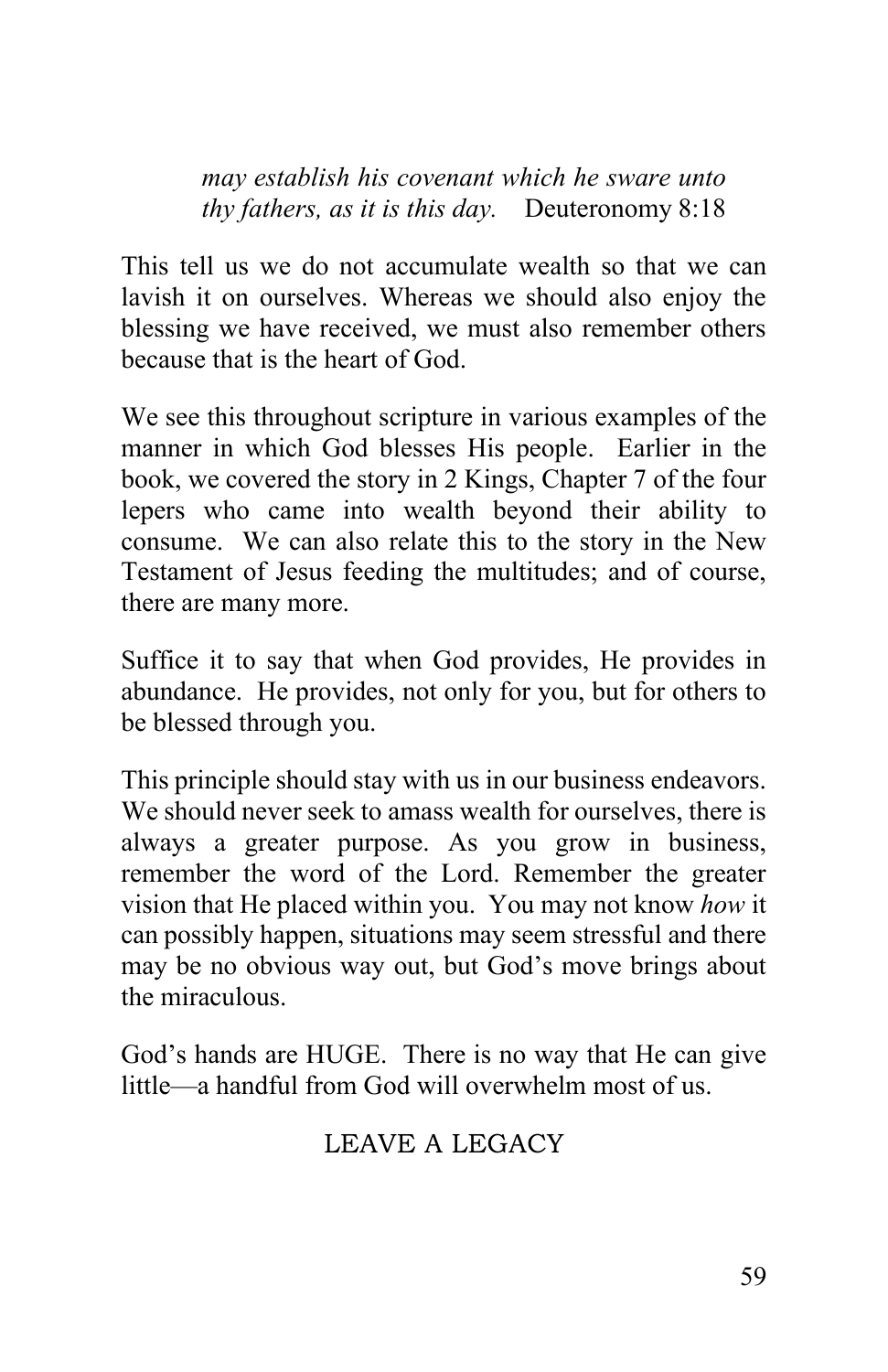#### **BIBLE READING**

#### John 6:6

#### **BEING ON THE SAME PAGE**

hen we have been working together with someone for When we have been working together with someone for<br>a while, it is incumbent upon us to become familiar with their way of thinking and the procedures they follow.

When Jesus questioned Philip about their ability to provide for such a large crowd, He was not asking the question merely to discover an answer. He already had the answer, but He wanted to see whether Philip was on the same page with Him and knew His thoughts.

This can easily happen in business situations both from a managerial viewpoint as well as from an employee standpoint. The important lesson here is that the lesser should be paying attention to the greater so that at any given point in time he would know how to proceed if the greater one is not around.

Scripture tells us "*Let this mind be in you which was also in Christ Jesus*" -- Philippians 2:5. In a previous passage of scripture another prophet queried, "*Can two walk together except they be agreed?* Amos 3:3

A meeting of the minds is necessary for the successful accomplishment of any task. "*if two of you shall agree on earth concerning anything that they shall ask, it shall be done for them by My Father who is in Heaven—Matthew 18:19.*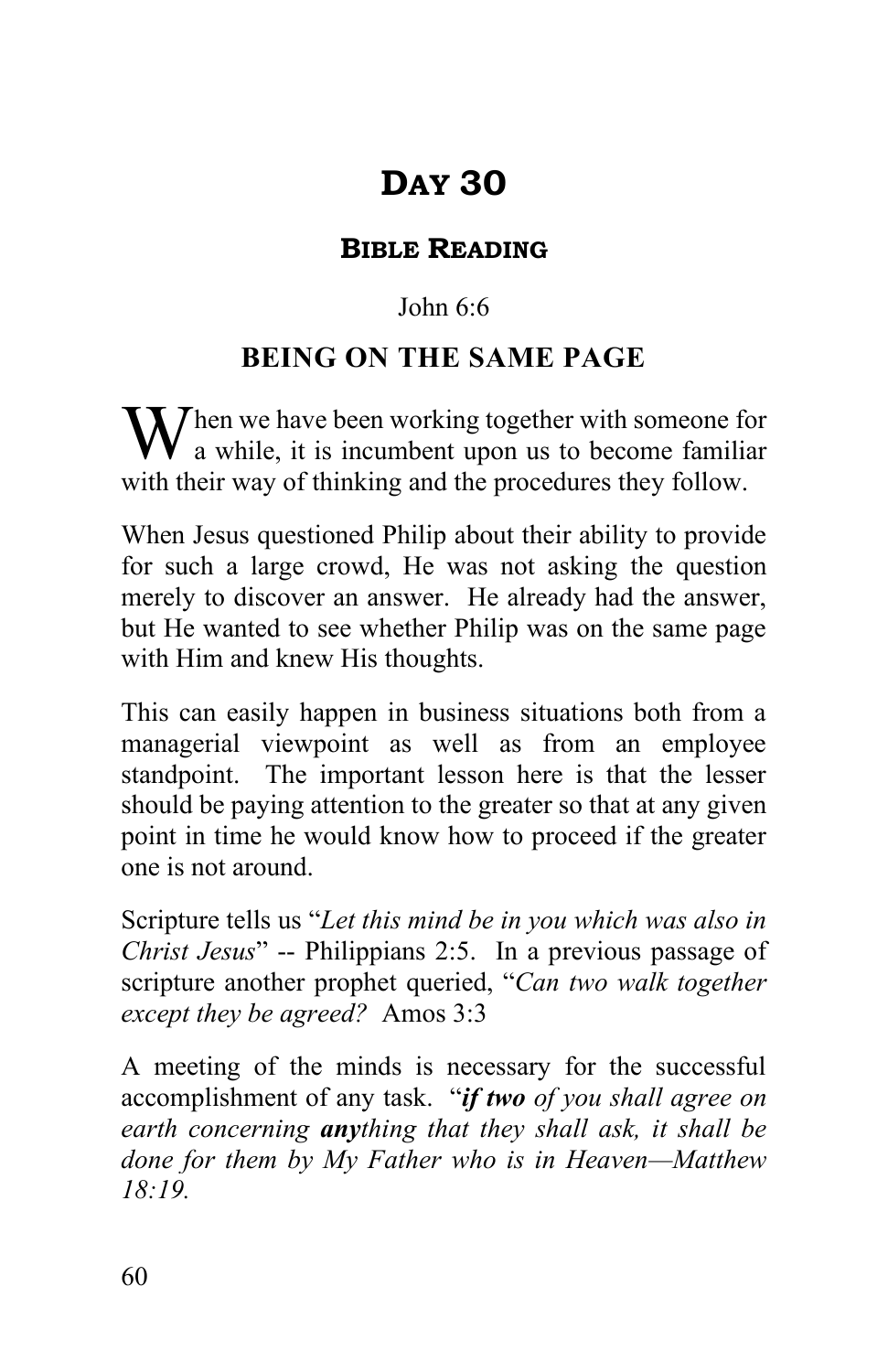This is very powerful!

*now nothing will be withheld from them which they have imagined to do (*Genesis 11:6)

When God spoke these words concerning the people who were contemplating building a tower to reach to heaven, He spoke volumes.

Agreement is Power!!

Let us agree with what our Partner says. His mind and thoughts are higher than ours are. If we do not have an answer to a problem, rest assured He does.

STAY IN AGREEMENT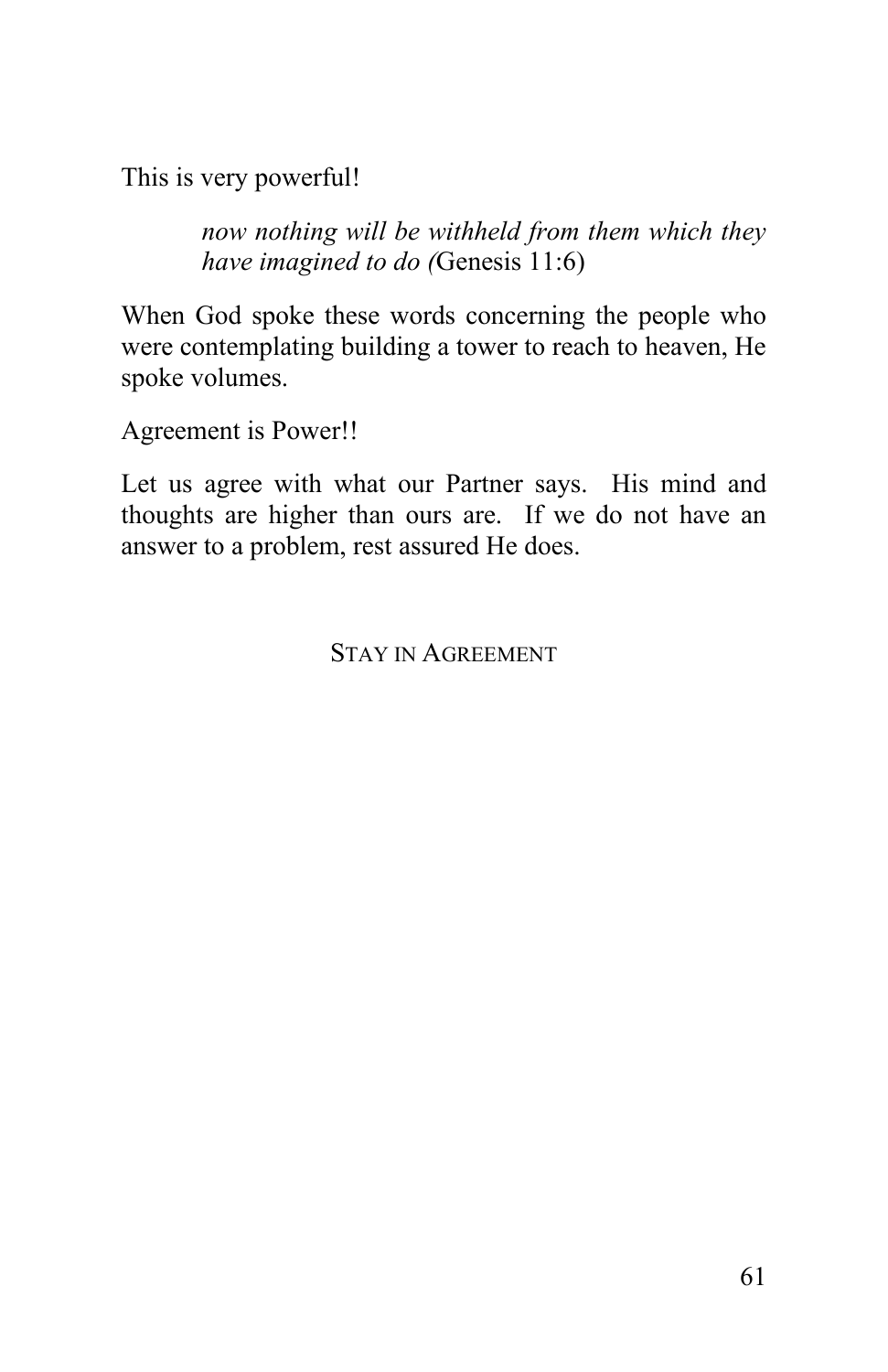#### **BIBLE READING**

#### Ecclesiastes 11:6

# **THE ENTREPRENEURIAL SPIRIT**

 $\mathbf{W}$  hat is the entrepreneurial spirit?

I believe that the entrepreneurial spirit is the person who has a desire to fill many needs.

The Bible Reading for today encapsulates this type of spirit, and is actually very good advice for everyone to follow.

The entrepreneurial spirit is a spirit that drives a person to create something from nothing.

It is not a lazy spirit. It is a spirit of ambition, but not for oneself.

It is a spirit that embraces diversity. While many people are "sticking to one thing", the entrepreneurial spirit diversifies (*sow, because you do not know which one will prosper or if they will all prosper*).

As our children grow, we should not limit them to 'sticking with one thing only' because we do not know what God has placed inside of them. Watch out for children who get involved in many activities.

After all, God is a God of variety.

He created about 32,000 species of fish He created 400,000 species of flowers"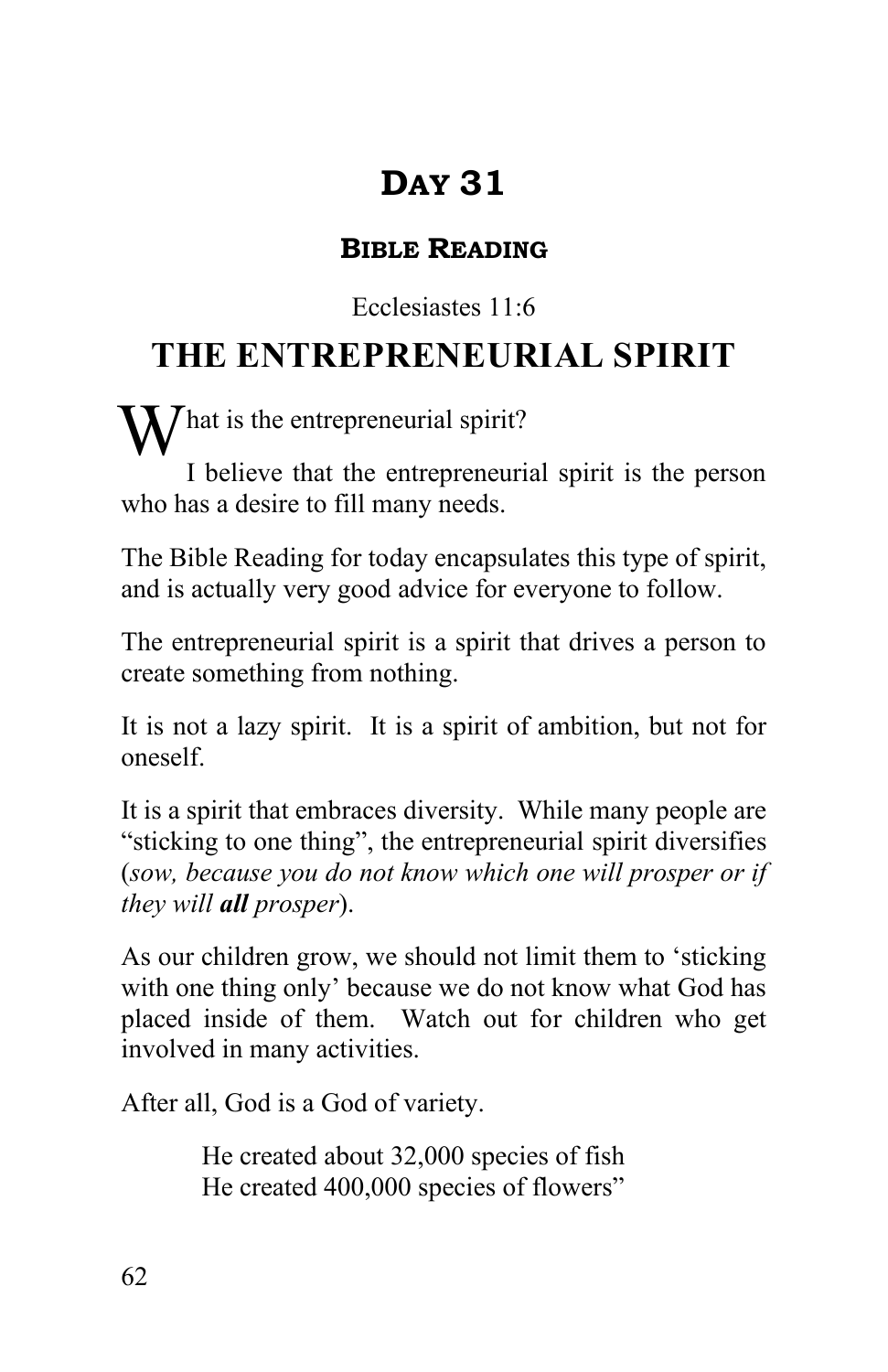He created 8.7 million species of animals He created 60,000 species of trees He created four seasons

When He created mankind, however, even though He created only one of each kind, He subsequently created millions of people, each with his/her own identifiable fingerprints and personality characteristics.

God is our ultimate model of an entrepreneur. It is no wonder then, that this same entrepreneurial spirit dwells in many of His creations.

We **all** have His creative ability—whether it is to create *one* thing (the one-talent guy) or to create multiple businesses.

Examples of successful entrepreneurs include Richard Branson (the Virgin Group that controls over 400 companies); Jeff Bezos (CEO of Amazon) and Debbi Fields (founder of Mrs. Fields Bakeries).

An entrepreneurial spirit does not consider his/her ventures as work, but as a purpose – a calling.

Follow your vision. Do not be deterred by anyone. Remember, the person who did not invest his one talent had that talent taken away from him.

## YOU HAVE GOD'S ENTREPRENEURIAL SPIRIT USE IT EFFECTIVELY